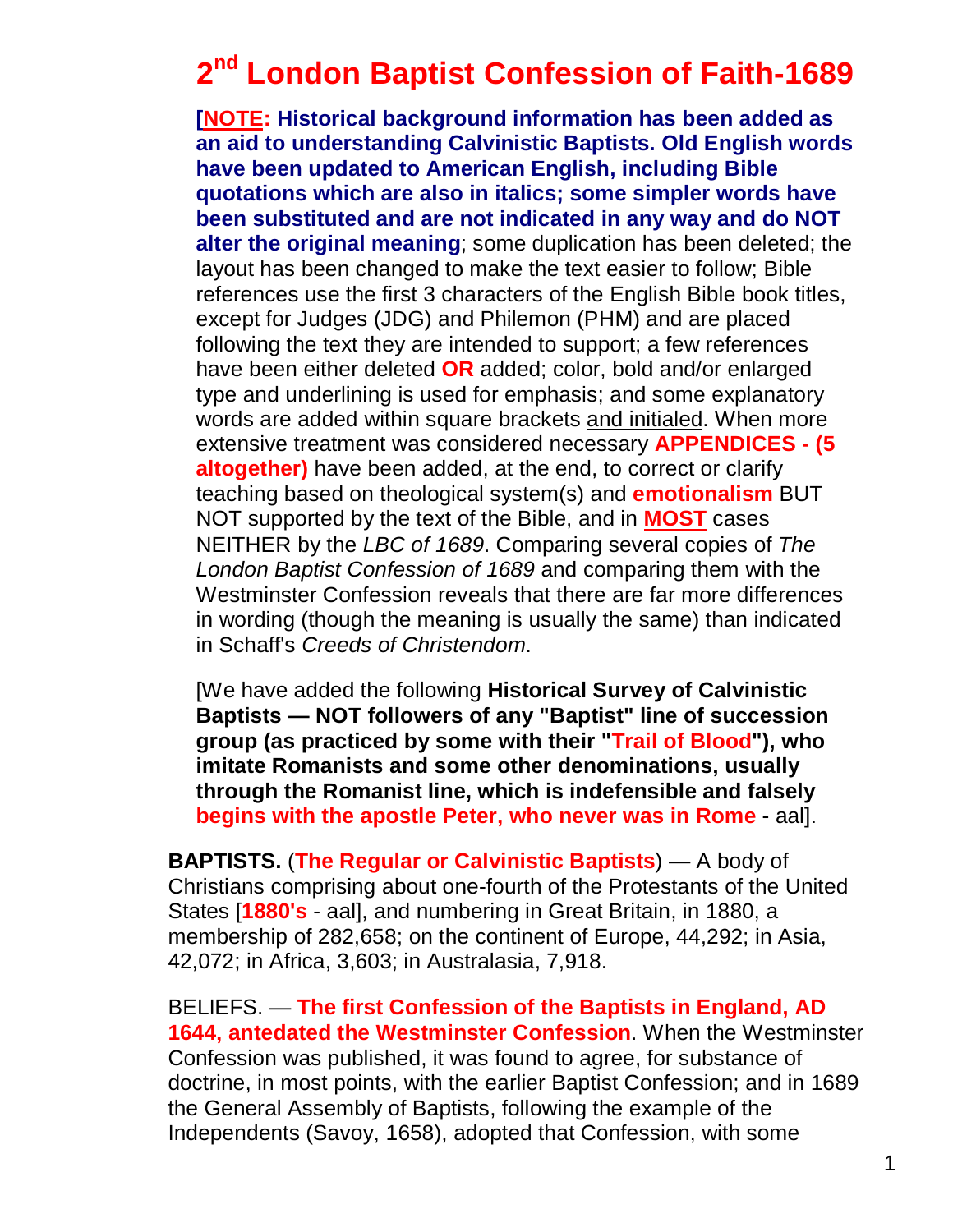omissions and changes. This Confession was also adopted by the Philadelphia Association in the eighteenth century [**September 25th , 1742**], and is still the statement of doctrine most highly regarded by the Baptists in the United States [**KEEP IN MIND THAT THIS ARTICLE WAS WRITTEN IN THE 1800's AND certainly does not apply to the 21st century and even earlier** - aal].

The essential distinction between the belief of Baptists and that of other bodies of Christians is found in their view of the constitution of the visible church. Holding the supreme authority of the Holy Scriptures, and the doctrines of God's choice of His people, of regeneration as the sovereign work of the Holy Spirit ... they believe that the churches mentioned in the New Testament were formed in closest accord with those doctrines; they believe the New Testament gives us examples of, and commands us to receive as candidates for membership in the churches, only those who give credible evidence of their faith in Jesus as their Savior. Hence the Baptists accept as candidates for baptism only those who are professed believers in Jesus.

They believe immersion in water is the baptism enjoined in the New Testament. In this view they are in accord with the Greek and all Oriental churches, with the practice of the Occidental churches till AD 1300, and with the present liturgies of the English and American Episcopal churches [**1880's** - aal]. Baptists in America believe, but many Baptists in England do not hold, that baptism is a prerequisite to the Lord's Supper.

CHURCH GOVERNMENT. — Their churches — "bodies of baptized believers, with pastors and deacons, covenanted together for religious worship and religious work" — are independent of all other human control, and supreme in the government of their own affairs. For the increase of love, for consultation, and the furtherance of missions at home and abroad, these churches, by their delegates, [may - aal] unite in councils and associations; but these councils have no power beyond advice, or withdrawing the hand of fellowship from an offender.

Without an authoritative creed, and with no ecclesiastical government beyond that of each church over its own members, the Baptists in the United States maintain a very close agreement in doctrine [**through the 19th and into the 20th century** - aal], which is best represented by the (modified) Westminster Confession.

HISTORY. *Baptists in Europe*. — The early Baptists of the continent of Europe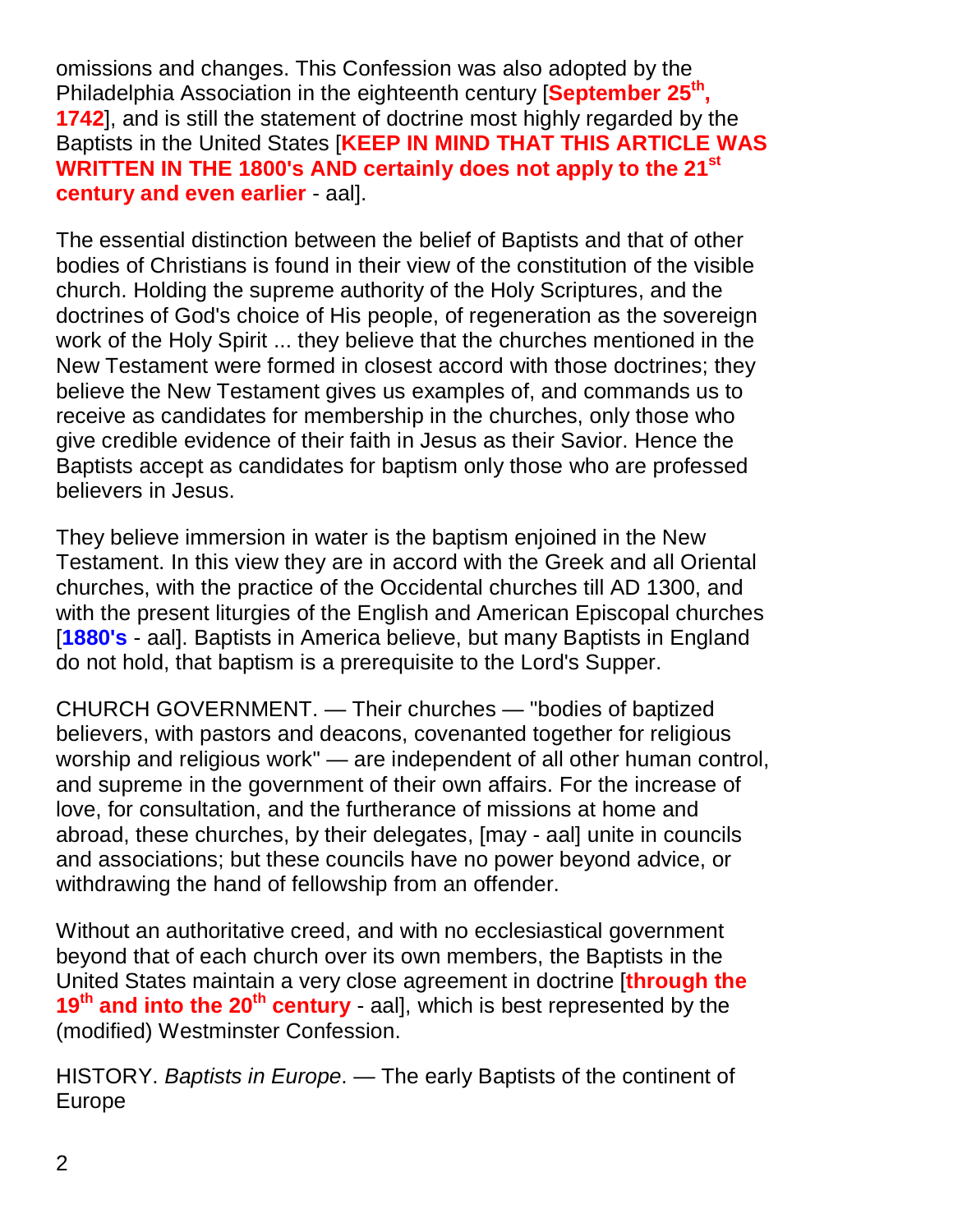[the author is apparently referring to the "Anabaptists" and they had little, if any interest in the mode of baptism and other Baptist issues as well. **ONE PART OF A POINT DOES NOT QUALIFY THEM AS BAPTISTS** - aal].

held the same evangelical truths, and the same view of the church, as the later Baptists of England and America; **but they differed from these latter in many other points**. The Baptists [these Anabaptists - aal] appeared first in Switzerland, about AD 1523, where they were persecuted by Zwingli and the Romanists. They are found in the following years, 1525-30, with large churches fully organized, in Southern Germany, Tyrol, and in Middle Germany. In all these places persecution made their lives bitter. Moravia promised a home of greater freedom; and there many Baptists [Anabaptists - aal] migrated, only to find their hopes deceived.

After 1534 they were numerous in Northern Germany, Holland, Belgium, and the Walloon provinces. They increased, even during Alva's rule in the Low Countries, and developed a wonderful missionary zeal. But from the middle of the seventeenth century their numbers have decreased with their zeal, until, at the present [**1880's** - aal], they comprise a very small portion of the population in Holland.

*Baptists in England*. — During the reigns of Elizabeth and James, a large number of Baptists [Anabaptists - aal] fled from Holland and Germany to England. **What influence they exerted in spreading their views in England, is not known. We only learn of their presence by the persecutions they endured**. **The first Baptist churches in England from which we have a statement of their views are those of AD 1644**. Their principles were adopted by many, and churches rapidly multiplied. Under Cromwell, Baptists were found in the army, in Parliament, and in the Council of State. With the return of Charles II, the Baptists, with all other dissenters, suffered from the strong hand of violence. During the eighteenth century many of their churches shriveled under the influence of hyper-Calvinism; but a new era of more faithful gospel-preaching, and of zealous missionary work, began in the latter part of the century under the lead of men like William Carey and Andrew Fuller, and this has continued to the present time [**early 1900's** - aal].

*Baptists in America*. — In America the earliest Baptists were found in the Massachusetts Colony, but were driven out. Some went to Rhode Island, and others to New York and Virginia. In 1770, so far as is known, the Baptists numbered 77 churches with about 5,000 members in the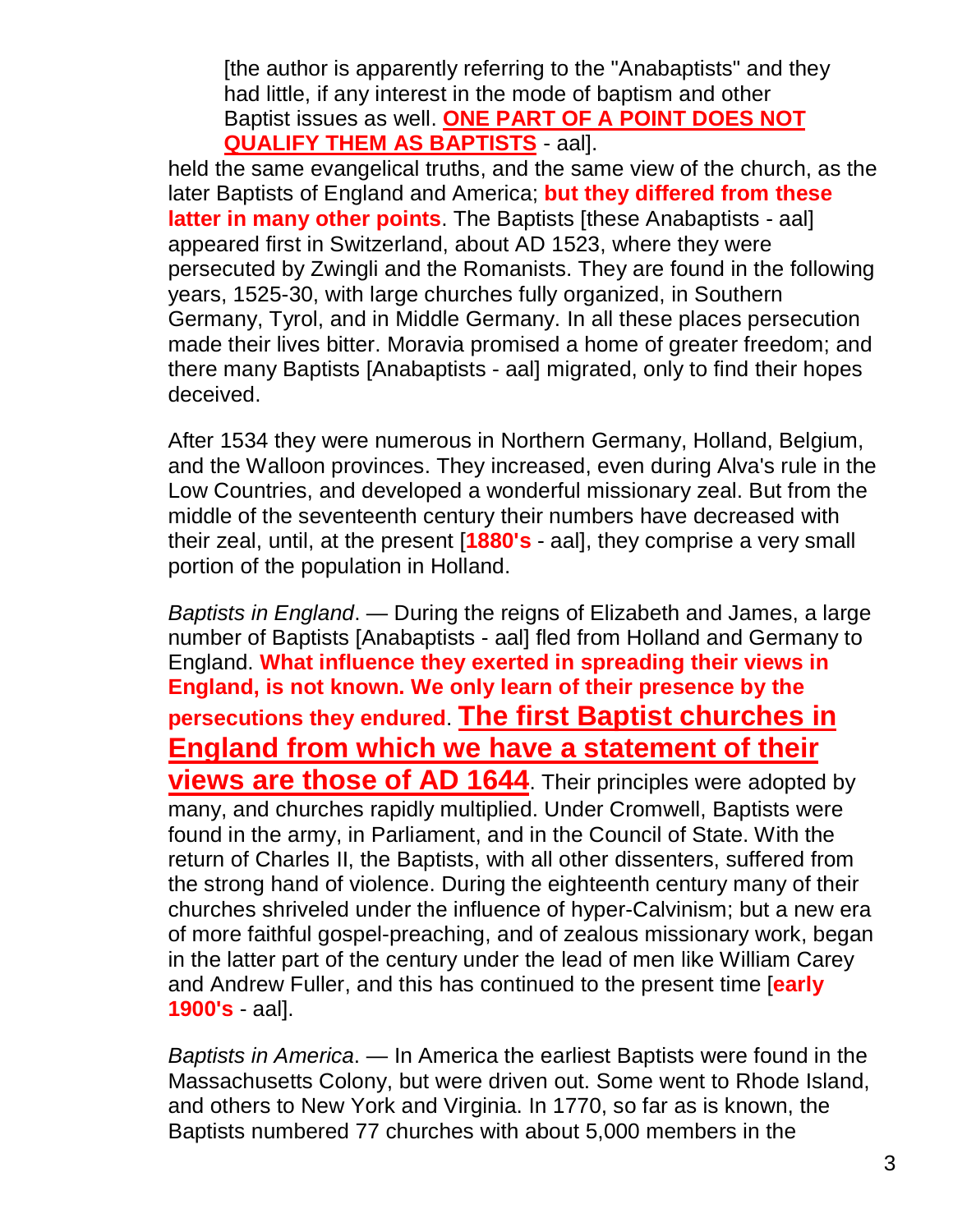colonies. In 1885 they report 28,953 churches, 16,191 ministers, 2,572,238 total membership.

Missions. — *The American Baptist Missionary Union* (Boston, MA) is the society through which the Baptists of the Northern States carried on their foreign missionary work. The Union had in Asia five missions, as follows: Burma, with 14 stations, 103 missionaries, 522 native preachers, 485 churches, 1,924 baptisms in 1884, 25,607 members, 399 schools, 10,404 pupils; Assam, 7 stations, 19 missionaries, 29 native preachers, 30 churches, 46 baptisms in 1884, 1,731 members, 62 schools, 1,247 pupils; Telugus (India), 12 stations, 40 missionaries, 154 native preachers, 42 churches, 1,556 baptisms in 1884, 26,396 members, 300 schools, 4,898 pupils; China, 6 stations, 27 missionaries, 58 native preachers, 17 churches, 103 baptisms in 1884, 1,411 members, 12 schools, 217 pupils; Japan, 4 stations, 17 missionaries, 25 native preachers, 7 churches, 109 baptisms in 1884, 367 members, 6 schools, 279 pupils; Africa, 8 stations, 22 missionaries. Total, 231 missionaries, 791 native preachers, 588 churches, 3,738 baptisms in 1884, 55,941 members, 785 schools, 17,045 pupils. In Europe, 929 ministers, 572 churches, 6,776 baptisms, 61,550 members. The appropriations of the American Baptist Missionary Union for the year ending March 31, 1885, were \$383,288.41.

General summary of all the foreign missions of the Baptists: 231 missionaries, 1,720 native pastors and helpers, 1,160 churches, 10,514 baptisms in 1884, 117,491 members [There is a problem with the numbers and some include Europe and others do not - aal].

The Foreign Mission Board of the Southern Baptist Convention maintained missions in China, Africa, Italy, South America, and Mexico, with 95 missionaries, and native assistants. Income (1885), \$86,625.97. [*Schaff-Herzog Encyclopaedia of Religious Knowledge*. Vol. 1, Third Edition Revised and Enlarged, 1894 (1882); New York: NY, FUNK &

WAGNALLS COMPANY. Edited from the article by Howard Osgood. Pages 210, 211].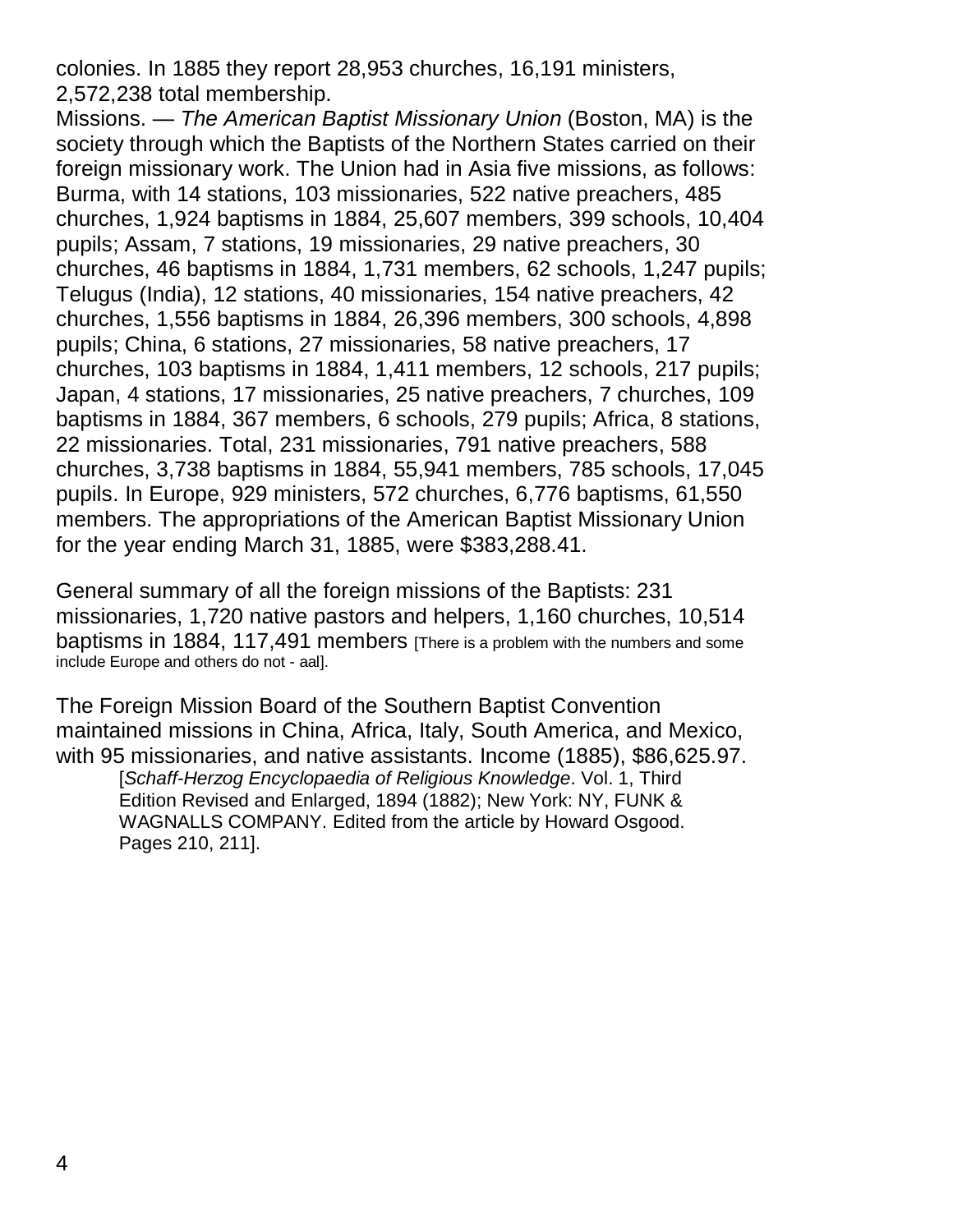# **The London BAPTIST CONFESSION of FAITH of 1689** WITH SCRIPTURE PROOFS

**Put forth by the Elders and Brethren of many Congregations of Christians (baptized upon profession of their faith) in London and the Country.**

#### **...***for with the heart man believes, resulting in righteousness, and with the mouth he confesses, resulting in salvation* [ROM 10:10]**.**

# **CHAPTER TITLES**

- 01. Of the Holy Scriptures
- 02. Of God and the Holy Trinity
- 03. Of God's Decree
- 04. Of Creation
- 05. Of Divine Providence
- 06. Of the Fall of Man, of Sin, & the Punishment thereof
- 07. Of God's Promise [instead of Decree aal]
- 08. Of Christ the Mediator
- 09. Of Free Will
- 10. Of Effectual Calling
- 11. Of Righteousness [instead of Justification aal]
- 12. Of Adoption
- 13. Of Holiness [instead of Sanctification aal]
- 14. Of Saving Faith
- 15. Of Repentance unto Life and Salvation
- 16. Of Good Works
- 17. Of the Perseverance of the Saints
- 18. Of the Assurance of Grace and Salvation
- 19. Of the Law of God
- 20. Of the Gospel and the Extent of Grace thereof
- 21. Of Christian Liberty and Liberty of Conscience
- 22. Of Religious Worship the Sabbath and SUNDAY
- 23. Of Lawful Oaths and Vows
- 24. Of the Civil Magistrate
- 25. Of Marriage
- 26. Of the Church
- 27. Of the Fellowship of the Saints
- 28. Of Baptism and the Lord's Supper
- 29. Of Baptism
- 30. Of the Lord's Supper
- 31. Of the State of Man after Death, and of the Resurrection of the Dead
- 32. Of the Last Judgment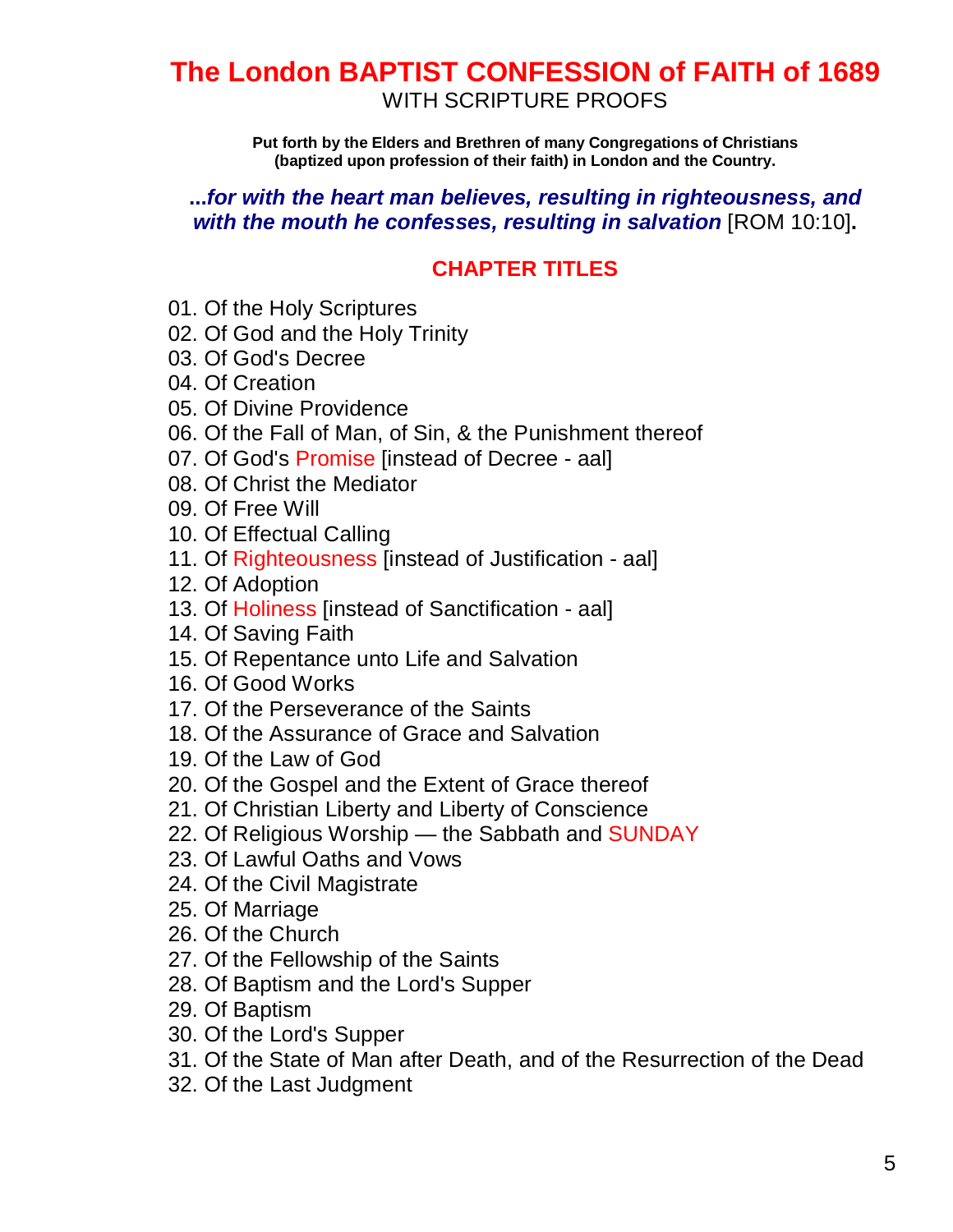#### CHAPTER 1 **OF THE HOLY SCRIPTURES**

1. The Holy Scripture is the only sufficient, certain, and infallible rule of all saving knowledge, faith, and obedience [2TI 3:15-17; ISA 8:20; LUK 16:29, 31; EPH 2:20], although the light of nature, and the works of creation and providence do so far manifest the goodness, wisdom, and power of God, as to leave men inexcusable; yet they are not sufficient to give that knowledge of God and His will which is necessary to salvation [ROM 1:19-21, 2:14, 15; PSA 19:1-3]. Therefore it pleased the Lord at various times and in different ways to reveal Himself, and to declare His will unto His church [HEB 1:1]; and afterward for the better preserving and propagating of the truth, and for the more sure establishment and comfort of the church against the corruption of the flesh, and the malice of Satan, and of the world, to commit the same wholly unto writing; which makes the Holy Scriptures to be most necessary, those former ways of God's revealing His will unto His people being now completed [PRO 22:19-21; ROM 15:4; 2PE 1:19, 20].

2. Under the name of Holy Scripture, or the Word of God written, are now contained all the books of the Old & New Testaments, which are these:

| Genesis        | 1st Kings             | <b>Ecclesiastes</b> | Obadiah         |
|----------------|-----------------------|---------------------|-----------------|
| Exodus         | 2nd Kings             | Song of Solomon     | Jonah           |
| Leviticus      | <b>1st Chronicles</b> | <b>Isaiah</b>       | Micah           |
| <b>Numbers</b> | 2nd Chronicles        | Jeremiah            | Nahum           |
| Deuteronomy    | Ezra                  | Lamentations        | <b>Habakkuk</b> |
| Joshua         | Nehemiah              | <b>Ezekiel</b>      | Zephaniah       |
| Judges         | <b>Esther</b>         | Daniel              | Haggai          |
| <b>Ruth</b>    | Job                   | Hosea               | Zechariah       |
| 1st Samuel     | <b>Psalms</b>         | Joel                | Malachi         |
| 2nd Samuel     | Proverbs              | Amos                |                 |

# **OF THE OLD TESTAMENT**

# **OF THE NEW TESTAMENT**

| <b>Matthew</b>         | <b>Ephesians</b>         | <b>Hebrews</b> |
|------------------------|--------------------------|----------------|
| <b>Mark</b>            | Philippians              | James          |
| Luke                   | Colossians               | 1st Peter      |
| John                   | <b>1st Thessalonians</b> | 2nd Peter      |
| Acts                   | 2nd Thessalonians        | 1st John       |
| Romans                 | 1st Timothy              | 2nd John       |
| <b>1st Corinthians</b> | 2nd Timothy              | 3rd John       |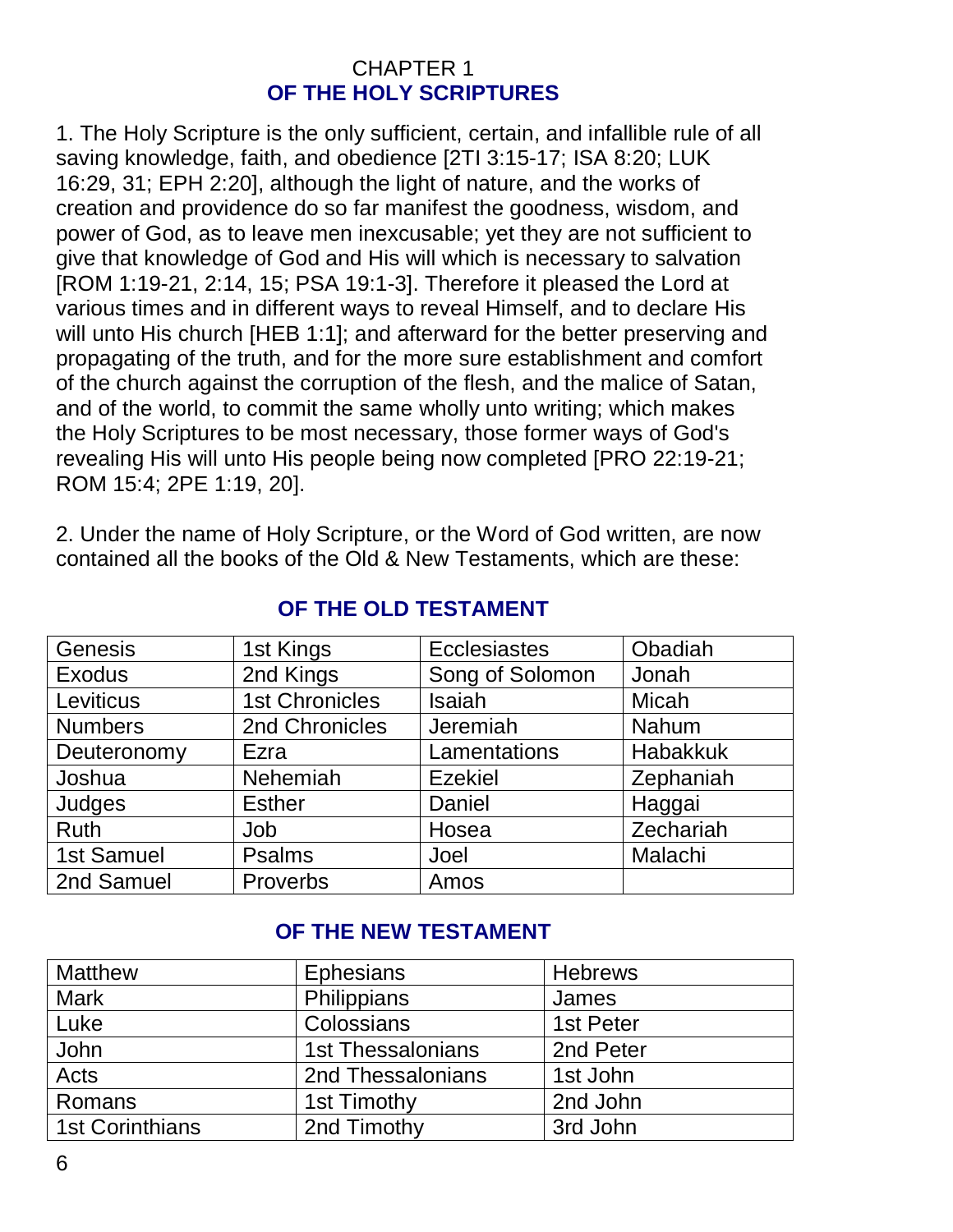| 2nd Corinthians | Titus    | Jude       |
|-----------------|----------|------------|
| Galatians       | Philemon | Revelation |

#### **All of which are given by the inspiration of God, to be the rule of faith and life** [2TI 3:16]**.**

3. **The books commonly called Apocrypha, NOT BEING OF DIVINE INSPIRATION, ARE NO PART OF THE CANON OR RULE OF THE SCRIPTURE, AND, THEREFORE, ARE OF NO AUTHORITY TO THE CHURCH OF GOD, NOR TO BE ANY OTHERWISE APPROVED OR MADE USE OF THAN OTHER HUMAN WRITINGS** [LUK 24:27, 44; ROM 3:2].

4. The authority of the Holy Scripture, for which it ought to be believed, depends not upon the testimony of any man or church, but wholly upon God (who is truth itself), the author thereof; therefore it is to be received because it is the Word of God [2PE 1:19-21; 2TI 3:16; 2TH 2:13; 1JO 5:9].

5. We may be moved and induced by the testimony of the church of God to a high and reverent esteem of the Holy Scriptures; and the heavenliness of the matter, the efficacy of the doctrine, and the majesty of the style, the consent of all the parts, the scope of the whole (which is to give all glory to God), the full discovery it makes of the only way of man's salvation, and many other incomparable excellencies, and entire perfections thereof, are arguments whereby it does abundantly evidence itself to be the Word of God; yet notwithstanding, our full persuasion and assurance of the infallible truth, and divine authority thereof, is from the inward work of the Holy Spirit bearing witness by and with the Word in our hearts [JOH 16:13, 14; 1CO 2:10-12; 1JO 2:20, 27].

6. The whole counsel of God concerning all things necessary for His own glory, man's salvation, faith and life, is either expressly set down or necessarily contained in the Holy Scripture: unto which nothing at any time is to be added, whether by new revelation of the Spirit, or traditions of men [2TI 3:15-17; GAL 1:8, 9]. Nevertheless, we acknowledge the inward illumination of the Spirit of God to be necessary for the saving understanding of such things as are revealed in the Word [JOH 6:45; 1CO 2:9-12], and that there are some circumstances concerning the worship of God, and government of the church, common to human actions and societies, which are to be ordered by the light of nature and Christian prudence, according to the general rules of the Word, which are always to be observed [1CO 11:13, 14; 14:26, 40].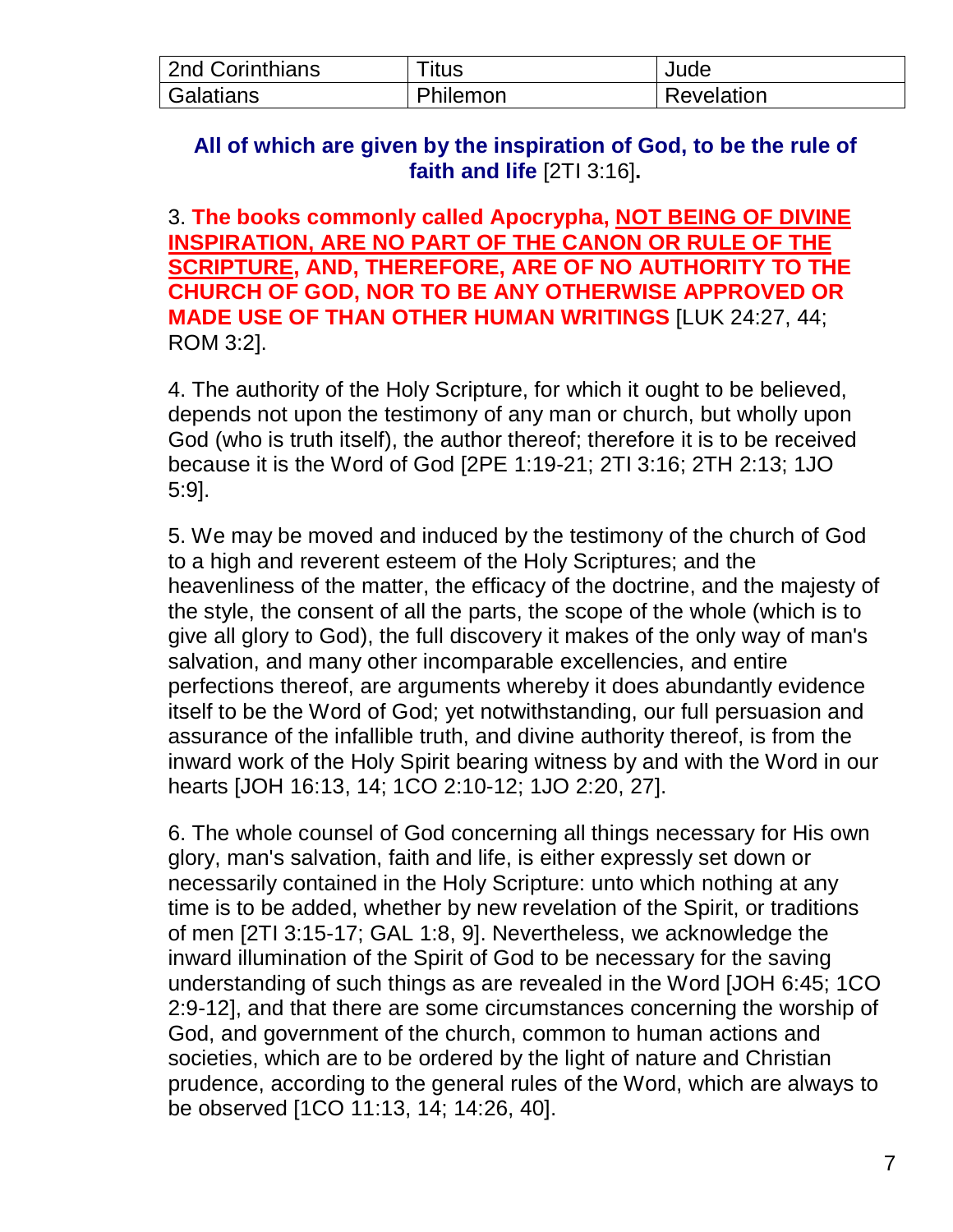7. All things in Scripture are not alike plain in themselves, nor alike clear unto all [2PE 3:16]; yet those things which are necessary to be known, believed and observed for salvation, are so clearly propounded and opened in some place of Scripture or other, that not only the learned, but the unlearned, in a due use of ordinary means, may attain to a sufficient understanding of them [PSA 19:7; 119:130].

8. The Old Testament in Hebrew (which was the native language of the people of God of old) [ROM 3:2], [**ARAMAIC PARTS of the OT: GEN 31:47** [2 words - שהדותא יגר **;**[<**EZR 4:8-6:18; 7:12-26; JER 10:11; DAN 2:4b-7:28. ARAMAIC is used for those parts dealing mostly with the foreign nations and HEBREW for the parts dealing mostly with the Kingdom of God** - aal] and the New Testament in Greek (which at the time of the writing of it was most generally known to the nations), being immediately inspired by God, and by His singular care and providence kept **pure** [ - **?** aal] in all ages, are therefore authentic [true - aal]; so as in all controversies of religion, the church is finally to appeal to them [ISA 8:20]. **But because these original tongues are not known to all the people of God, who have a right to, and interest in the Scriptures, and are commanded in the fear of God to read** [ACT 15:15], **and search them** [JOH 5:39], **therefore they are to be translated into the common language of every nation to which they come** [1CO 14:6, 9, 11, 12, 24, 28], **that the Word of God dwelling plentifully in all, they may worship Him in an acceptable manner, and through patience and comfort of the Scriptures may have hope** [COL 3:16].

9. **The infallible rule of interpretation of Scripture is the Scripture itself; and therefore when there is a question about the true and full sense of any Scripture (which are not many, but one** [**true meaning** aal]**), it must be searched by other places that speak more clearly** [2PE 1:20, 21; ACT 15:15, 16].

10. **The supreme judge, by which all controversies of religion are to be determined, and all decrees of councils, opinions of ancient writers, doctrines of men, and private spirits, are to be examined, and in whose sentence we are to rest, can be no other but the Holy Scripture delivered by the Spirit, into which Scripture so delivered, our faith is finally resolved** [MAT 22:29, 31, 32; EPH 2:20; ACT 28:23].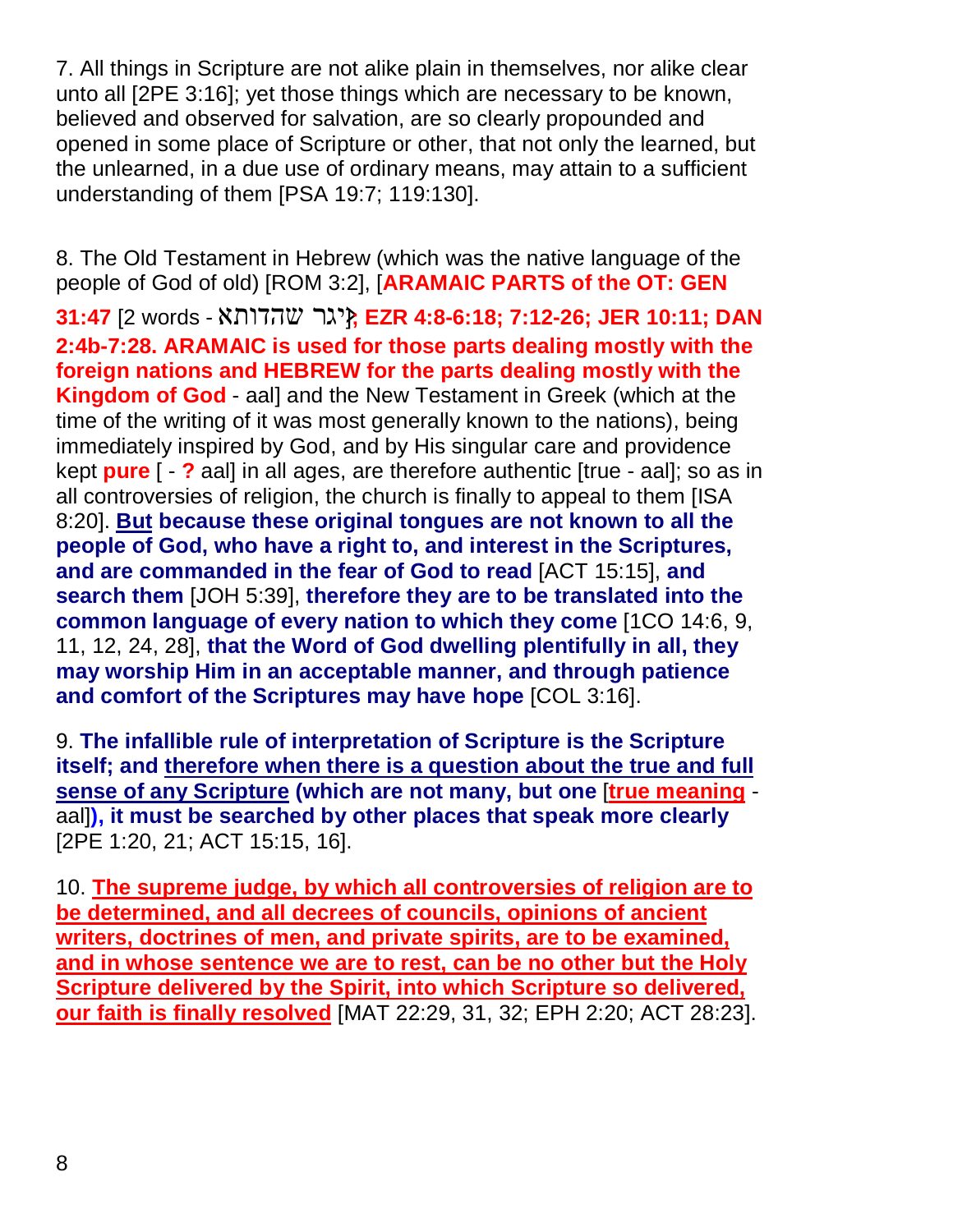#### CHAPTER 2 **OF GOD AND OF THE HOLY TRINITY**

1. The Lord our God is but one only living and true God [1CO 8:4, 6; DEU 6:4]; whose subsistence is in and of Himself [JER 10:10; ISA 48:12], infinite in being and perfection; whose essence cannot be comprehended by any but Himself [EXO 3:14]; a most pure spirit [JOH 4:24], invisible, without body, parts, or passions, who only has immortality, dwelling in the light which no man can approach unto [1TI 1:17; DEU 4:15, 16]; who is immutable [MAL 3:6], immense [1KI 8:27; JER 23:23], eternal [PSA 90:2], incomprehensible, almighty [GEN 17:1], every way infinite, most holy [ISA 6:3], most wise, most free, most absolute; working all things according to the counsel of His own immutable and most righteous will [PSA 115:3; ISA 46:10], for His own glory [PRO 16:4; ROM 11:36]; most loving, gracious, merciful, long-suffering, abundant in goodness and truth, forgiving iniquity, transgression, and sin; the rewarder of those who diligently seek Him [EXO 34:6, 7; HEB 11:6], and while most just and terrible in His judgments [NEH 9:32, 33], hating all sin [PSA 5:5, 6], and Who will by no means clear the guilty [EXO 34:7; NAH 1:2, 3].

2. God, having all life [JOH 5:26], glory [PSA 148:13], goodness [PSA 119:68], blessedness, in and of Himself, is alone in and unto Himself allsufficient, not standing in need of any creature which He has made, nor deriving any glory from them [JOB 22:2, 3], but only manifesting His own glory in, by, unto, and upon them; He is the alone fountain of all being, of Whom, through Whom, and to Whom are all things [ROM 11:34-36], and He has most sovereign dominion over all creatures, to do by them, for them, or upon them, whatever Himself pleases [DAN 4:25, 34, 35]; in His sight all things are open and manifest [HEB 4:13], His knowledge is infinite, infallible, and independent upon the creature, so as nothing is to Him contingent or uncertain [EZE 11:5; ACT 15:18]; He is most holy in all His counsels, in all His works [PSA 145:17], and in all His commands; to Him is due from angels and men, whatever worship [REV 5:12-14], service, or obedience, as creatures they owe unto the Creator, and whatever He is further pleased to require of them.

3. In this divine and infinite Being there are three subsistences, the Father, the Word or Son and Holy Spirit [1JO 5:7; MAT 28:19; 2CO 13:14], of one substance, power, and eternity, each having the whole divine essence, yet the essence undivided [EXO 3:14; JOH 14:11; 1CO 8:6]: the Father is of none, neither begotten nor proceeding; the Son is eternally begotten of the Father [JOH 1:14, 18]; the Holy Spirit proceeding from the Father and the Son [JOH 15:26; GAL 4:6]; all infinite, without beginning, therefore but one God, who is not to be divided in nature and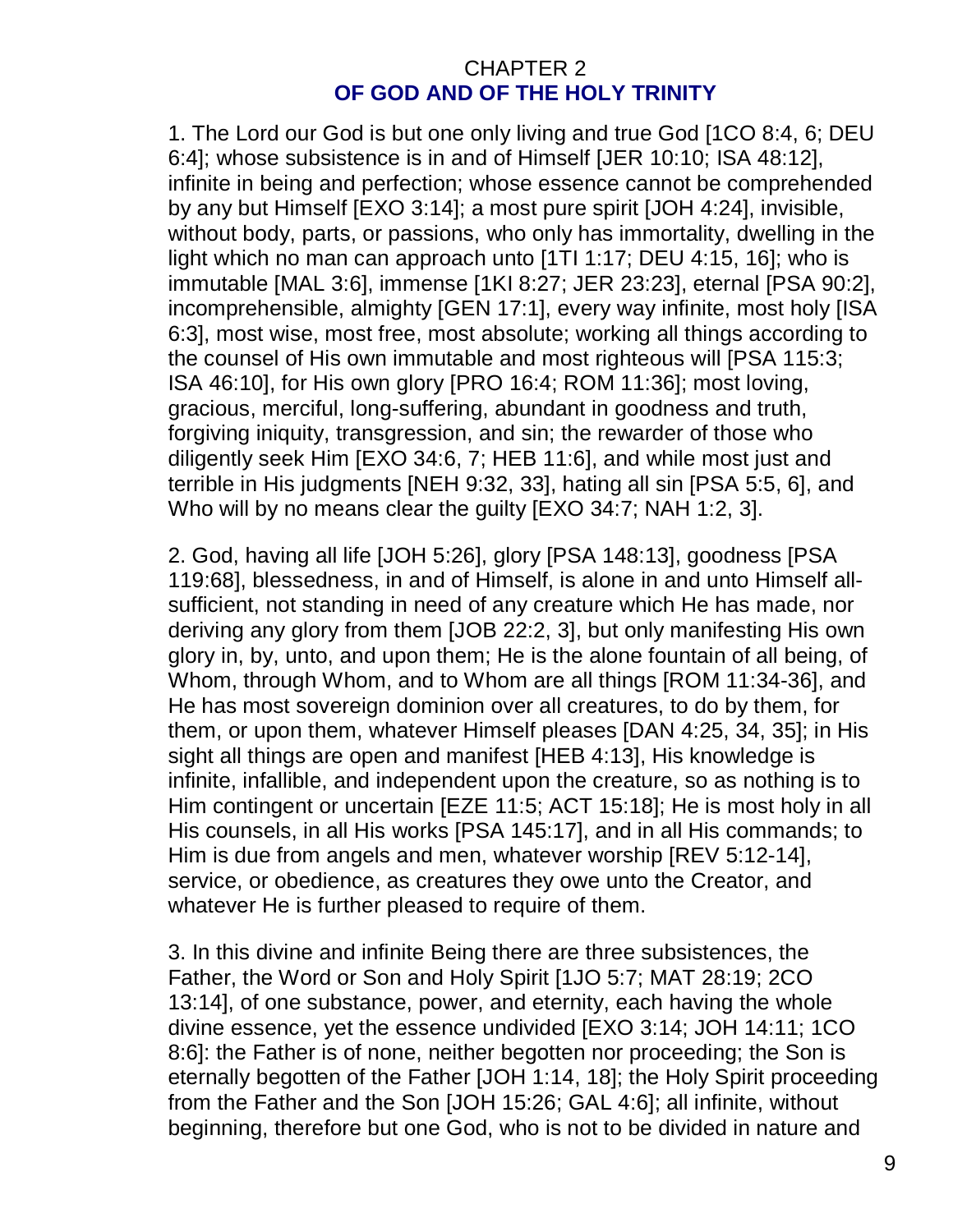being, but distinguished by several peculiar relative properties and personal relations; which doctrine of the Trinity is the foundation of all our communion with God, and comfortable dependence on Him.

#### CHAPTER 3 **OF GOD'S DECREE**

# [**Please see APPENDIX 1 - "First***,* **With reference to Chapter III"** - aal]

1. God has decreed in Himself, from all eternity, by the most wise and holy counsel of His own will, freely and unchangeably, all things, whatever comes to pass [ISA 46:10; EPH 1:11; HEB 6:17; ROM 9:15, 18]; yet so as thereby is God neither the author of sin nor has fellowship with any therein [JAM 1:13; 1JO 1:5]; nor is violence offered to the will of the creature, nor yet is the liberty or contingency of second causes taken away, but rather established [ACT 4:27, 28; JOH 19:11]; in which appears His wisdom in disposing all things, and power and faithfulness in accomplishing His decree [NUM 23:19; EPH 1:3-5].

2. Although God knows whatever may or can come to pass, upon all supposed conditions [ACT 15:18], yet has He not decreed anything, because He foresaw it as future, or as that which would come to pass upon such conditions [ROM 9:11, 13, 16, 18].

3. By the decree of God, for the manifestation of His glory, some men and angels are predestinated, or foreordained to eternal life through Jesus Christ [1TI. 5:21; MAT 25:34], to the praise of His glorious grace [EPH 1:5, 6]; others being left to act in their sin to their just condemnation, to the praise of His glorious justice [ROM 9:22, 23; JUD 1:4].

4. These angels and men thus predestinated and foreordained, are particularly and unchangeably designed, and their number so certain and definite, that it cannot be either increased or diminished [2TI 2:19; JOH 13:18].

5. Those of mankind who are predestinated to life, God, before the foundation of the world was laid, according to His eternal and immutable purpose, and the secret counsel and good pleasure of His will, has chosen in Christ unto everlasting glory, out of His mere free grace and love [EPH 1:4, 9, 11; ROM 8:30; 1TI 1:9; 1TH 5:9], without any other thing in the creature as a condition or cause moving Him thereunto [ROM 9:13, 16; EPH 2:5, 12].

10 6. As God has appointed the elect unto glory, so He has, by the eternal and most free purpose of His will, foreordained all the means thereunto [1PE 1:2; 2TH 2:13]; wherefore they who are elected, being fallen in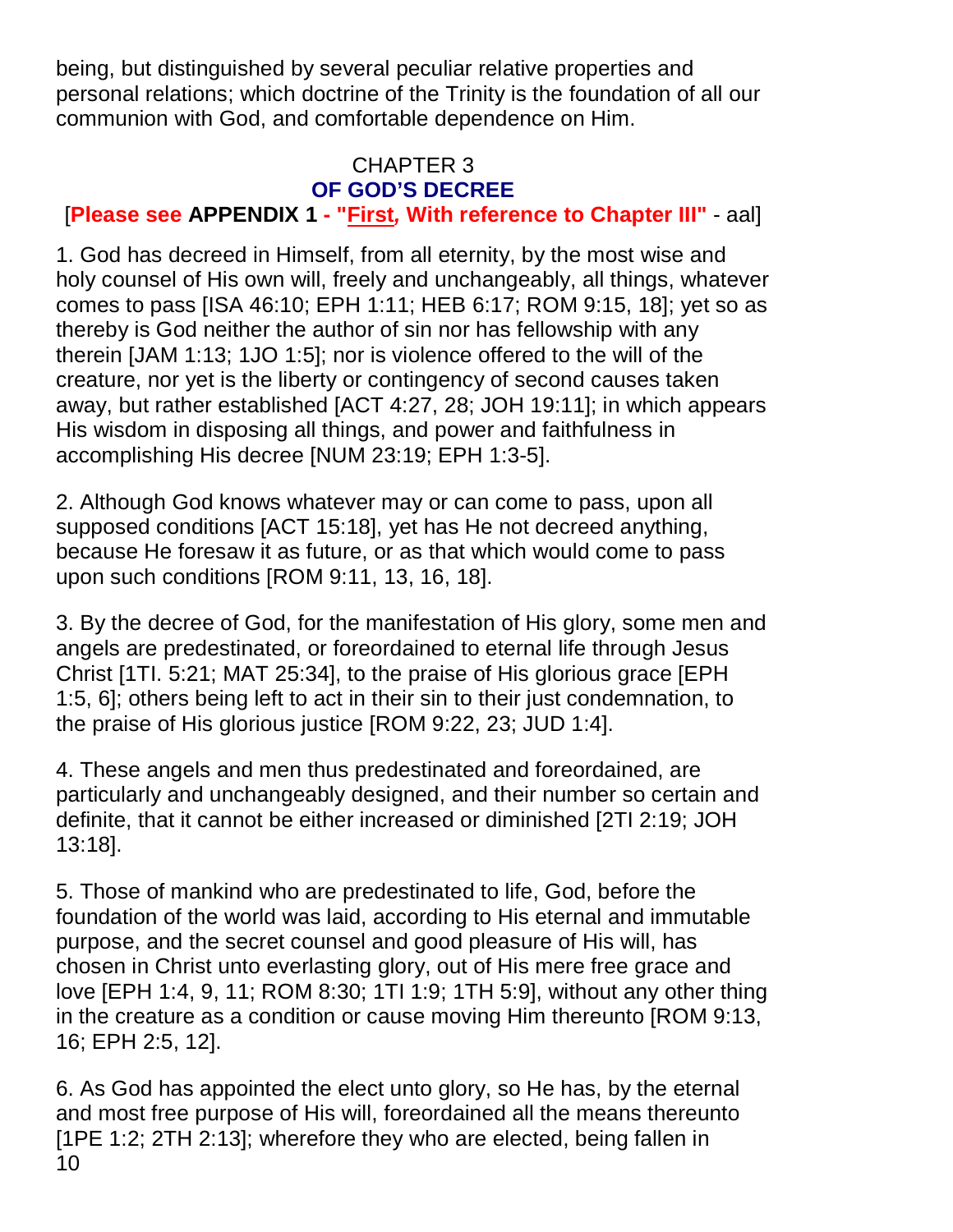Adam, are redeemed by Christ [1TH 5:9, 10], are effectually called unto faith in Christ, by His Spirit working in due season, are justified, adopted, sanctified [ROM 8:30; 2TH 2:13], and kept by His power through faith unto salvation [1PE 1:5]; neither are any other redeemed by Christ, or effectually called, justified, adopted, sanctified, and saved, but the elect only [JOH 10:26, 17:9, 6:64].

7. The doctrine of the high mystery of predestination is to be handled with special prudence and care, that men attending the will of God revealed in His Word, and yielding obedience thereunto, may, from the certainty of their effectual vocation, be assured of their eternal election [1TH 1:4, 5; 2PE 1:10]; so shall this doctrine afford matter of praise [EPH 1:6; ROM 11:33], reverence, and admiration of God, and of humility [ROM 11:5, 6, 20], diligence, and abundant consolation to all that sincerely obey the gospel [LUK 10:20].

#### CHAPTER 4 **OF CREATION**

1. In the beginning it pleased God the Father, Son and Holy Spirit [1JO 1:2, 3; HEB 1:2; JOB 26:13], for the manifestation of the glory of His eternal power [ROM 1:20], wisdom, and goodness, to create or make the world, and all things therein, whether visible or invisible, in the space of six days, and all very good [COL 1:16; GEN 1:31].

2. After God had made all other creatures, He created man, male and female [GEN 1:27], with reasonable and immortal souls [GEN 2:7], rendering them fit unto that life to God for which they were created; being made after the image of God, in knowledge, righteousness, and true holiness [ECC 7:29; GEN 1:26]; having the law of God written in their hearts [ROM 2:14, 15], and power to fulfill it, and yet under a possibility of transgressing, being left to the liberty of their own will, which was subject to change [GEN 3:6].

3. Besides the law written in their hearts, they received a command not to eat of the tree of knowledge of good and evil [GEN 2:17], which while they kept, they were happy in their communion with God, and had dominion over the creatures [GEN 1:26, 28].

# CHAPTER 5 **OF DIVINE PROVIDENCE**

1. God the good Creator of all things, in His infinite power and wisdom does uphold, direct, dispose, and govern all creatures and things [HEB 1:3; JOB 38:11; ISA 46:10, 11; PSA 135:6], from the greatest even to the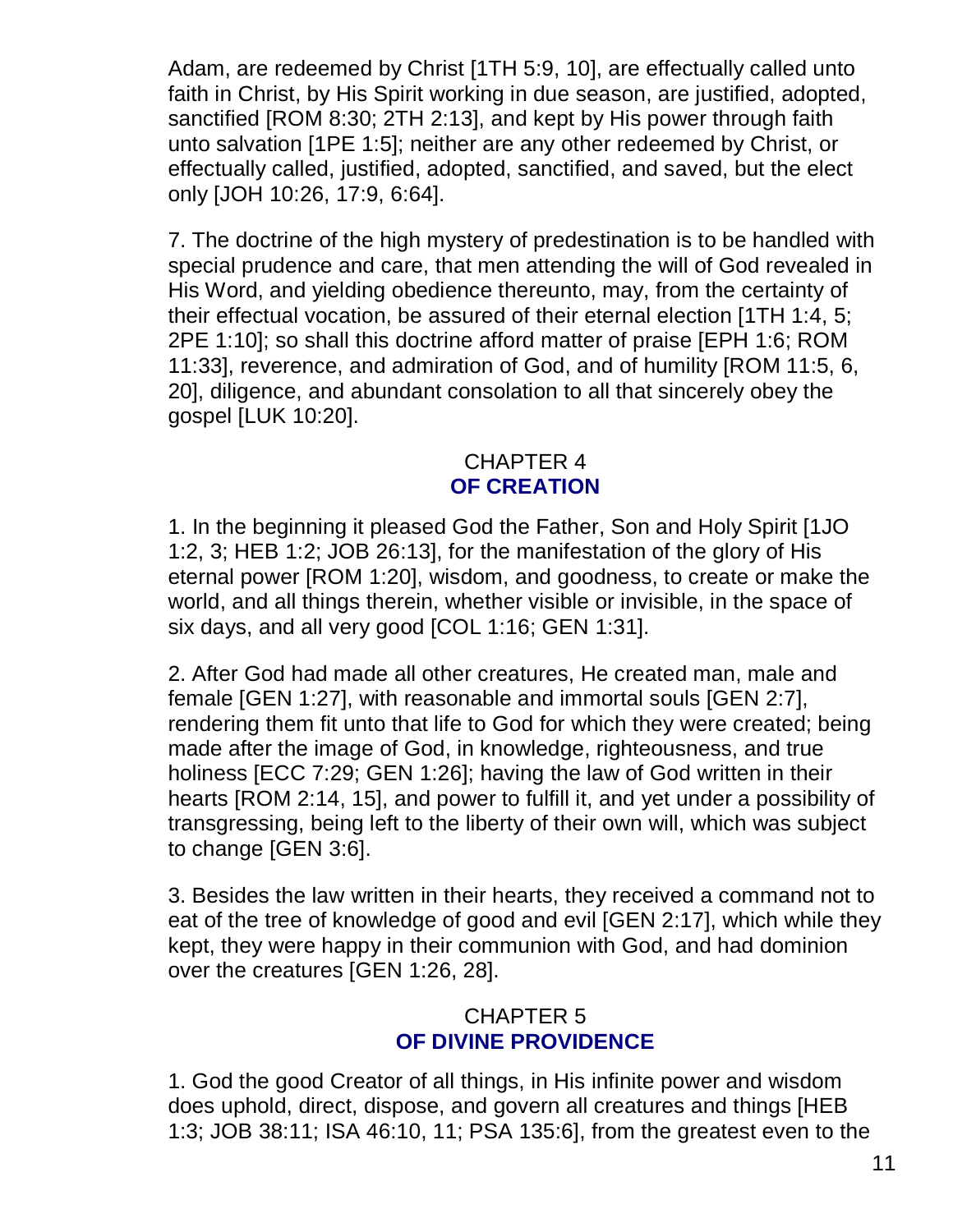least [MAT 10:29-31], by His most wise and holy providence, to the end for the which they were created, according unto His infallible foreknowledge, [contradictory terminology here and since God is sovereign it MUST be understood in the light of His sovereignty and **explained in section 4. following** - aal] and the free and immutable counsel of His own will; to the praise of the glory of His wisdom, power, justice, infinite goodness, and mercy [EPH 1:11].

2. Although in relation to the foreknowledge and decree of God, the first cause, all things come to pass immutably and infallibly [ACT 2:23]; so that there is not anything befalls any by chance, or without His providence [PRO 16:33]; yet by the same providence He ordered them to fall out according to the nature of second causes, either necessarily, freely, or contingently [GEN 8:22].

3. God, in His ordinary providence makes use of means [ACT 27:31, 44; ISA 55:10, 11], yet is free to work without [HOS 1:7], above [ROM 4:19- 21] and against them [DAN 3:27] at His pleasure.

4. **The almighty power, unsearchable wisdom, and infinite goodness of God, so far manifest themselves in His providence, that His determinate counsel extends itself even to the first fall, and all other sinful actions both of angels and men** [ROM 11:32-34; 2SA 24:1; 1CH 21:1]; **and that not by a bare permission, which also He most wisely and powerfully binds, and otherwise orders and governs** [2KI 19:28; PSA 76:10], **in a manifold dispensation to His most holy ends** [GEN 1:20; ISA 10:6, 7, 12]; **yet so, as the sinfulness of their act proceeds only from the creatures, and not from God, who, being most holy and righteous, neither is nor can be the author or approver of sin** [PSA 1:21; 1JO 2:16].

5. The most wise, righteous, and gracious God does often times leave for a season His own children to manifold temptations and the corruption of their own hearts, to chastise them for their former sins, or to discover unto them the hidden strength of corruption and deceitfulness of their hearts, that they may be humbled; and to raise them to a more close and constant dependence for their support upon Himself; and to make them more watchful against all future occasions of sin, and for other just and holy ends [2CH 32:25, 26, 31; 2CO 12:7-9]. So that **whatever befalls any of His elect is by His appointment, for His glory, and their good** [ROM 8:28].

6. As for those wicked and ungodly men whom God, as the righteous judge, for former sin does blind and harden [ROM 1:24-26, 28, 11:7, 8];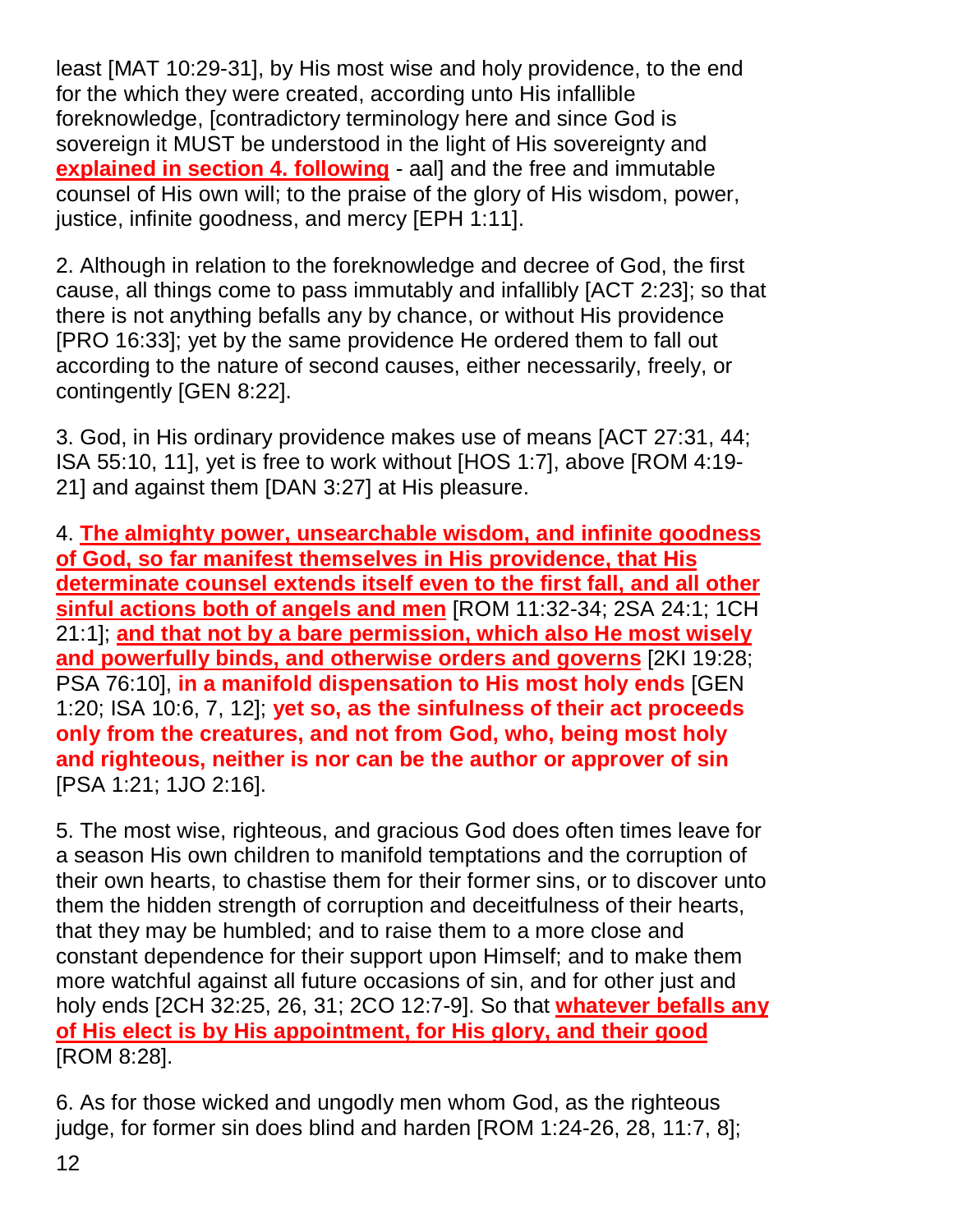from them He not only withholds His grace, whereby they might have been enlightened in their understanding, and wrought upon their hearts [DEU 29:4]; but sometimes also withdraws the gifts which they had [MAT 13:12], and exposes them to such objects as their corruption makes occasion of sin [DEU 2:30; 2KI 8:12, 13]; and withal, gives them over to their own lusts, the temptations of the world, and the power of Satan [PSA 81:11, 12; 2TH 2:10-12], whereby it comes to pass that they harden themselves, under those means which God uses for the softening of others [EXO 8:15, 32; ISA 6:9, 10; 1PE 2:7, 8].

7. As the providence of God does in general reach to all creatures, so after a more special manner it takes care of His church, and disposes of all things to the good thereof [1TI 4:10; AMO 9:8, 9; ISA 43:3-5].

#### CHAPTER 6 **OF THE FALL OF MAN, OF SIN & THE PUNISHMENT THEREOF**

1. Although God created man upright and perfect, and gave him a righteous law, which had been unto life had he kept it, and threatened death upon the breaking thereof [GEN 2:16, 17], yet he did not long abide in this honor; Satan using the subtlety of the serpent to subdue Eve, then by her seducing Adam, who, without any compulsion, did willfully transgress the law of their creation, and the command given to them, in eating the forbidden fruit [GEN 3:12, 13; 2CO 11:3], which God was pleased, according to His wise and holy counsel to permit, having purposed to order it to His own glory.

2. Our first parents, by this sin, fell from their original righteousness and communion with God, **and we in them whereby death came upon all** [ROM 3:23]: all becoming dead in sin [ROM 5:12 ff.], and wholly defiled in all the faculties and parts of soul and body [TIT 1:15; GEN 6:5; JER 17:9; ROM 3:10-19].

3. **THEY BEING THE ROOT**, and by God's appointment, standing in the room and stead of all mankind, **the guilt of the sin was imputed** [They are inconsistent in the use of words. The whole paragraph is Tradution or Augustinian. **Please see APPENDIX 2** - aal], **and conveyed corrupted nature to all their posterity descending from them by ordinary generation** [ROM 5:12-19; 1CO. 15:21, 22, 45, 49], **being now conceived in sin** [PSA 51:5; JOB 14:4], **and by nature children of wrath** [EPH 2:3], **the servants of sin, the subjects of death** [ROM 6:20; 5:12], **and all other miseries, spiritual, temporal, and eternal, unless the Lord Jesus set them free** [HEB 2:14, 15; 1TH 1:10].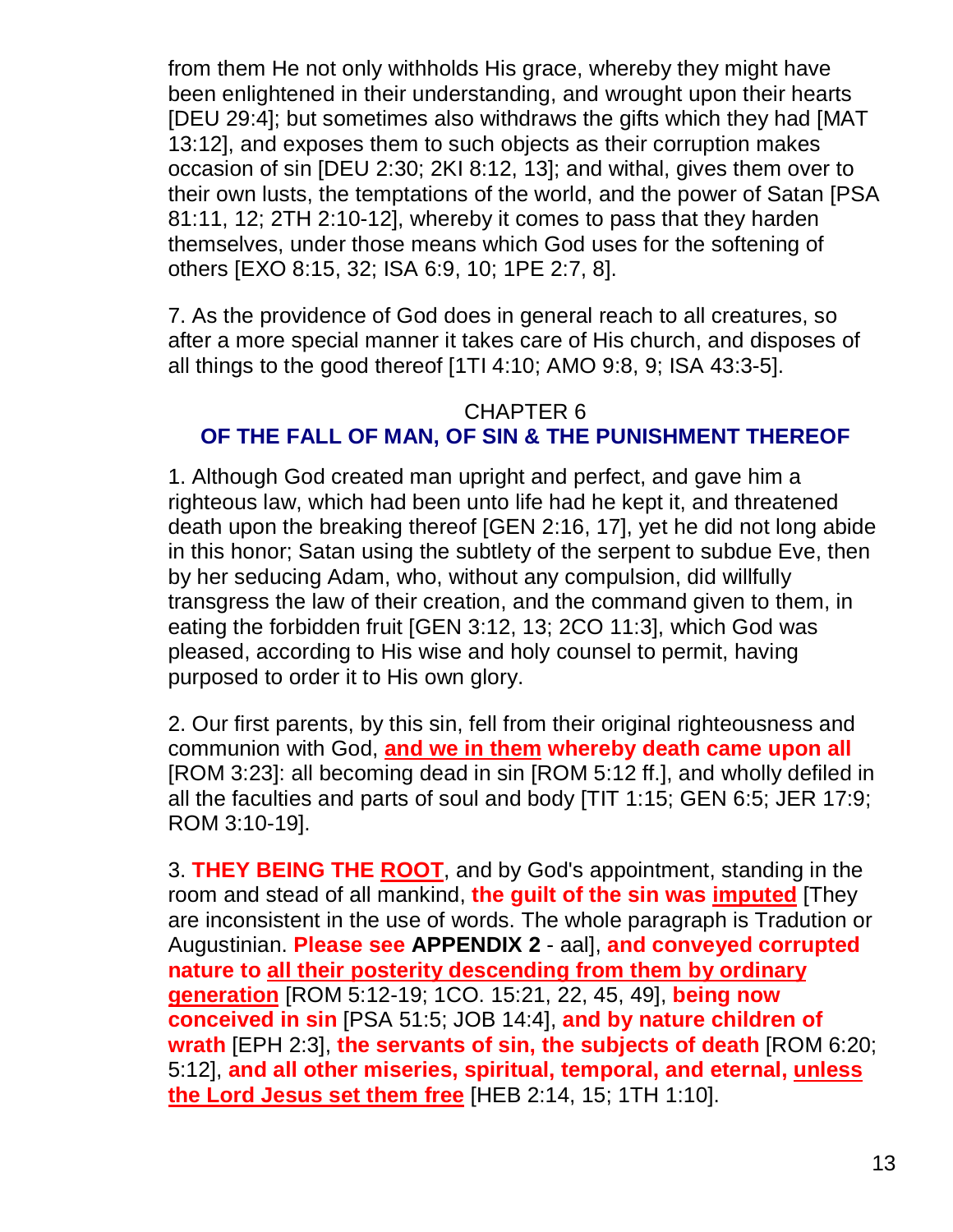4. From this original corruption; whereby we are utterly unfit, disabled, and made opposite to all good and wholly inclined to all evil [ROM 8:7; COL 1:21]; do proceed all sins [JAM 1:14, 15; MAT 15:19].

5. The corruption of nature, during this life, does remain in those who are regenerated [ROM 7:18, 23; ECC 7:20; 1JO 1:8]; and although it be through Christ pardoned and mortified, yet both itself, and the first motions thereof [or **actions there from** - aal], are truly and properly sin [ROM 7:23-25; GAL 5:17].

# CHAPTER 7 **OF GOD'S PROMISE** [instead of Covenant - aal]

1. The distance between God and the creature is so great, that although reasonable creatures do owe obedience to Him as their creator, yet they could never have attained the reward of life but by some voluntary condescension on God's part, which He has been pleased to express by way of **promise** [LUK 17:10; JOB 35:7, 8].

2. Moreover, man having brought himself under the curse of the law by his fall, it pleased the Lord to make a promise of grace [GEN 2:17; GAL 3:10; ROM 3:20, 21], wherein He freely offers unto sinners life and salvation by Jesus Christ, requiring of them faith in Him, that they may be saved [ROM 8:3; JOH 3:16]; and **promising** to give unto all those who are ordained unto eternal life, His Holy Spirit, to make them willing and able to believe [EZE 36:26, 27; JOH 6:44, 45; PSA 110:3].

# 3. This **promise**

[**BEGIN NOTE** - **COVENANTS** are made between equals, *i*. *e*. a proposed covenant (agreement) may be eventually agreed to or rejected by the parties involved. **PROMISES** are made to equals **or** unequals (God ALONE is able always to keep His promise **AND** He WILL always keep His promise). DECREES are made to subjects, *i*. *e*. by one who has authority over the one the decree applies to with the authority and power to bring it to pass. **The word "covenant" (EXCEPT between equals) as used in this** *Confession* **is really a "promise" AND is confirmed as such by the second phrase, as well as by the TIT 1:2 reference below** (see also the phrase having the reference HEB 5:5 in chapter 8, section 3**) AND ABSOLUTELY CONFIRMED IN CHAPTER 11, Sections 4 and 6 END NOTE** - aal]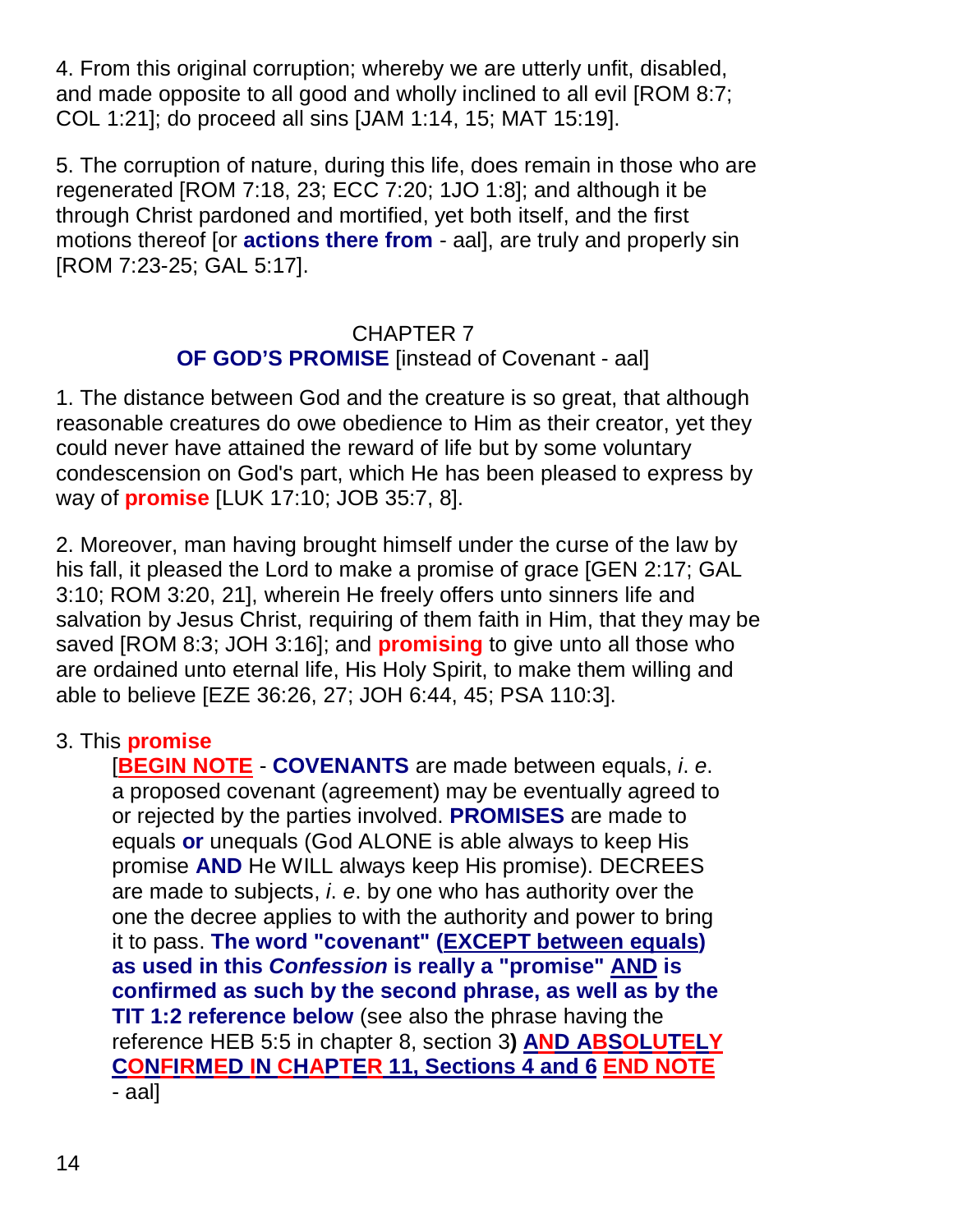is revealed in the gospel; first of all to Adam in the **promise** of salvation by the *seed of the woman* [GEN 3:15], and afterwards by farther steps, until the full discovery thereof was completed in the New Testament [HEB 1:1]; and it is founded in that eternal promise that was between the Father and the Son about the redemption of the elect [1TI 1:9; **TIT 1:2**]; and it is alone by the grace of this **promise** that all the posterity of fallen Adam that ever were saved did obtain life and blessed immortality, man being now utterly incapable of acceptance with God upon those terms on which Adam stood in his state of innocency [HEB 11:6, 13; ROM 4:1, 2; ACT 4:12; JOH 8:56].

#### CHAPTER 8 **OF CHRIST THE MEDIATOR**

1. It pleased God, in His eternal purpose, to **choose and ordain** [simply *send* would be putting it in Scripture terminology - See JOH 17:18 and frequently in our Lord's words - aal] the Lord Jesus, His only begotten Son, according to the [**assumed** - aal] **covenant** made between them both, to be the mediator between God and man [ISA 42:1; 1PE 1:19, 20]; the prophet [ACT 3:22], priest [HEB 5:5, 6], and king [PSA 2:6; LUK 1:33]; head and savior of the church [EPH 1:22, 23], the heir of all things [HEB 1:2], and judge of the world [ACT 17:31]; unto whom He did from all eternity give a people to be His seed and to be by Him in time redeemed, called, made righteous, made holy, and glorified [ISA 53:10; JOH 17:6; ROM 8:30].

2. **The Son of God, the second person in the Holy Trinity, being very and eternal God, the brightness of the Father's glory, of one substance and equal with Him Who made the world, Who upholds and governs all things He has made, did, when the fullness of time was come, take upon Him man's nature, with all the essential properties and common infirmities of it** [JOH 1:14; GAL 4:4], **yet without sin** [ROM 8:3; HEB 2:14, 16, 17; 4:15]**; being conceived by the Holy Spirit in the womb of the Virgin Mary, the Holy Spirit coming down upon her: and the power of the Most High overshadowing her; and so was made of a woman of the tribe of Judah, of the seed of Abraham and David according to the Scriptures** [MAT 1:22, 23]; **so that two whole, perfect, and distinct natures were inseparably joined together in one person, without conversion, composition, or confusion; which person is very God and very man, yet one Christ, the only mediator between God and man** [LUK 1:27, 31, 35; ROM 9:5; 1TI 2:5].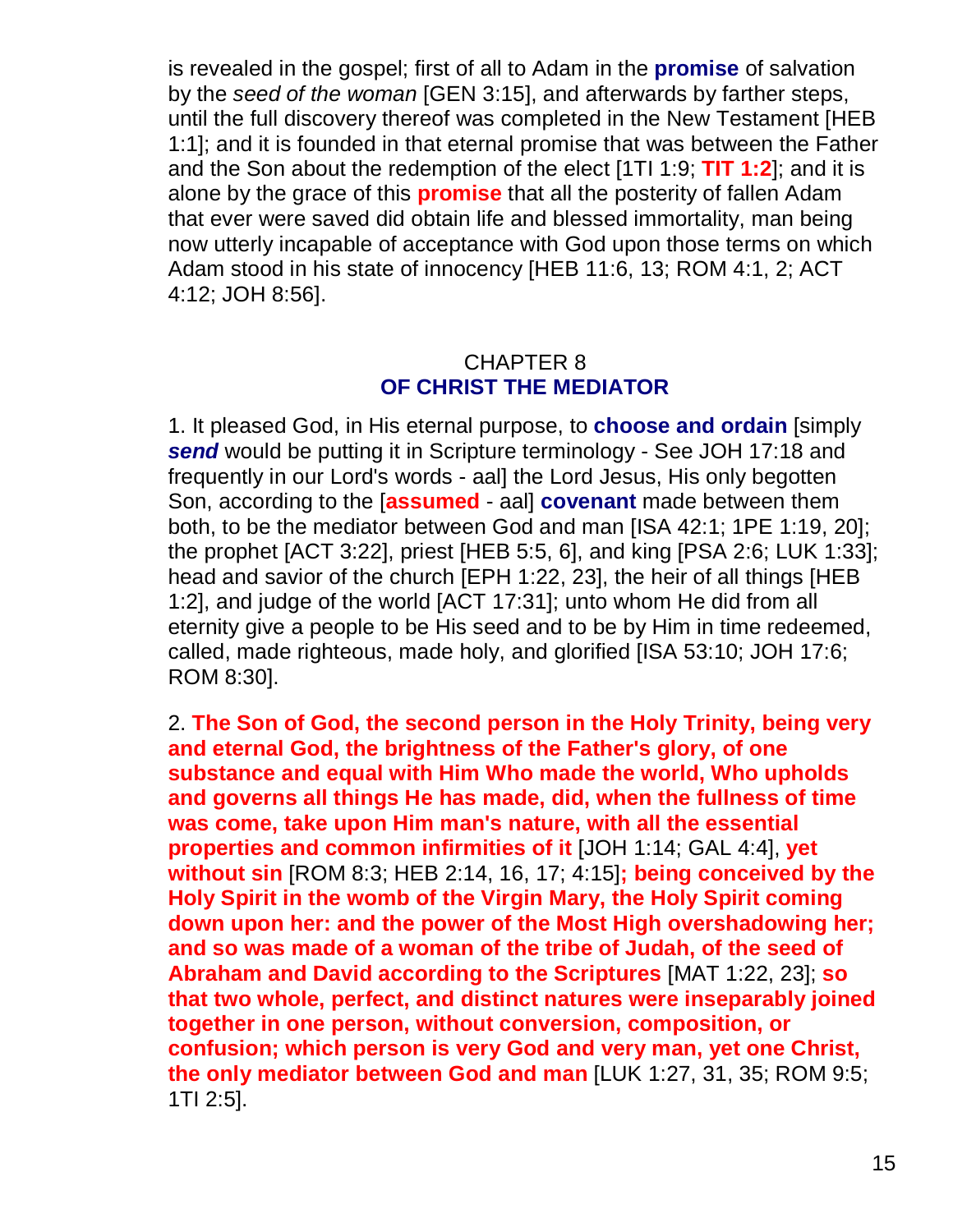3. **The Lord Jesus, in His human nature thus united to the divine, in the person of the Son, was holy and anointed with the Holy Spirit above measure** [PSA 45:7; ACT 10:38; JOH 3:34]**, having in Him all the treasures of wisdom and knowledge** [COL 2:3]**; in Whom it pleased the Father that all fullness should dwell** [COL 1:19]**, to the end that being holy, harmless, undefiled** [HEB 7:26]**, and full of grace and truth** [JOH 1:14], **He might be thoroughly prepared to execute the office of Mediator and Surety** [HEB 7:22]; **which office He took not upon Himself, but was thereunto called by His Father** [HEB 5:5]; **Who also put all power and judgement in His hand, and gave Him commandment to execute the same** [JOH 5:22, 27; MAT 28:18; ACT 2:36].

4. **This office the Lord Jesus did most willingly undertake** [PSA 40:7, 8; HEB 10:5-10; JOH 10:18], **which that He might discharge He was made under the law** [GAL 4:4; MAT 3:15]**, and did perfectly fulfill it, and underwent the punishment due to us, which we should have borne and suffered** [GAL 3:13; ISA 53:6; 1PE 3:18], **being made sin and a curse for us** [2CO 5:21]; **enduring most grievous sorrows in His soul, and most painful sufferings in His body** [MAT 26:37, 38; 27:46 LUK 22:44]; **was crucified, and died, and remained in the state of the dead, yet saw no corruption** [ACT 13:37]: **on the third day He rose from the dead** [1CO. 15:3, 4] **with the same body in which He suffered** [JOH 20:25, 27], **with which He also ascended into Heaven** [ACT 1:9-11], **and there sits at the right hand of His Father making intercession** [ROM 8:34; HEB 9:24], **and shall return to judge men and angels AT THE END OF THE WORLD** [ACT 10:42; ROM 14:9, 10; ACT 1:11; 2PE 2:4].

5. The Lord Jesus, by His perfect obedience and sacrifice of Himself, which He through the eternal Spirit once offered up to God, has fully satisfied the justice of God [HEB 9:14, 10:14; ROM 3:25, 26], procured reconciliation, and purchased an everlasting inheritance in the Kingdom of Heaven [or **God** - aal], for all those whom the Father has given unto Him [JOH 17:2; HEB 9:15].

6. **Although the price of redemption was not actually paid by Christ until after His incarnation, yet the virtue, efficacy, and benefit thereof were given to the elect in all ages, successively from the beginning of the world, in and by those promises, types, and sacrifices wherein He was revealed, and signified to be the seed Who should bruise the serpent's head** [1CO 4:10; HEB 4:2; 1PE 1:10, 11]; and the Lamb slain from the foundation of the world [REV 13:8], being *the same yesterday, and today and for ever* [HEB 13:8].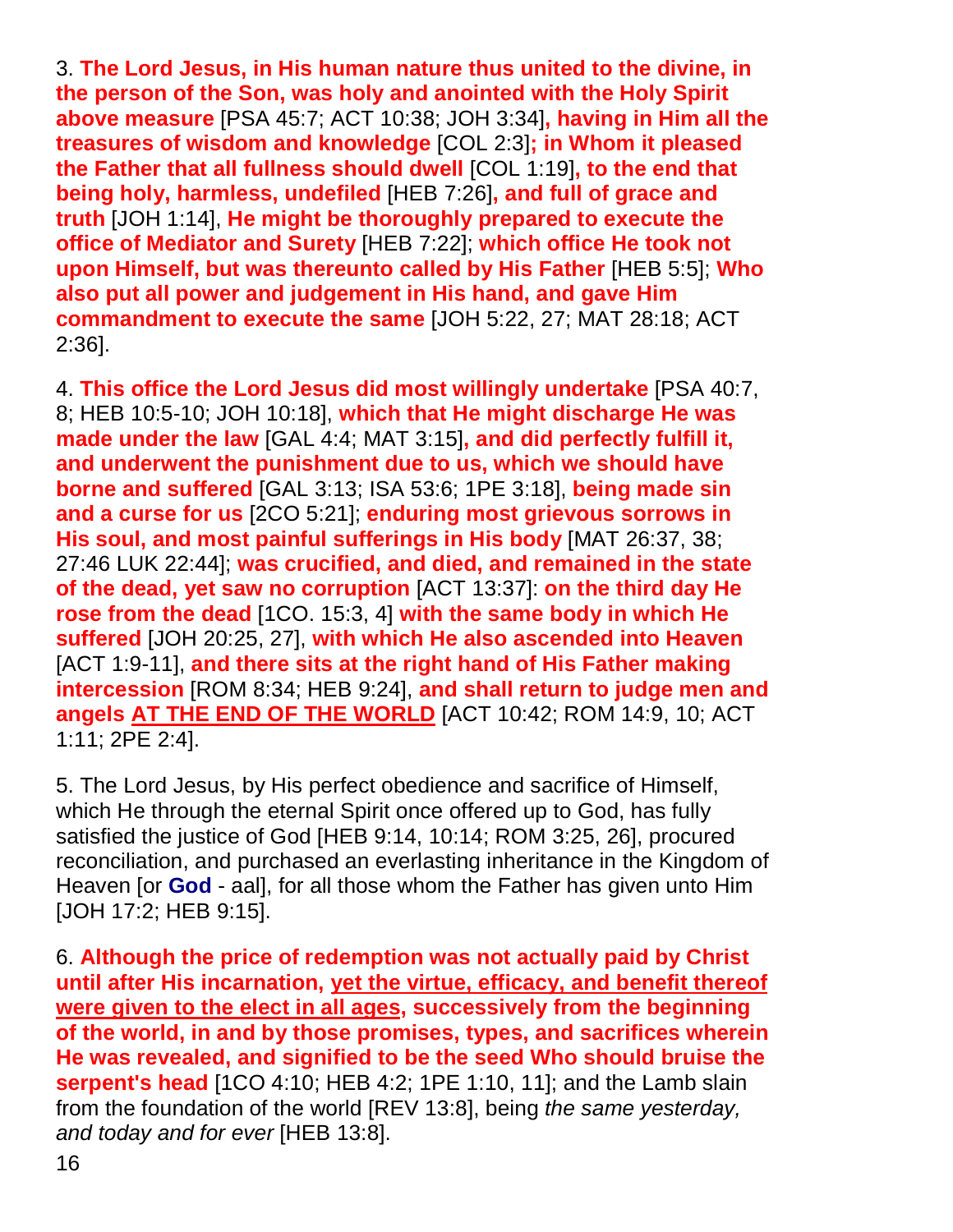7. Christ, in the work of mediation, acts according to both natures, by each nature doing that which is proper to itself [JOH 10:17, 18; 1PE 3:18; HEB 9:14]; yet by reason of the unity of the person, that which is proper to one nature is sometimes in Scripture, attributed to the person denominated by the other nature [JOH 3:13; ACT 20:28].

8. To all those for whom Christ has obtained eternal redemption, He does certainly and effectually give the same [JOH 6:37, 39; 10:15, 16, 27, 28; ROM 5:10], making intercession for them [1JO 2:1; ROM 8:34]; uniting them to Himself by His Spirit, revealing to them, in and by His Word, the mystery of salvation, persuading them to believe and obey [JOH 15:15; 17:6; EPH 1:9; 1JO 5:20], governing their hearts by His Word and Spirit [ROM 8:9, 14], and overcoming all their enemies by His almighty power and wisdom [PSA 110:1; 1CO. 15:25, 26], in such manner and ways as are most in agreement with His wonderful and unsearchable dispensation; and all of free and absolute grace, without any condition foreseen in them to procure it [JOH 3:8; EPH 1:8].

#### 9. **This office of mediator between God and man is proper only to Christ, Who is the prophet, priest, and king of the church of God; and may not be either in whole, or any part thereof, transferred from Him to any other** [1TI 2:5].

10. This number and order of offices is necessary; for in respect of our ignorance, we stand in need of His prophetical office [JOH 1:18]; and in respect of our alienation from God, and imperfection of the best of our services, we need His priestly office to reconcile us and present us acceptable unto God [COL 1:21; GAL 5:17]; and in respect to our opposition to and utter inability to return to God, and for our rescue and security from our spiritual adversaries, we need His kingly office to convince, subdue, draw, uphold, deliver, and preserve us to His heavenly Kingdom [JOH 16:8 - [this first reference is to the work of the Holy Spirit rather than that of Christ - aal]; PSA 110:3; LUK 1:74, 75].

#### CHAPTER 9 **OF FREE WILL**

1. God has endued the will of man with that natural liberty and power of acting upon choice, that it is neither forced, nor by any necessity of nature determined to do good or evil [MAT 17:12; JAM 1:14; DEU 30:19].

2. Man, in his state of innocency, had freedom and power to will and to do that which was good and well-pleasing to God [ECC 7:29], but yet was unstable, so that he might fall from it [GEN 3:6].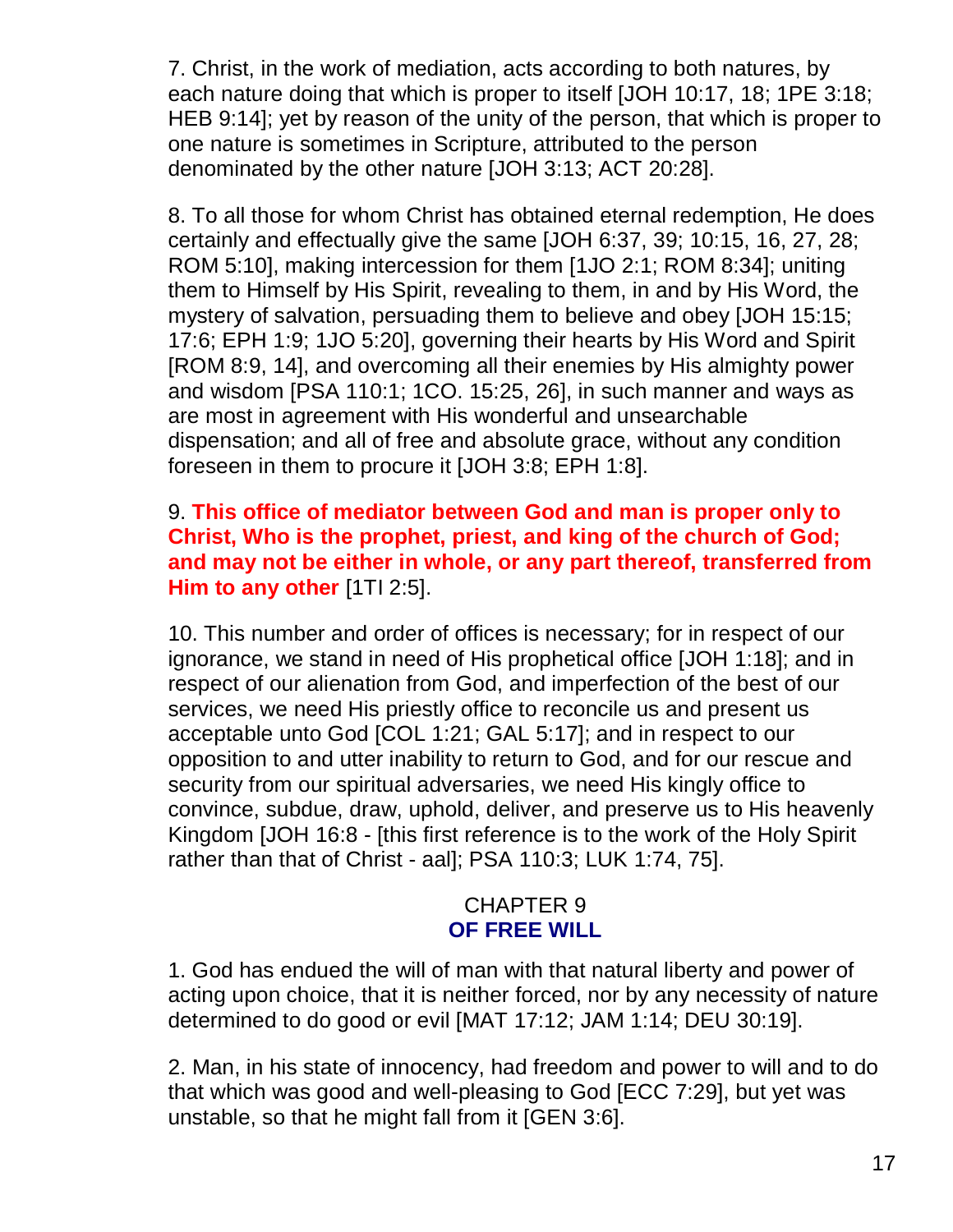3. **Man, by his fall into a state of sin, has wholly lost all ability of will to any spiritual good accompanying salvation** [ROM 5:6, 8:7]; **so as a natural man, being altogether opposed to that good, and dead in sin** [EPH 2:1, 5], **is not able by his own strength to convert himself, or to prepare himself thereunto** [TIT 3:3-5; JOH 6:44].

4. **When God converts a sinner, and translates him into the state of grace, He frees him from his NATURAL bondage under sin** [COL 1:13; JOH 8:36], **and by His grace alone enables him freely to will and to do that which is spiritually good** [PHI 2:13]; **yet so as that by reason of his remaining corruption, he does not perfectly, nor only will, that which is good, but does also will that which is evil** [ROM 7:15, 18, 19, 21, 23].

#### 5. **THIS WILL OF MAN IS MADE PERFECTLY AND IMMUTABLY FREE TO GOOD ALONE IN THE STATE OF GLORY ONLY** [EPH 4:13].

#### CHAPTER 10 **OF EFFECTUAL CALLING**

1. **Those whom God has predestinated unto life, He is pleased in His appointed, and accepted time, effectually to call** [ROM 8:30, 11:7; EPH 1:10, 11; 2TH 2:13, 14], **by His Word and Spirit, out of that state of sin and death in which they are by nature, to grace and salvation by Jesus Christ** [EPH 2:1-6]; **enlightening their minds spiritually and savingly to understand the things of God** [ACT 26:18; EPH 1:17, 18]; **taking away their heart of stone, and giving to them a heart of flesh** [EZE 36:26]; **renewing their wills, and by His almighty power determining them to that which is good, and effectually drawing them to Jesus Christ** [DEU 30:6; EZE 36:27; EPH 1:19]; **yet so as they come most freely, being made willing by His grace** [PSA 110:3; SON 1:4].

2. **This effectual call is of God's free and special grace alone, not from anything at all foreseen in man, nor from any power or agency in the creature** [1TI 1:9; EPH 2:8], **being wholly passive therein, being dead in sins and trespasses, until being made alive and renewed by the Holy Spirit** [1CO 2:14; **EPH 2:5**; JOH 5:25]; **he is thereby enabled to answer this call, and to embrace the grace offered and conveyed in it, and that by no less power than that which raised up Christ from the dead** [EPH 1:19, 20].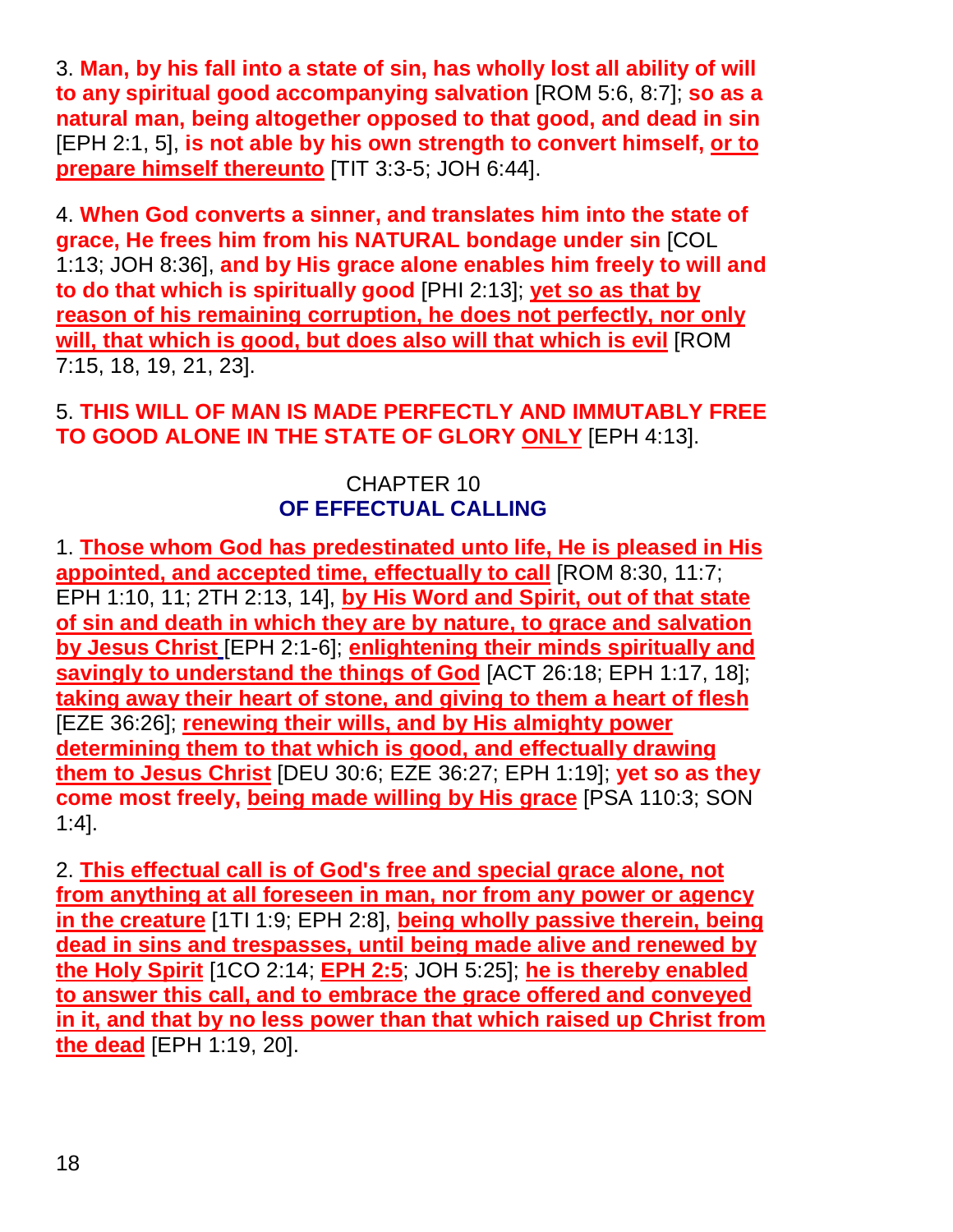3. **Elect infants**

[Please see **APPENDIX 1** - "**Second***,* **With reference to Chapter X, Section 3**"**; ALSO SEE APPENDIX 2** - "**Infants and Salvation"** - aal]

**dying in infancy are regenerated and saved by Christ through the Spirit** [**References given are not relevant to the topic and therefore omitted** - aal]; **who works when, and where, and how He pleases** [**Reference given is not relevant to the topic and therefore omitted** aal]; **so also are all elect persons, who are incapable of being outwardly called by the ministry of the Word** [**No reference given** aal].

4. Others **NOT** elected, although they may be called by the ministry of the Word, and may have some common operations of the Spirit [MAT 22:14, 13:20, 21; HEB 6:4, 5], **yet not being effectually drawn by the Father, they neither will nor can truly come to Christ, and therefore cannot be saved** [JOH 6:44, 45, 65; 1JO 2:24, 25]: **much less can men who do not receive the Christian religion be saved; be they ever so diligent to frame their lives according to the light of nature and the law of that religion they do profess** [ACT 4:12; JOH 4:22; 17:3].

> CHAPTER 11 **OF RIGHTEOUSNESS** [instead of Justification - aal]

[**The word righteous is used in the same way that salvation is**, *i.e*. having a beginning, progression and final completion. THE IDEA OF SOME KIND OF VAGUE "DECLARED" JUSTIFICATION OR RIGHTEOUSNESS IS NOT BIBLICAL. **RIGHTEOUSNESS IS JUST AS REAL AS SALVATION** - aal]

1. **Those whom God effectually calls, he also freely makes righteous** [ROM 3:24, 8:30], **not by infusing righteousness into them, but by pardoning their sins, and by accounting and accepting their persons as righteous** [ROM 4:5-8, EPH 1:7]; **not for anything wrought in them, or done by them, but for Christ's sake alone** [1CO 1:30, 31, ROM 5:17-19]; not by imputing faith itself, the act of believing, or any other evangelical obedience to them, as their **righteousness**; but by imputing Christ's active obedience unto the whole law, and passive obedience in His death for their whole and sole **righteousness by faith** [PHI 3:8, 9; EPH 2:8-10], **which faith they have not of themselves; it is the gift of God** [JOH 1:12, ROM 5:17].

2. **Faith thus receiving and resting on Christ and His righteousness, is alone the instrument of their righteousness** [ROM 3:28]; yet is not alone in the person made righteous, but is ever accompanied with all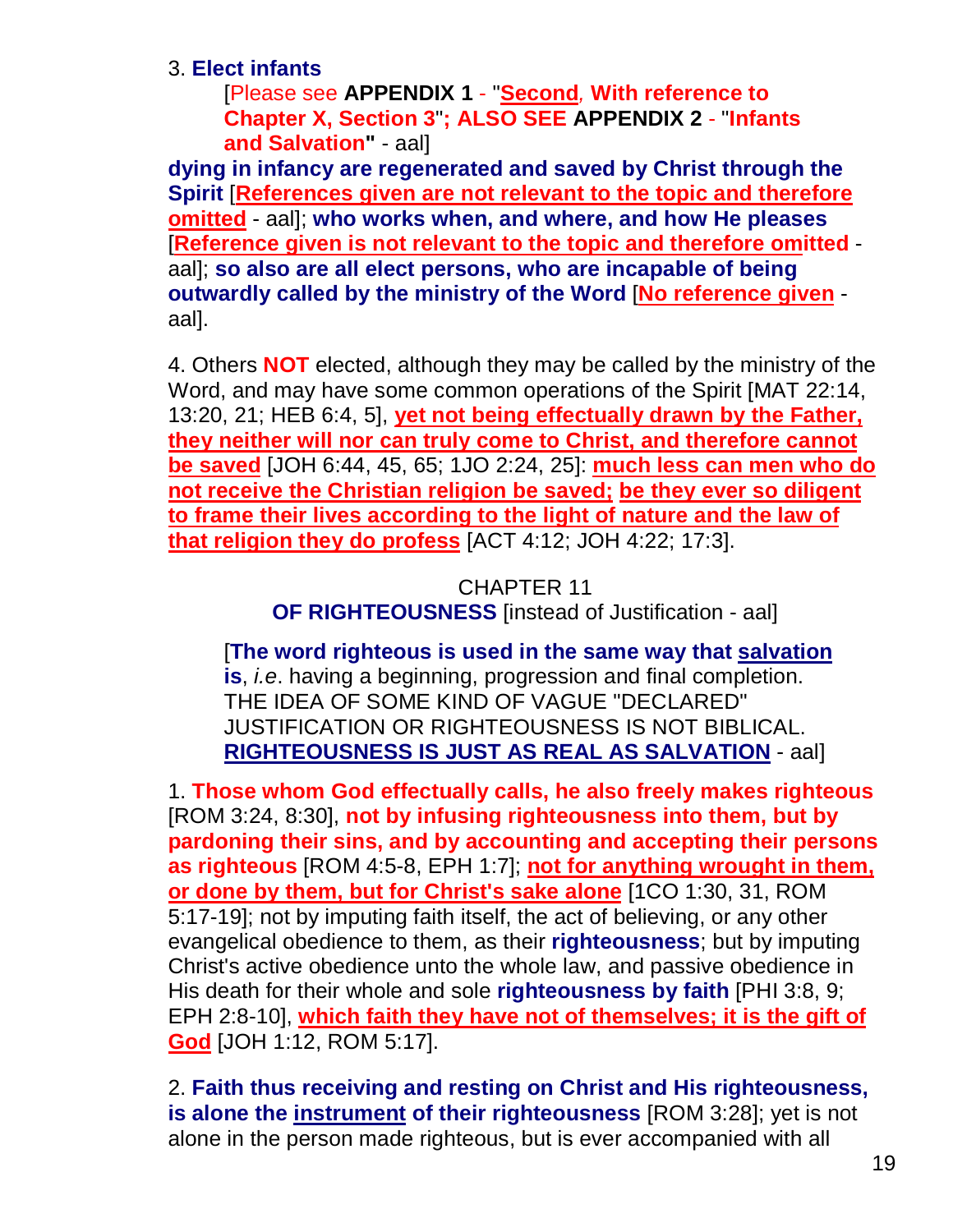other saving graces, and is no dead faith, but works by love [GAL 5:6, JAM 2:17, 22, 26].

3. Christ, by his obedience and death, did fully discharge the debt of all those who are made righteous; and did, by the sacrifice of Himself in the blood of His cross, undergoing in their stead the penalty due to them, make a proper, real, and full satisfaction to God's righteousness in their behalf [HEB 10:14; 1PE 1:18, 19; ISA 53:5, 6]; yet, in as much as He was given by the Father for them, and His obedience and satisfaction accepted in their stead, and both freely, not for anything in them [ROM 8:32; 2CO 5:21], their righteousness is only of free grace, that both the **exact righteousness** and rich grace of God might be glorified in the righteousness of sinners [ROM 3:26; EPH 1:6, 7; 2:7].

4. **God did from all eternity decree to make righteous all the elect** [GAL 3:8, 1PE 1:2, 1TI 2:6], **and Christ did in the fullness of time die for their sins, and rise again for their righteousness** [ROM 4:25]; **nevertheless, they are not made righteous personally, until the Holy Spirit in time does actually apply Christ to them** [COL 1:21, 22, TIT 3:4-7].

5. **God continues to forgive the sins of those who are made righteous** [MAT 6:12, 1JO 1:7, 9], **and although they can never fall from the state of righteousness** [JOH 10:28], **yet they may, by their sins, fall under God's fatherly displeasure** [PSA 89:31-33]; **and in that condition they usually do not have the light of His countenance restored to them, until they humble themselves, beg pardon, and renew their faith and repentance** [PSA 32:5; 51:1-19; MAT 26:75].

6. **THE RIGHTEOUSNESS OF BELIEVERS UNDER THE OLD TESTAMENT WAS, IN ALL THESE RESPECTS, ONE AND THE SAME WITH THE RIGHTEOUSNESS OF BELIEVERS UNDER THE NEW TESTAMENT** [GAL 3:9; ROM 4:22-24].

#### CHAPTER 12 **OF ADOPTION**

**All those who are made righteous, God conferred, in and for the sake of His only Son Jesus Christ, to make partakers of the grace of adoption** [EPH 1:5; GAL 4:4, 5], **by which they are taken into the number, and enjoy the liberties and privileges of the children of God** [JOH 1:12; ROM 8:17], **have His name put on them** [2CO 6:18; REV 3:12], **receive the spirit of adoption** [ROM 8:15], **have access to the throne of grace with boldness, are enabled to cry Abba, Father** [GAL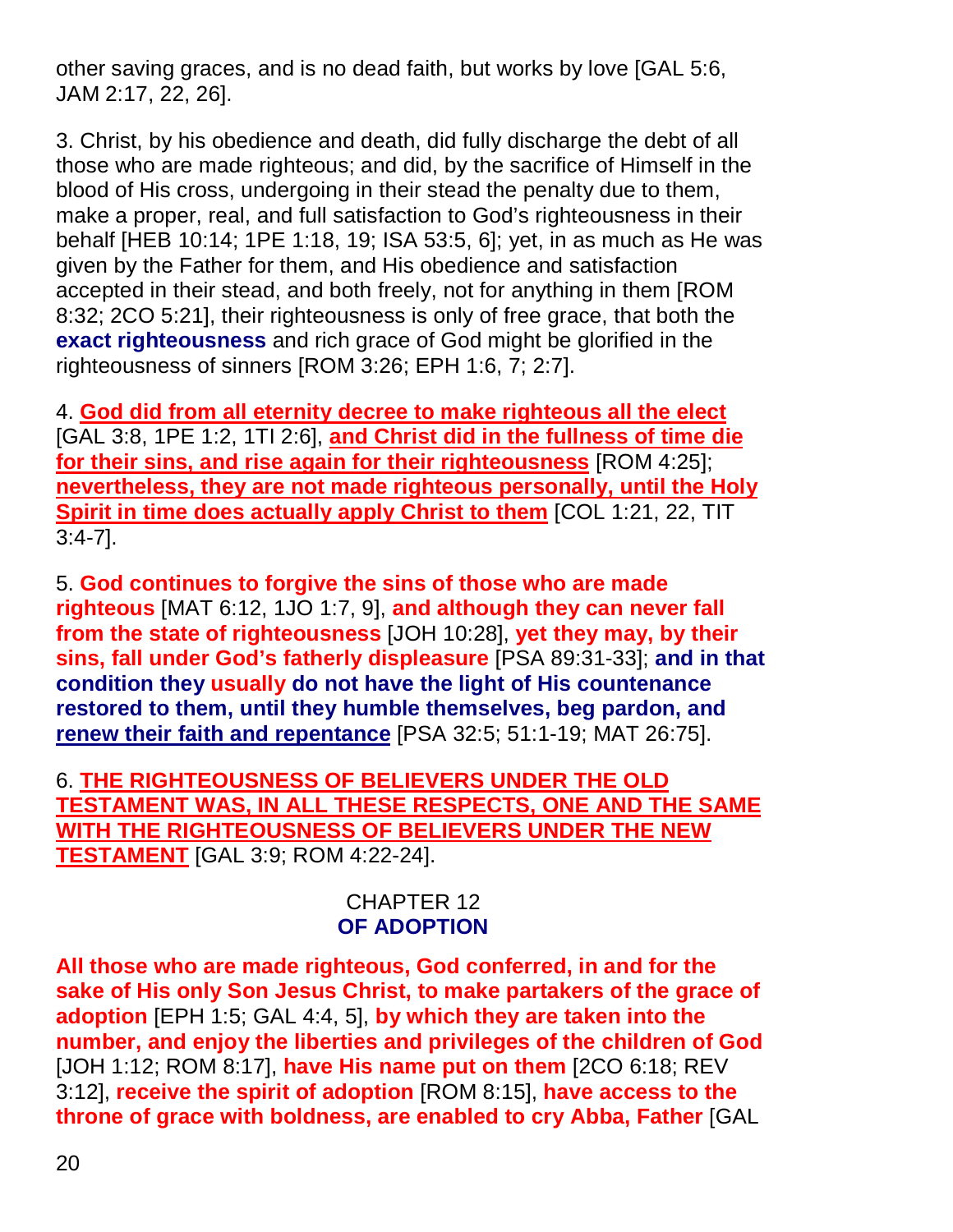4:6; EPH 2:18], **are pitied** [PSA 103:13], **protected** [PRO 14:26; 1PE 5:7], **provided for** [HEB 12:6], **and chastened by Him as by a Father** [ISA 54:8, 9], **yet never cast off** [LAM 3:31], **but sealed to the day of redemption** [EPH 4:30], **and inherit the promises as heirs of everlasting salvation** [HEB 1:14; 6:12].

# CHAPTER 13 **OF HOLINESS** [Instead of Sanctification - aal]

1. Those who are united to Christ, effectually called, and regenerated, having a new heart and a new spirit created in them through the virtue of Christ's death and resurrection, **are also further made holy, really and personally** [ACT 20:32; ROM 6:5, 6], **through the same virtue, by His Word and Spirit dwelling in them** [JOH 17:17; EPH 3:16-19; 1TH 5:21- 23]; **the dominion of the whole body of sin is destroyed** [ROM 6:14], **and the several perverted desires of it are more and more weakened and mortified** [GAL 5:24], **and they more and more made alive and strengthened in all saving graces** [COL 1:11], **TO THE PRACTICE OF ALL TRUE** *HOLINESS, WITHOUT WHICH NO MAN SHALL SEE THE LORD* [2CO 7:1; HEB 12:14].

2. **This holiness is throughout the whole man** [1TH 5:23], **yet imperfect in this life; there abides still some remnants of corruption in every part** [ROM 7:18, 23], **wherefrom arises a continual and irreconcilable war; the flesh warring against the Spirit, and the Spirit against the flesh** [GAL 5:17; 1PE 2:11].

3. In which war, although the remaining corruption for a time may much prevail [ROM 7:23], yet, through the continual supply of strength from the sanctifying Spirit of Christ, the regenerate does overcome [ROM 6:14]; and so the saints grow in grace, perfecting holiness in the fear of God, pressing after a heavenly life, in evangelical obedience to all the commands which Christ as Head and King, in His Word has prescribed to them [EPH 4:15, 16; 2CO 3:18; 7:1].

# CHAPTER 14 **OF SAVING FAITH**

1. **The grace of faith, whereby the elect are enabled to believe to the saving of their souls, is the work of the Spirit of Christ in their hearts** [2CO 4:13; EPH 2:8], **and is done through the ministry of the Word** [ROM 10:14, 17]; by which also, and by the administration of baptism and the Lord's supper, prayer, and other means appointed of God, it is increased and strengthened [LUK 17:5; 1PE 2:2; ACT 20:32].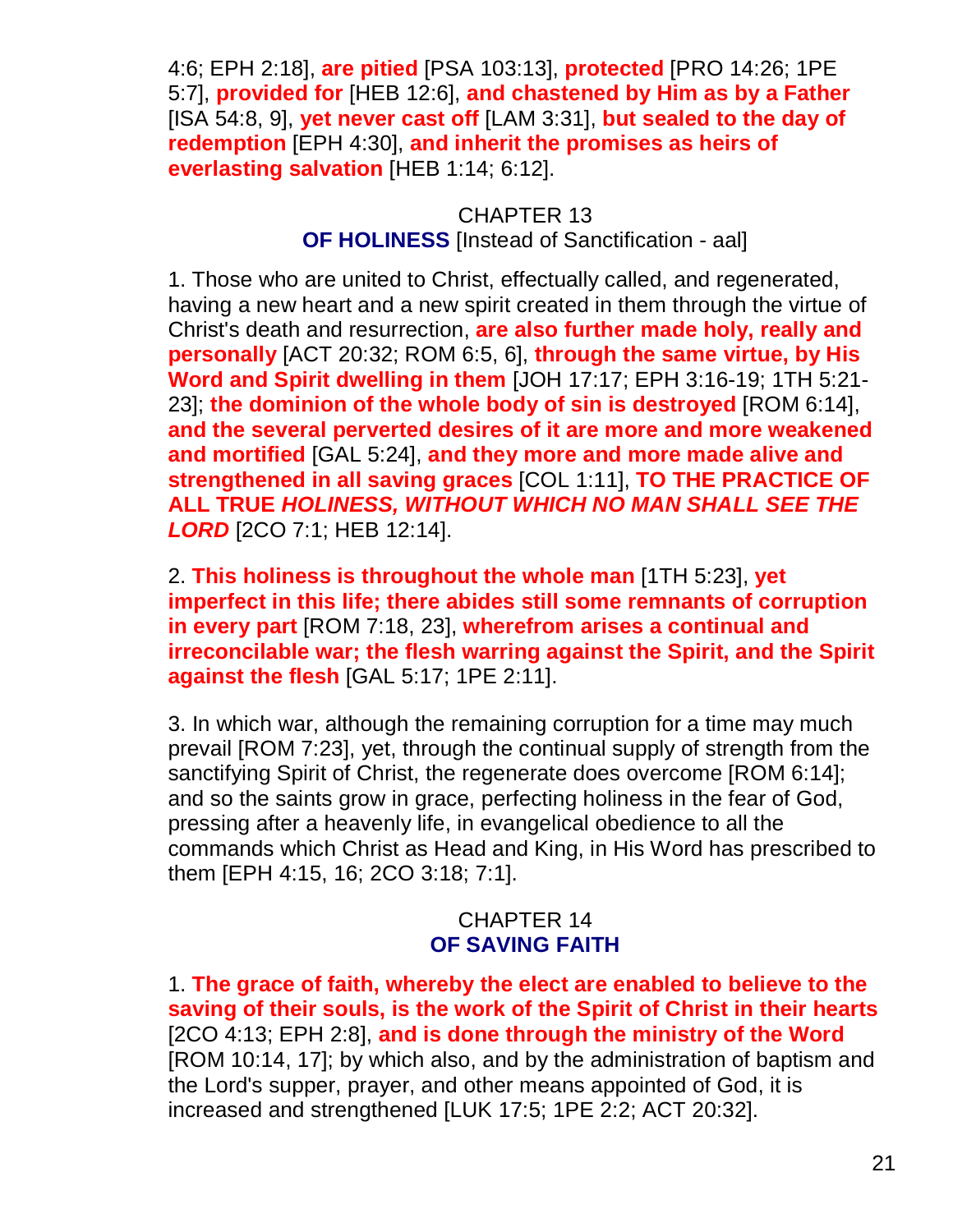2. **By this faith a Christian believes to be true whatever is revealed in the Word for the authority of God Himself** [ACT 24:14], **and also understands an excellency therein above all other writings and all things in the world** [PSA 19:7-10; 69:72], **as it bears forth the glory of God in His attributes, the excellency of Christ in His nature and offices, and the power and fullness of the Holy Spirit in His workings and operations: and so is enabled to cast his soul upon the truth consequently believed** [1TI 1:12]; and also act differently upon that which each particular passage thereof contains; yielding obedience to the commands [JOH 15:14], trembling at the threatenings [ISA 66:2], and embracing the promises of God for this life and that which is to come [HEB 11:13]; but the principle act of saving faith have immediate relation to Christ, accepting, receiving, and resting upon Him alone for righteousness, holiness, and eternal life, by virtue of the **Promise** of grace [JOH 1:12; ACT 15:11; 16:31; GAL 2:20].

3. **This faith, although it be in different stages, and may be weak or strong** [HEB 5:13, 14; MAT 6:30; ROM 4:19, 20], **yet it is in the least degree of it different in the kind or nature of it, as is all other saving grace**, from the faith and common grace of **temporary** [**professors** - aal] believers [2PE 1:1]; and therefore, though it may be many times assailed and weakened, yet it gets the victory [EPH 6:16; 1JO 5:4, 5], growing up in many to the attainment of a full assurance through Christ [HEB 6:11, 12; COL 2:2], who is both the author and finisher of our faith [HEB 12:2].

# CHAPTER 15 **OF REPENTANCE UNTO LIFE AND SALVATION**

1. Such of the elect that are converted later in life, having sometime lived in the state of nature [**the natural man** - aal], and therein served divers pleasures, God in their effectual calling gives them repentance to life [TIT 3:2-5].

2. **Whereas there is none who does good and does not sin [ECC 7:20], and the best of men may, through the power and deceitfulness of their corruption dwelling in them, with the prevalence of temptation, fall in to great sins; God has, in the promise of grace, mercifully provided that believers so sinning and falling be renewed through repentance unto salvation** [LUK 22:31, 32].

3. This saving repentance is a grace or teaching of the Scriptures [ZEC 12:10; ACT 11:18], whereby a person, being by the Holy Spirit made sensible of the many evils of his sin, does, by faith in Christ, humble himself for it with godly sorrow, hatred of it [EZE 36:31; 2CO 7:11],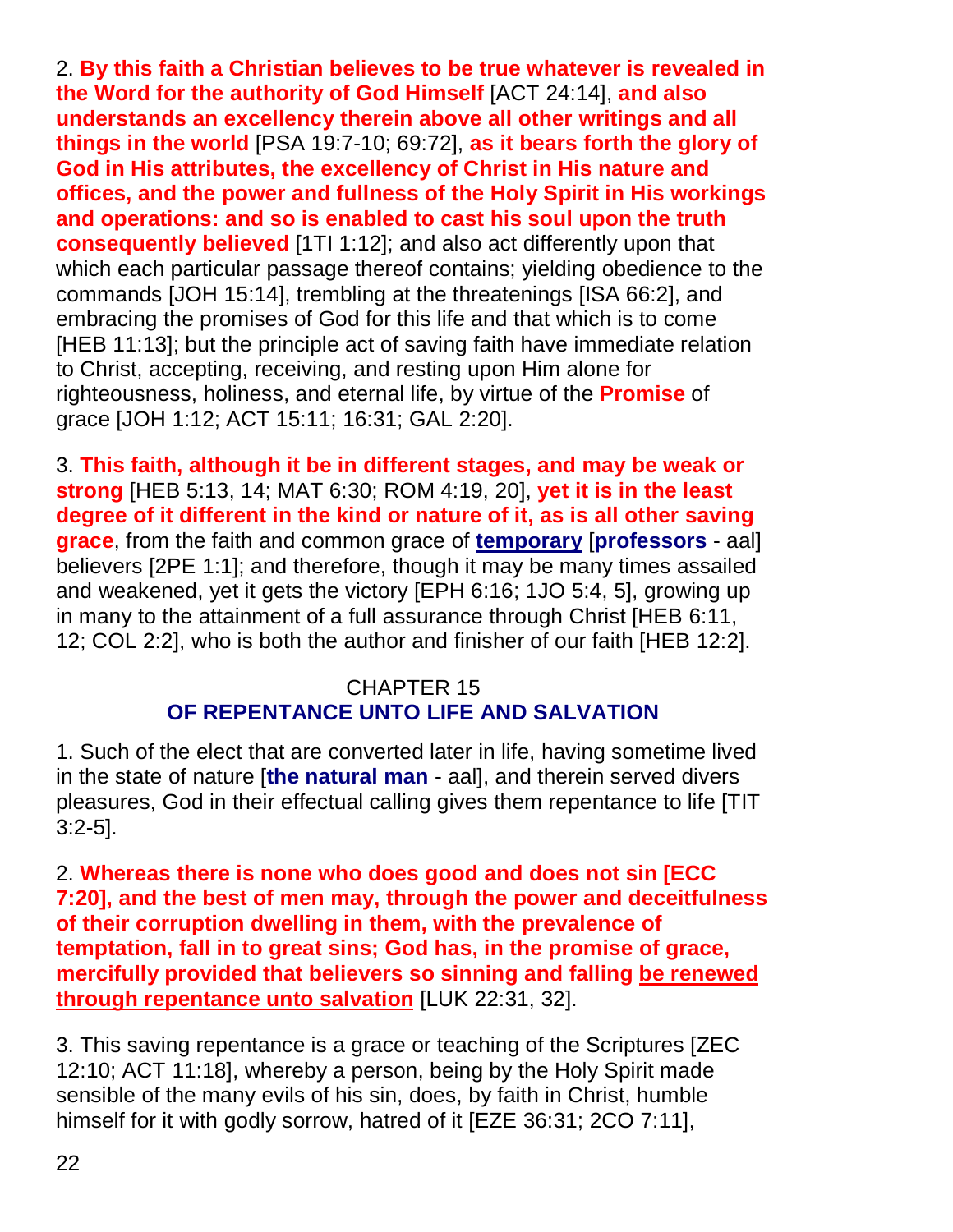praying for pardon and strength of grace, with a purpose and endeavor, by supplies of the Spirit, to walk before God unto all well-pleasing in all things [PSA 119:6, 128].

4. **As repentance is to be continued through the whole course of our lives, upon the account of the body of death, and the actions thereof, so it is every man's duty to repent of his particular known sins specifically** [LUK 19:8; 1TI 1:13, 15].

5. **Such is the provision which God has made through Christ in the promise of grace for the preservation of believers unto salvation, that although there is no sin so small but it deserves damnation** [ROM 6:23], **yet there is no sin so great that it shall bring damnation to those who repent** [ISA 1:16-18, 55:7], **which makes the constant preaching of repentance necessary**.

#### CHAPTER 16 **OF GOOD WORKS**

1. **Good works are only such as God has commanded in His Holy Word** [MIC 6:8; HEB 13:21], **and not such as without the warrant thereof are devised by men out of blind zeal, or upon any pretense of good intentions** [MAT 15:9; ISA 29:13].

2. **These good works, done in obedience to God's commandments, are the fruits and evidences of a true and lively faith** [JAM 2:18, 22]; and by them believers manifest their thankfulness [PSA 116:12, 13], strengthen their assurance [1JO 2:3, 5; 2PE 1:5-11], edify their brethren, adorn the profession of the gospel [MAT 5:16], stop the mouths of the adversaries, and glorify God [1TI 6:1; 1PE 2:15; PHI 1:11], whose workmanship they are, created in Christ Jesus thereunto [EPH 2:10], that having their fruit unto holiness they may have the end eternal life [ROM 6:22].

3. **Their ability to do good works is not at all of themselves, but wholly from the Spirit of Christ** [JOH 15:4, 5]; and that they may be enabled thereunto, besides the graces they have already received, there is necessary an actual influence of the same Holy Spirit, to work in them and to will and to do of His good pleasure [2CO 3:5; PHI 2:13]; yet they are not bound to perform any duty, **unless upon a special moving of the Spirit**, but they ought to be diligent in stirring up the grace of God that is in them [PHI 2:12; HEB 6:11, 12; ISA 64:7].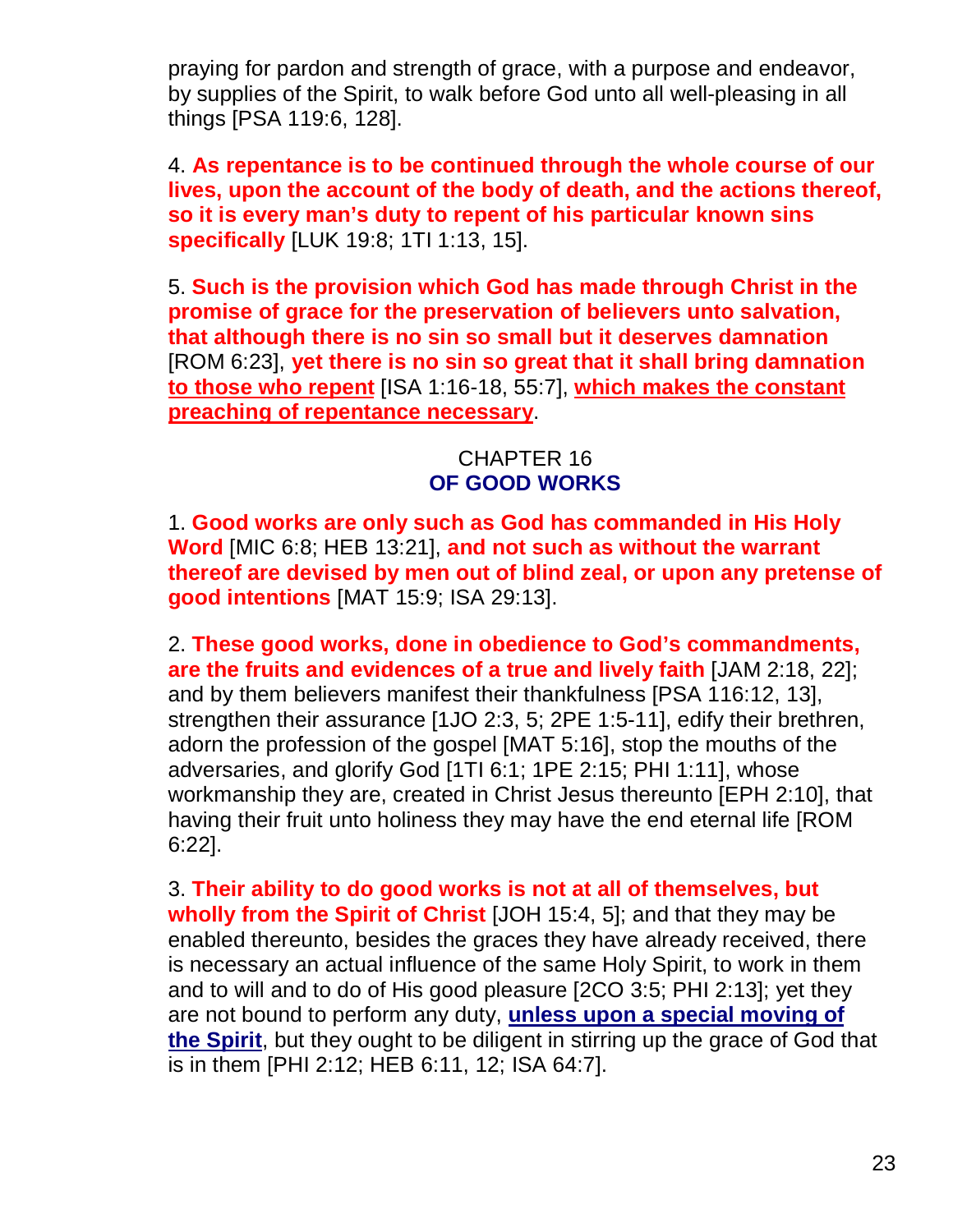4. **THOSE WHO IN THEIR OBEDIENCE ATTAIN TO THE GREATEST HEIGHT WHICH IS POSSIBLE IN THIS LIFE, ARE SO FAR FROM BEING ABLE TO GAIN MERIT ABOVE DUTY, AND TO DO MORE THAN GOD REQUIRES, AS THAT THEY FALL SHORT OF MUCH WHICH IN DUTY THEY ARE BOUND TO DO** [JOB 9:2, 3; GAL 5:17; LUK 17:10].

5. **We cannot by our best works merit pardon of sin or eternal life at the hand of God, by reason of the great disproportion that is between them and the glory to come, and the infinite distance that is between us and God, whom by them we can neither profit nor satisfy for the debt of our former sins** [ROM 3:20; EPH 2:8, 9; ROM 4:6]; **BUT WHEN WE HAVE DONE ALL WE CAN, WE HAVE DONE BUT OUR DUTY, AND ARE UNPROFITABLE SERVANTS**; and because they are good they proceed from His Spirit [GAL 5:22, 23], and as they are wrought by us they are defiled and mixed with so much sin and imperfection, that they cannot endure the severity of God's punishment [ISA 64:6; PSA 43:2].

6. **Yet notwithstanding the persons of believers being accepted through Christ, their good works also are accepted in Him** [EPH 1:5; 1PE 1:5]; **not as thought they were in this life wholly unblamable and unreprovable in God's sight, but that He, looking upon them in His Son, is pleased to accept and reward that which is sincere, although accompanied with many sins and imperfections** [MAT 25:21, 23; HEB 6:10].

7. **Works done by unregenerate men, although for the matter of them they may be things which God commands, and of good use both to themselves and to others** [2KI 10:30; 1KI 21:27, 29]; **yet because they proceed not from a heart purified by faith** [GEN 4:5; HEB 11:4, 6], **nor are done in a right manner according to the Word** [1CO 13:1], **nor to a right end — the glory of God** [MAT 6:2, 5], **they are therefore sinful, and cannot please God, nor make a man prepared to receive the grace from God** [AMO 5:21, 22; ROM 9:16; TIT 3:5], **and yet their neglect of them is more sinful and displeasing to God** [JOB 21:14, 15; MAT 25:41-43].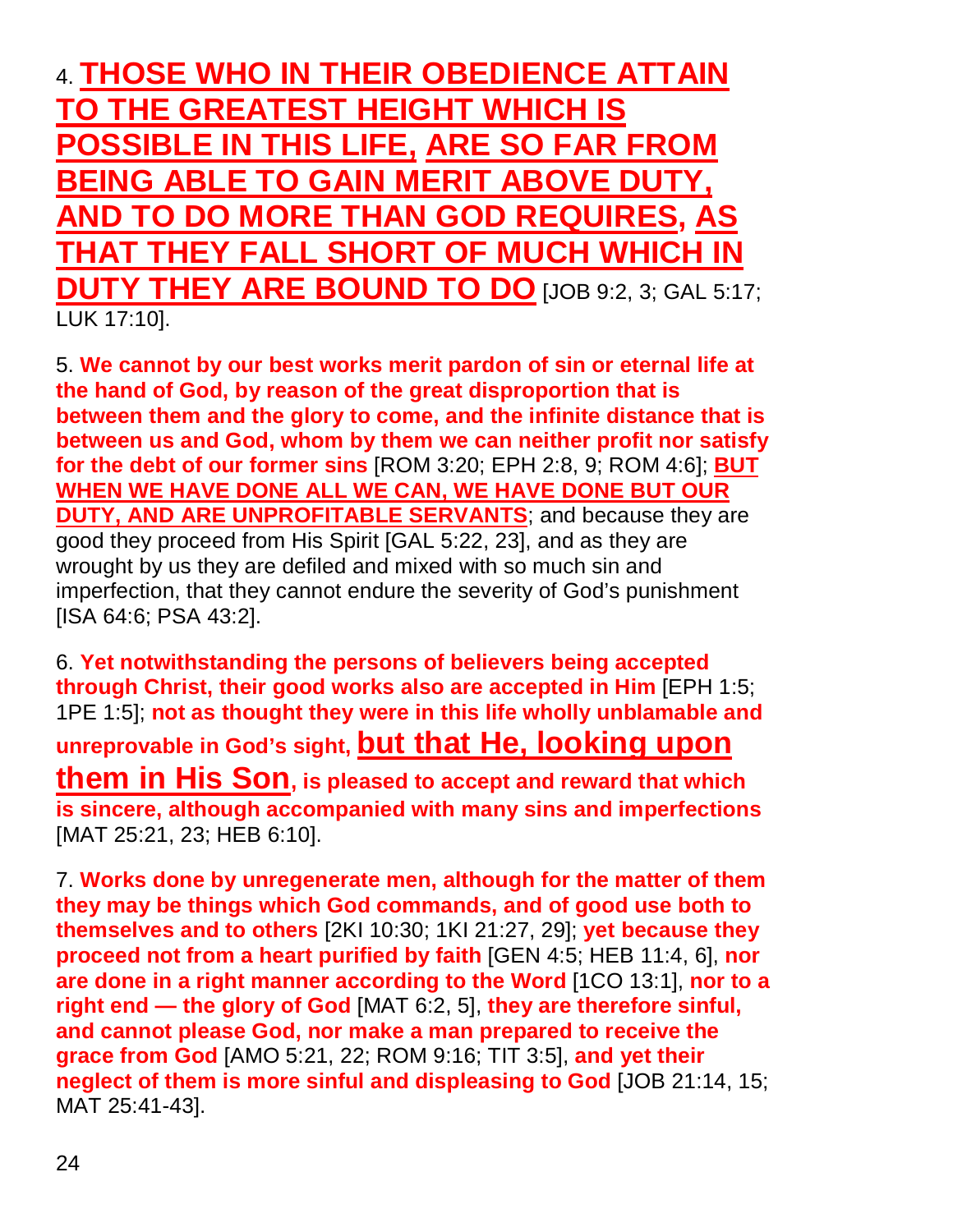#### CHAPTER 17 **OF THE PERSEVERANCE OF THE SAINTS**

1. **Those whom God has accepted in the beloved, effectually called and sanctified by his Spirit, and given the precious faith of His elect unto, can neither totally nor finally fall from the state of grace, but shall certainly persevere therein to the end, and be eternally saved, seeing the gifts and callings of God are without repentance, from which source He still begets and nourishes in them faith, repentance, love, joy, hope, and all the graces of the Spirit unto immortality** [JOH 10:28, 29; PHI 1:6; 1TI 2:19; 1JO 2:19]; and though many storms and floods arise and beat against them, yet they shall never be able to take them off that foundation and rock which by faith they are fastened upon; notwithstanding, through unbelief and the temptations of Satan, the sensible sight of the light and love of God may for a time be clouded and obscured from them [PSA 89:31, 32; 1CO 11:32], yet He is still the same, and they shall be sure to be kept by the power of God unto salvation, where they shall enjoy their purchased possession, they being engraved upon the palm of his hands, and their names having been written in the book of life from all eternity [MAL 3:6].

2. **This perseverance of the saints DEPENDS NOT UPON THEIR OWN FREE WILL, but upon the immutability of the decree of election** [ROM 8:30, 9:11, 16], **flowing from the free and unchangeable love of God the Father, upon the efficacy of the merit and intercession of Jesus Christ and union with Him** [ROM 5:9, 10; JOH 14:19], **the promise of God** [HEB 6:17, 18], **the abiding of his Spirit, and the seed of God within them** [1JO 3:9], **and the nature of the promise of grace** [JER 32:40]; **from all which arises also the certainty and infallibility thereof.**

3. **And though they may, through the temptation of Satan and of the world, the prevalence of corruption remaining in them, and the neglect of means of their preservation, fall into grievous sins, and for a time continue therein** [MAT 26:70, 72, 74], **whereby they incur God's displeasure and grieve His Holy Spirit** [ISA 64:5, 9; EPH 4:30], **come to have their graces and comforts impaired** [PSA 51:10, 12], **have their hearts hardened, and their consciences wounded** [PSA 32:3, 4], **hurt and scandalize others, and bring temporal judgments upon themselves** [2SA 12:14**], YET shall they renew their repentance and be preserved through faith in Christ Jesus to the end** [LUK 22:32, 61, 62].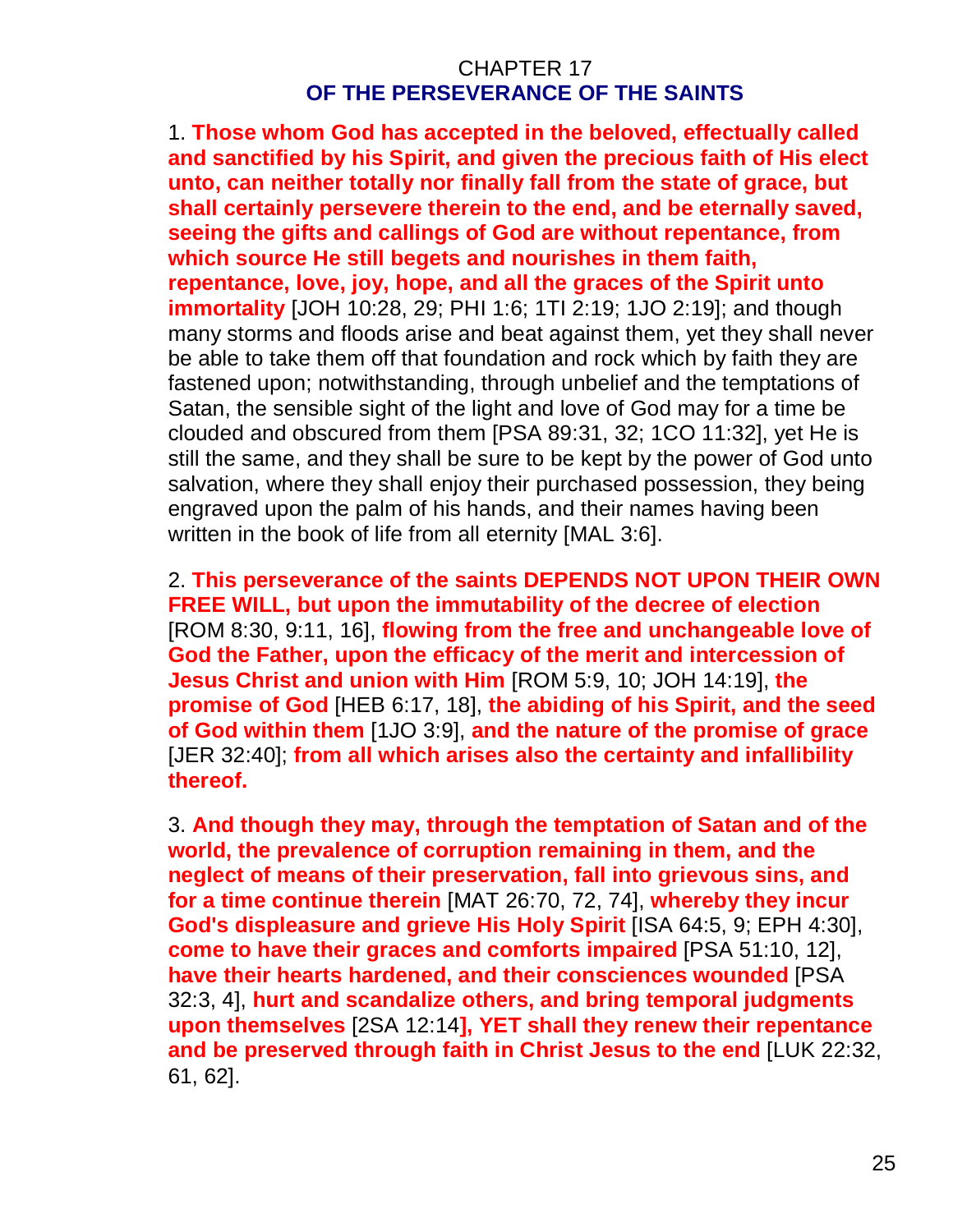#### CHAPTER 18 **OF THE ASSURANCE OF GRACE AND SALVATION**

1. Although **temporary** [**professing - JOH 2:23-25** - aal] believers and other unregenerate men, may vainly deceive themselves with false hopes and carnal presumptions of being in the favor of God and in a state of salvation, which hope of theirs shall perish [JOB 8:13, 14; MAT 7:22, 23]; yet such as truly believe in the Lord Jesus, and love Him in sincerity, endeavoring to walk in all good conscience before Him, may in this life be certainly assured that they are in the state of grace, and may rejoice in the hope of the glory of God [1JO 2:3, 3:14, 18, 19, 21, 24, 5:13], which hope shall never make them ashamed [ROM 5:2, 5].

2. This certainty is not a bare conjectural and probable persuasion grounded upon a fallible hope, but an infallible assurance of faith [HEB 6:11, 19], founded on the blood and righteousness of Christ revealed in the Gospel [HEB 6:17, 18]; and also upon the inward evidence of those graces of the Spirit unto which promises are made [2PE 1:4, 5, 10, 11], and on the testimony of the Spirit of adoption, witnessing with our spirits that we are the children of God [ROM 8:15, 16]; and, as a fruit thereof, keeping the heart both humble and holy [1JO 3:1-3].

3. This infallible assurance does not so belong to the essence of faith, but that a true believer may wait long, and struggle with many difficulties before he be partaker of it [ISA 50:10; PSA 88; PSA 77:1-12]; yet being enabled by the Spirit to know the things which are freely given him of God, he may, without extraordinary revelation, in the right use of means, attain thereunto [1JO 4:13; HEB 6:11, 12]: **and therefore it is the duty of every one to give all diligence to make his calling and election sure, that thereby his heart may be enlarged in peace and joy in the Holy Spirit, in love and thankfulness to God, and in strength and cheerfulness in the duties of obedience, the proper fruits of this assurance** [ROM 5:1, 2, 5; 14:17; PSA 119:32]; — so far is it from inclining men to looseness [ROM 6:1, 2; TIT 2:11, 12, 14].

4. **True believers may have the assurance of their salvation in various ways shaken, diminished, and intermitted; as by negligence in preserving of it** [SON 5:2, 3, 6]**, by falling into some special sin which wounds the conscience and grieves the Spirit** [PSA 51:8, 12, 14]; **by some sudden or passionate temptation** [PSA 116:11; 77:7, 8; 31:22], **by God's withdrawing the light of his countenance, and suffering even such as fear him to walk in darkness and to have no light** [PSA 30:7], **yet are they never destitute of the seed of God** [1JO 3:9] **and life of faith** [LUK 22:32], **that love of Christ and the brethren,**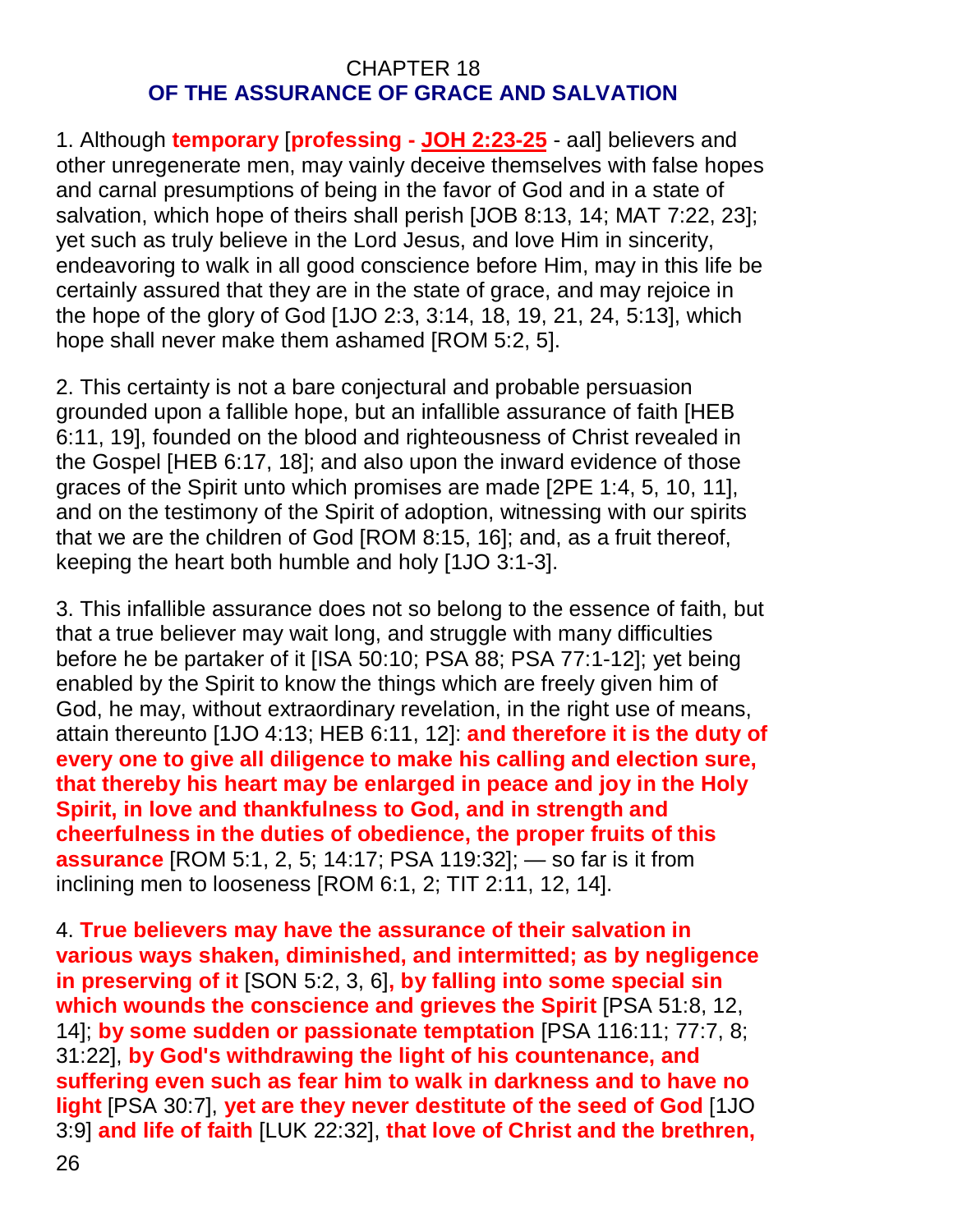**that sincerity of heart and conscience of duty out of which, by the operation of the Spirit, this assurance may in due time be revived** [PSA 42:5, 11], **and by the which, in the meantime, they are preserved from utter despair** [LAM 3:26-31].

#### CHAPTER 19 **OF THE LAW OF GOD**

1. God gave to Adam a law of universal obedience written in his heart, and a particular precept of not eating the fruit of the tree of knowledge of good and evil [GEN 1:27; ECC 7:29]; by which he bound him and all his posterity to personal, entire, exact, and perpetual obedience [ROM 10:5]; promised life upon the fulfilling, and threatened death upon the breach of it, and endued him with power and ability to keep it [GAL 3:10, 12].

2. **The same law that was first written in the heart of man continued to be a perfect rule of righteousness after the fall** [ROM 2:14, 15], **and was delivered by God upon Mount Sinai, in ten commandments, and written in two tables, the four first containing our duty towards God, and the other six, our duty to man** [DEU 10:4].

3. **BESIDES THIS LAW, COMMONLY CALLED MORAL**, **God was pleased to give to the people of Israel CEREMONIAL LAWS, containing several typical ordinances, partly of worship, prefiguring Christ, His graces, actions, sufferings, and benefits** [HEB 10:1; COL 2:17]; and partly holding forth various instructions of moral duties [1CO 5:7], **ALL CEREMONIAL LAWS BEING APPOINTED ONLY TO THE TIME OF THE SACRIFICIAL DEATH OF CHRIST, ARE, BY JESUS CHRIST THE TRUE MESSIAH AND ONLY LAW-GIVER, WHO WAS FURNISHED WITH POWER FROM THE FATHER FOR THAT PURPOSE ABROGATED AND BROUGHT TO AN END** [COL 2:14, 16, 17; EPH 2:14, 16].

4. To them also He gave various judicial laws, which expired together with the state of that people, not obliging any now by virtue of that institution; **their general principles only being of modern use** [1CO 9:8-10].

# 5. **THE MORAL LAW DOES FOR EVER BIND ALL, AS WELL JUSTIFIED PERSONS AS OTHERS, TO THE OBEDIENCE THEREOF**

[ROM 13:8-10; JAM 2:8, 10-12], and that not only in regard of the matter contained in it, but also in respect of the authority of God the Creator, who gave it [JAM 2:10, 11]; neither does Christ in the Gospel any way dissolve, but much strengthen this obligation [MAT 5:17-19; ROM 3:31].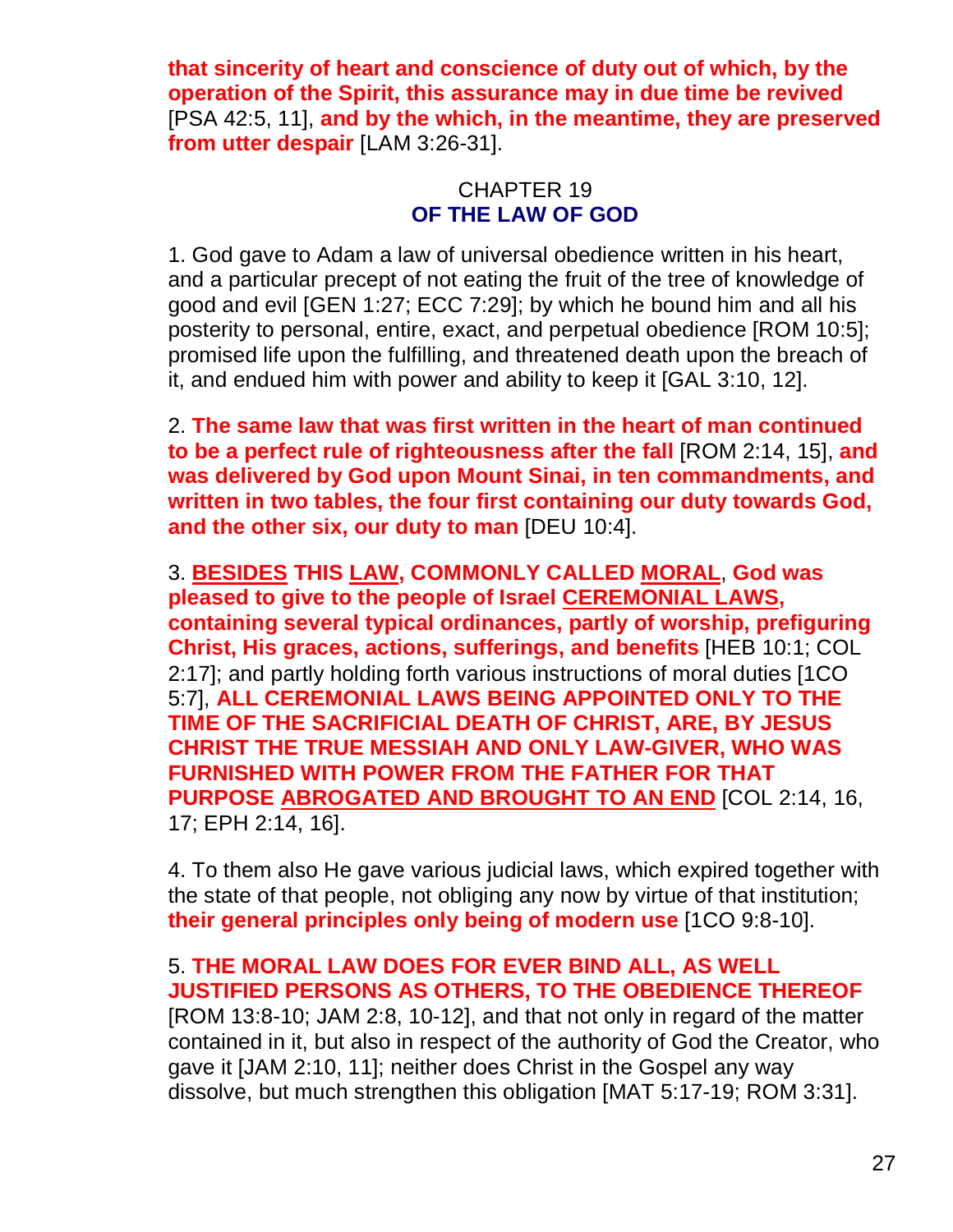6. Although true believers are not under the Law as a **decree** of works, to be thereby made righteous or condemned [ROM 6:14; GAL 2:16; ROM 8:1; 10:4], **YET THE LAW IS OF GREAT USE TO THEM AS WELL AS TO OTHERS, IN THAT AS A RULE OF LIFE, INFORMING THEM OF THE WILL OF GOD AND THEIR DUTY, IT DIRECTS AND BINDS THEM TO WALK ACCORDINGLY; DISCOVERING ALSO THE SINFUL POLLUTION OF THEIR NATURES, HEARTS, AND LIVES, SO AS EXAMINING THEMSELVES THEREBY, THEY MAY COME TO FURTHER CONVICTION OF, HUMILIATION FOR, AND HATRED AGAINST, SIN** [ROM 3:20; 7:7]; together with a clearer sight of the need they have of Christ and the perfection of His obedience; it is likewise of use to the regenerate to restrain their corruption, in that it forbids sin; and the threatenings of it serve to show what even their sins deserve, and what afflictions in this life they may expect for them, although freed from the curse and unrelieved rigor thereof. **The promises of it likewise show them God's approval of obedience, and what blessings they may expect upon the performance thereof, though not as due to them by the law as a decree of works; so as man's doing good and refraining from evil, because the law encourages to the one and deters from the other, IS NO EVIDENCE OF HIS BEING UNDER THE LAW AND NOT UNDER GRACE** [ROM 6:12-14; 1PE 3:8-13].

7. **Neither are the aforementioned uses of the law contrary to the grace of the Gospel, but do sweetly comply with it** [GAL 3:21]**, the Spirit of Christ subduing and enabling the will of man to do that freely and cheerfully which the will of God, revealed in the law, requires to be done** [EZE 36:27].

#### CHAPTER 20 **OF THE GOSPEL AND OF THE EXTENT OF THE GRACE THEREOF**

1. The **decree of works** being broken by sin, and made unprofitable unto life, God was pleased to give forth the **promise of Christ, the seed of the woman, as the means of calling the elect, and begetting in them faith and repentance** [GEN 3:15]; in this promise the gospel, as to the substance of it, was revealed, and is therein effectual for the conversion and salvation of sinners [REV 13:8].

2. **This promise of Christ**, and salvation by Him, **is revealed ONLY BY the Word of God** [ROM 1:17]; **NEITHER DO THE WORKS OF CREATION or providence, with the light of nature, make known Christ, or of grace by Him, even so much as in a general or obscure way** [ROM 10:14, 15, 17]; **much less that men destitute of the revelation of Him by the promise or gospel, should be enabled**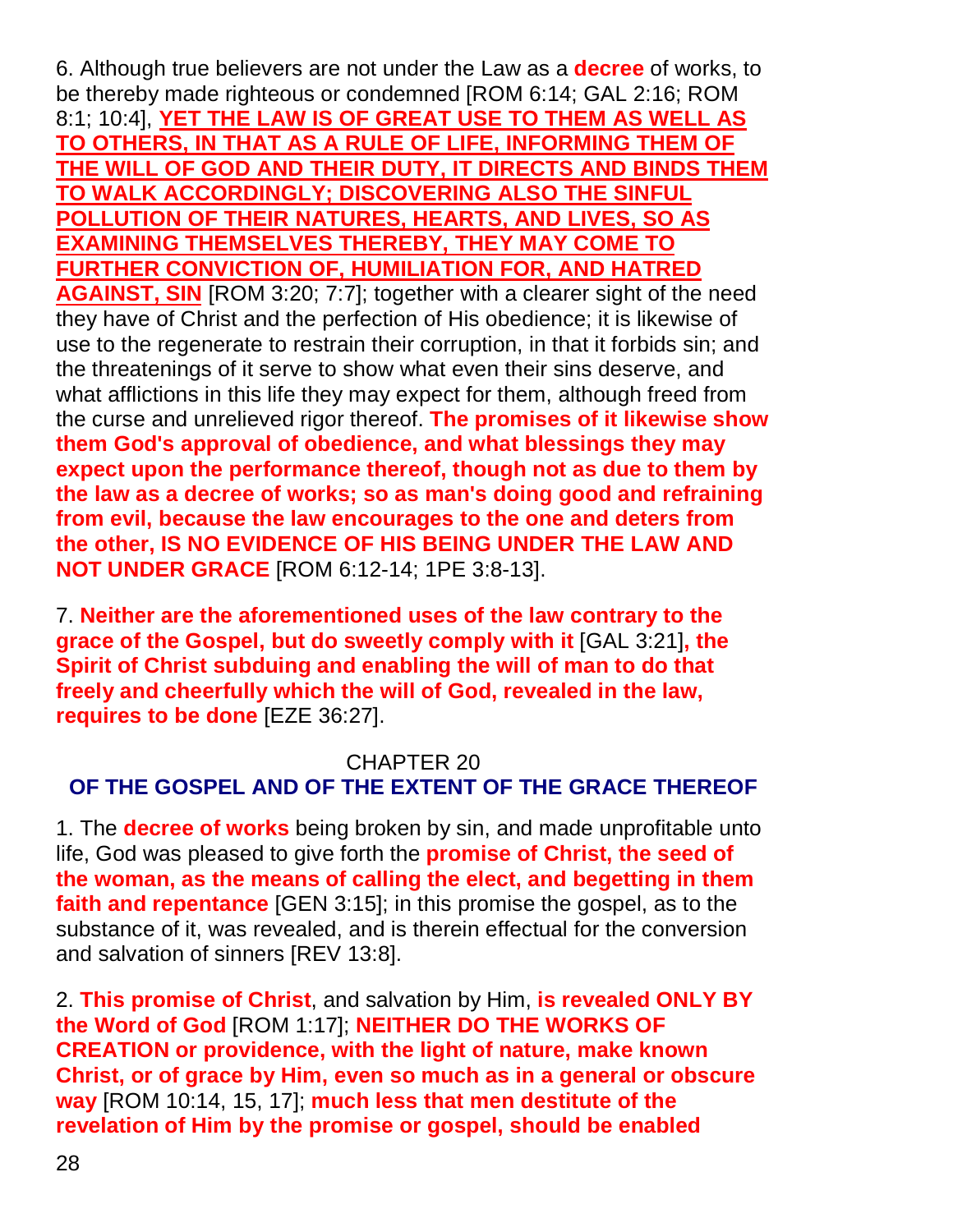**thereby to attain saving faith or repentance** [PRO 29:18; ISA 25:7; 60:2, 3].

3. The revelation of the gospel to sinners, made in various times and by many ways, with the addition of promises and precepts for the obedience required therein, **AS TO THE NATIONS AND PERSONS TO WHOM IT IS GRANTED, IS MERELY OF THE SOVEREIGN WILL AND GOOD PLEASURE OF GOD** [PSA 147:20; ACT 16:7]; not being annexed by virtue of any promise to the due improvement of men's natural abilities, by virtue of common light received without it, which none ever made, or can do so [ROM 1:18-32]; and **therefore in all ages, the preaching of the gospel has been granted unto persons and nations, as to the extent or restriction of it, in great variety, according to the counsel of the will of God**.

4. **Although the gospel be the only outward means of revealing Christ and saving grace, and is, as such, abundantly sufficient thereunto; YET THAT MEN WHO ARE DEAD IN TRESPASSES MAY BE BORN AGAIN, MADE ALIVE OR REGENERATED, THERE IS MOREOVER NECESSARY AN EFFECTUAL INSUPERABLE WORK OF THE HOLY SPIRIT UPON THE WHOLE SOUL, FOR THE PRODUCING IN THEM A NEW SPIRITUAL LIFE** [PSA 110:3; 1CO 2:14; EPH 1:19, 20; 2:1-5]**; WITHOUT WHICH NO OTHER MEANS WILL EFFECT THEIR CONVERSION UNTO GOD** [JOH 6:44; 2CO 4:4, 6].

# CHAPTER 21 **OF CHRISTIAN LIBERTY AND LIBERTY OF CONSCIENCE**

1. The liberty which Christ has purchased for believers under the gospel, consists in their freedom from the guilt of sin, the condemning wrath of God, the severity and curse of the law [GAL 3:13], and in their being delivered from this present evil world [GAL 1:4], bondage to Satan [ACT 26:18], and dominion of sin [ROM 8:3], from the evil of afflictions [ROM 8:28], the fear and sting of death, the victory of the grave [1CO 15:54-57], and everlasting damnation [2TH 1:10]: as also in their free access to God, and their yielding obedience unto Him, not out of slavish fear [ROM 8:15], but a child-like love and willing mind [LUK 1:73-75; 1JO 4:18]. All which were common also to believers under the law for the substance of them [GAL 3:9, 14]; "but under the New Testament the liberty of Christians is further enlarged, in their freedom from the yoke of a ceremonial law, to which the Jews were subjected, and in greater boldness of access to the throne of grace, and in fuller communications of the free Spirit of God, than believers under the law did ordinarily partake of" [JOH 7:38, 39; HEB 10:19-21].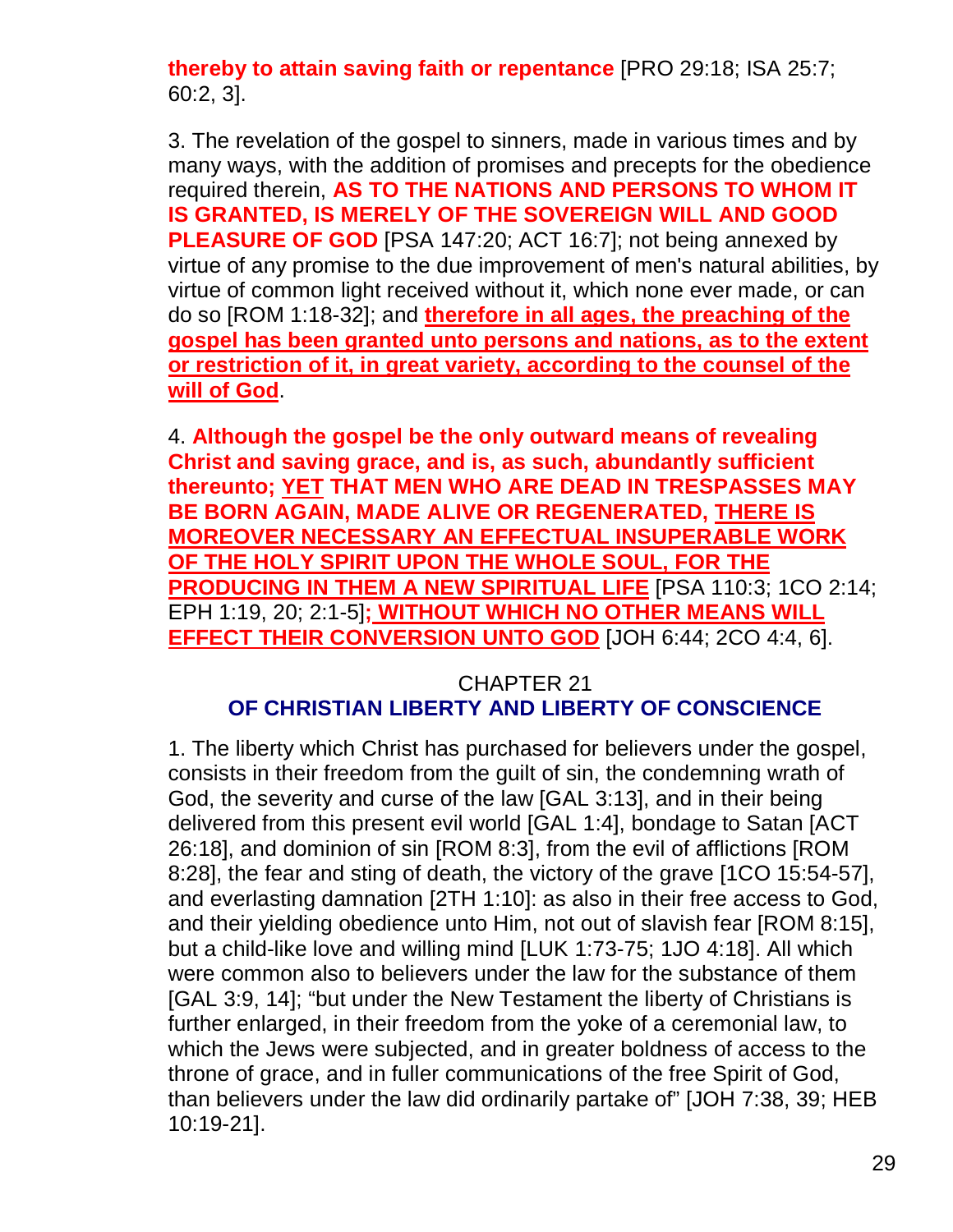2. God alone is Lord of the conscience [JAM 4:12; ROM 14:4], and has left it free from the doctrines and commandments of men which are in any thing contrary to His word, or not contained in it [ACT 4:19, 29; 1CO 7:23; MAT 15:9]. So that to believe such doctrines, or obey such commands out of conscience, is to betray true liberty of conscience [COL 2:20, 22, 23]; and the requiring of an implicit faith, an absolute and blind obedience, is to destroy liberty of conscience and reason also [1CO 3:5; 2CO 1:24].

3. **Those who upon pretence of Christian liberty do practice any sin, or cherish any sinful desire**, as they do thereby pervert the main design of the grace of the gospel to their own destruction [ROM 6:1, 2], **so they wholly destroy the end of Christian liberty, which is, that being delivered out of the hands of all our enemies, we might serve the Lord without fear, in holiness and righteousness before Him, all the days of our lives** [GAL 5:13; 2PE 2:18, 21].

#### CHAPTER 22 **OF RELIGIOUS WORSHIP AND THE SABBATH (7th) DAY**

1. **The light of nature shows that there is a God, Who has lordship and sovereignty over all; is just, good and does good to all; and is therefore to be feared, loved, praised, called upon, trusted in, and served, with all the heart and all the soul, and with all the might** [JER 10:7; MAR 12:33]. **But the only acceptable way of worshipping the true God, is instituted by Himself** [DEU 12:32], **AND SO LIMITED BY HIS OWN REVEALED WILL, THAT HE MAY NOT BE WORSHIPPED ACCORDING TO THE IMAGINATION AND DEVICES OF MEN, NOR THE SUGGESTIONS OF SATAN, UNDER ANY VISIBLE REPRESENTATIONS, OR ANY OTHER WAY NOT PRESCRIBED IN THE HOLY SCRIPTURES** [EXO 20:4-6].

2. **WORSHIP IS TO BE GIVEN TO GOD THE FATHER, SON, AND HOLY SPIRIT, AND TO HIM ALONE** [MAT 4:9, 10; 28:19; JOH 6:23]; **not to angels, saints, or any other creatures** [ROM 1:25; COL 2:18; REV 19:10]; **and since the fall, NOT without a mediator** [JOH 14:6], **NOR IN THE MEDIATION OF ANY OTHER BUT CHRIST ALONE** [1TI 2:5].

3. **PRAYER, WITH THANKSGIVING**, being one part of natural worship, is by God required of all men [PSA 95:1-7, 65:2]. **But that it may be accepted, it is to be made in the name of the Son** [JOH 14:13, 14], **by the help of the Spirit** [ROM 8:26], **ACCORDING TO HIS WILL** [1JO 5:14]; **with understanding, reverence, humility, fervency, faith, love, and perseverance; AND WHEN WITH OTHERS, IN A KNOWN LANGUAGE** [1CO 14:16, 17].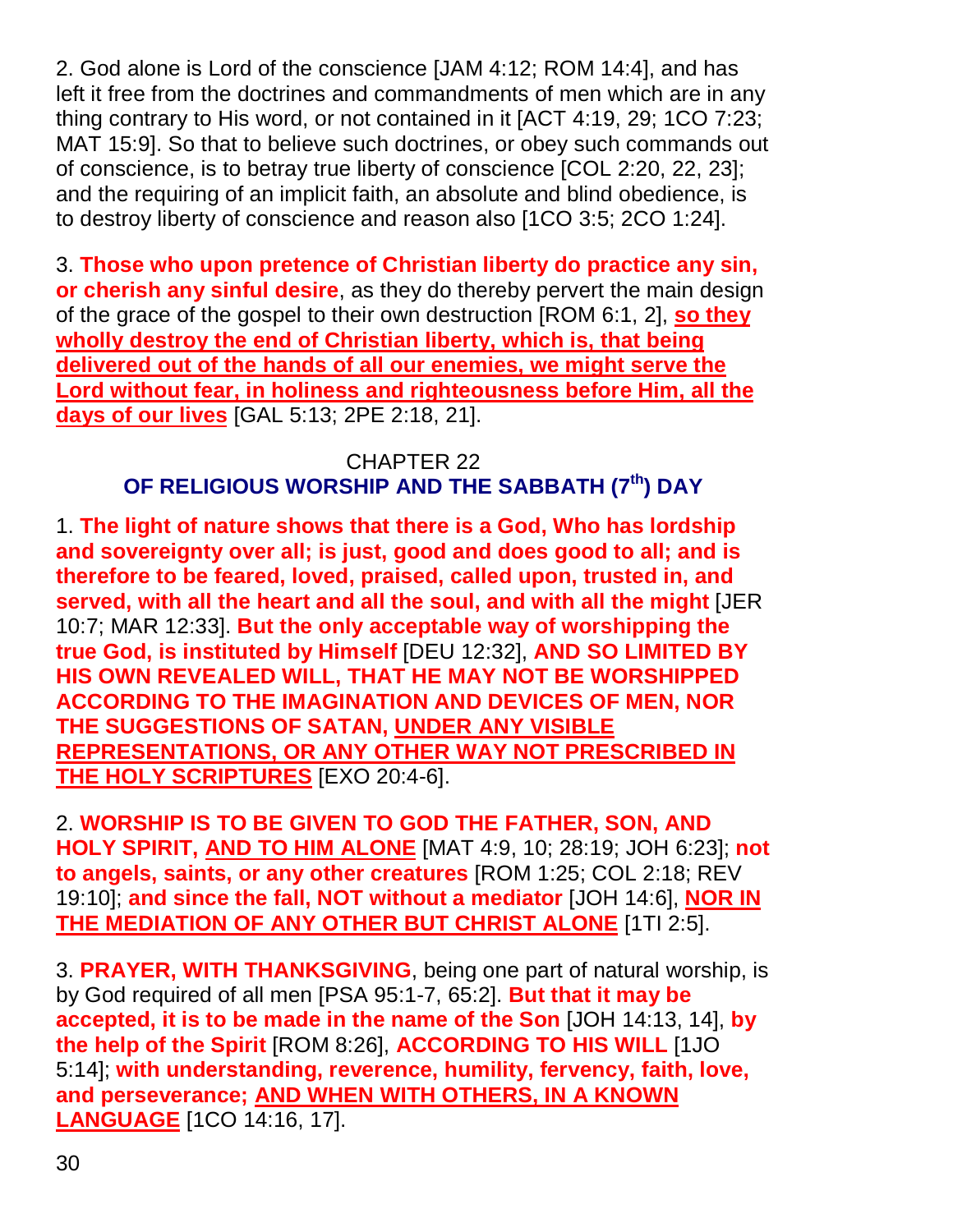4. **Prayer is to be made for things lawful, and for all sorts of men living, or that shall live hereafter** [1TI 2:1, 2; 2SA 7:29]; **BUT NOT FOR THE DEAD** [2SA 12:21-23], **nor for those of whom it may be known that they have sinned** *the sin unto death* [1JO 5:16].

5. **The reading of the Scriptures** [1TI 4:13], **preaching, and hearing the Word of God** [1TI 4:2; LUK 8:18], **teaching and admonishing one another in psalms, hymns, and spiritual songs, singing with grace in our hearts to the Lord** [COL 3:16; EPH 5:19]; **as also the administration of baptism** [MAT 28:19, 20], **and the Lord's supper** [1CO 11:26], **are all parts of worship of God, to be performed in obedience to Him, with understanding, faith, reverence, and godly fear; moreover, solemn humiliation, with fastings** [EST 4:16; JOE 2:12], **and thanksgivings, upon special occasions, ought to be used in a holy and worshipful manner** [EXO 15:1-19, PSA 107:1-43].

6. **Neither prayer nor any other part of worship, is now under the gospel, tied unto, or made more acceptable by any place in which it is performed, or towards which direction it is directed; but God is to be worshipped everywhere in spirit and in truth** [JOH 4:21; MAL 1:11; 1TI 2:8]; as in private families [ACT 10:2] daily [MAT 6:11; PSA 55:17], and in secret each one by himself [MAT 6:6]; so more solemnly in the public assemblies, which are not carelessly nor willfully to be neglected or forsaken, when God by His word or providence calls thereunto [HEB 10:25; ACT 2:42].

7. As it is the law of nature, that in general a proportion of time, by God's appointment, be set apart for the worship of God, so by His Word, in a positive moral, and perpetual commandment, binding all men, in all ages, He has particularly appointed **one day in seven for a Sabbath (7th Day) TO BE KEPT HOLY UNTO HIM** [EXO 20:8], **which from the beginning of the world to the resurrection of Christ was the last day of the week, AND FROM THE RESURRECTION OF CHRIST WAS CHANGED INTO THE FIRST DAY OF THE WEEK, WHICH IS CALLED THE LORD'S DAY** [1CO 16:1, 2; ACT 20:7; REV 1:10]: and is to be continued to the end of the world as the **Christian "Sabbath"** [**DAY OF REST** - aal], **THE OBSERVATION OF THE LAST DAY OF THE WEEK BEING ABOLISHED**.

8. The **Lord's Day** is then kept holy unto the Lord, when men, after a due preparing of their hearts, and ordering their common affairs beforehand, do not only observe a holy rest all day, from their own works, words and thoughts, about their worldly employment and recreations [ISA 58:13; NEH 13:15-22], but are also taken up the whole time in the public and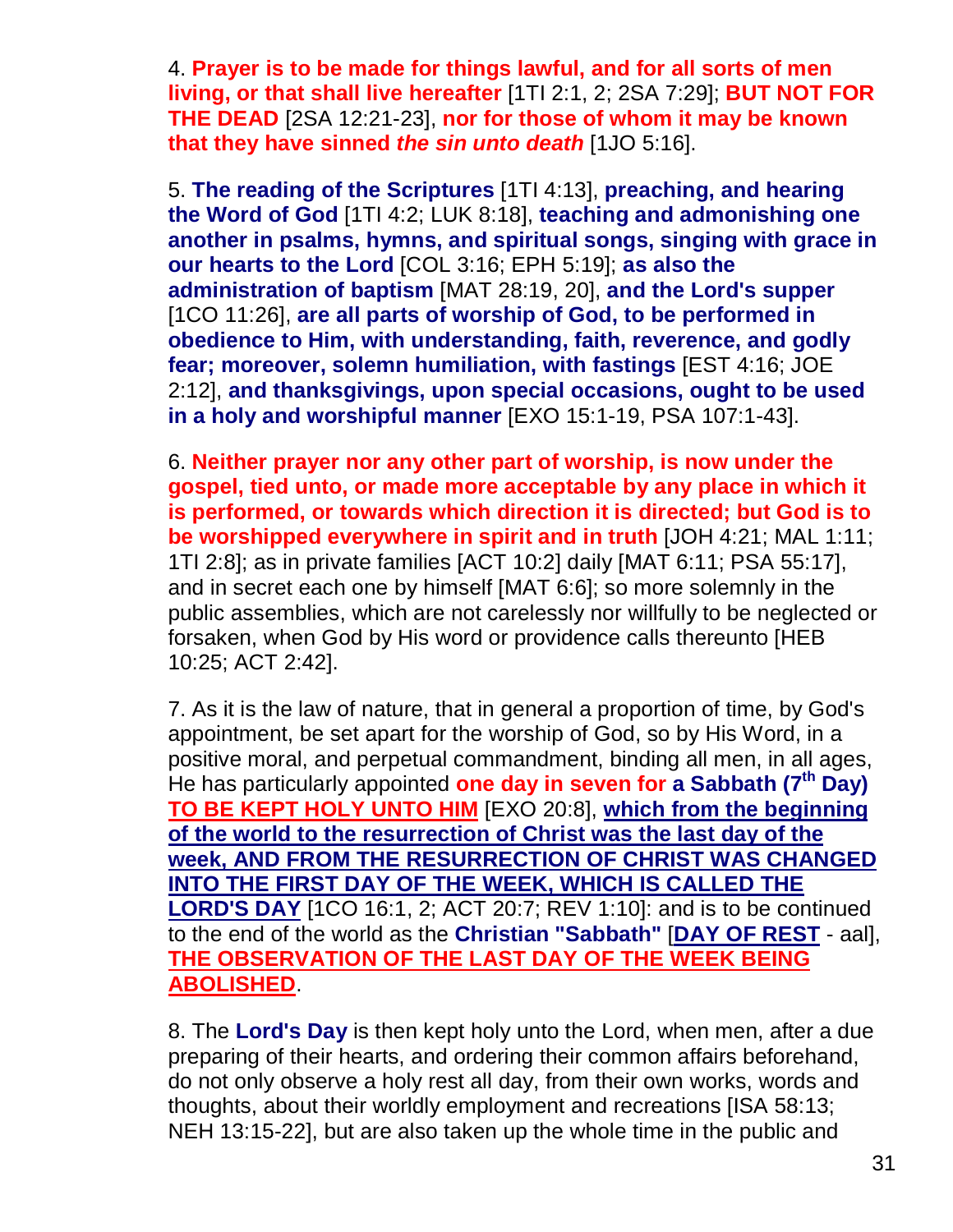private exercises of worship to Him, **AND IN THE DUTIES OF NECESSITY AND MERCY** [MAT 12:1-13].

#### CHAPTER 23 **OF LAWFUL OATHS AND VOWS**

1. **A lawful oath is a part of worship, wherein the person swearing in truth, righteousness, and judgment, solemnly calls God to witness what he swears** [EXO 20:7; DEU 10:20; JER 4:2], and to judge him according to the truth or falseness thereof [2CH 6:22, 23].

2. The name of God only is that by which men ought to swear; and therein it is to be used, with all holy fear and reverence; **therefore to swear vainly or rashly by that glorious and dreadful name, or to swear at all by any other thing, is sinful, and to be abhorred** [MAT 5:34, 37; JAM 5:12]; yet as in a matter of very great importance, for confirmation of truth, and ending all strife, an oath is warranted by the word of God [HEB 6:16; 2CO 1:23]; so a lawful oath being imposed by lawful authority in such matters, ought to be taken [NEH 13:25].

3. **Whoever takes an oath warranted by the word of God, ought duly to consider the seriousness of so solemn an act, and therein to say nothing but what he knows to be truth; for that by rash, false, and vain oaths, the Lord is provoked, and for them this land mourns** [LEV 19:12; JER 23:10].

4. **AN OATH IS TO BE TAKEN IN THE PLAIN AND COMMON SENSE OF THE WORDS, WITHOUT EQUIVOCATION OR MENTAL RESERVATION** [PSA 24:4].

5. **A vow, which is not to be made to any creature, but to God alone, is to be made and performed with all care and faithfulness** [PSA 76:11; GEN 28:20-22]**; but popish monastic vows of perpetual single life** [1CO 7:2, 9], **professed poverty** [EPH 4:28], **and strict obedience, are so far from being degrees of higher perfection, that they are superstitious and sinful snares, in which no Christian may entangle himself** [MAT 19:1].

# CHAPTER 24 **OF THE CIVIL MAGISTRATE**

1. **GOD, THE SUPREME LORD AND KING OF ALL THE WORLD, HAS ORDAINED CIVIL MAGISTRATES TO BE UNDER HIM, OVER THE PEOPLE, FOR HIS OWN GLORY AND THE PUBLIC GOOD; AND TO THIS END HAS ARMED THEM WITH THE POWER OF THE SWORD,**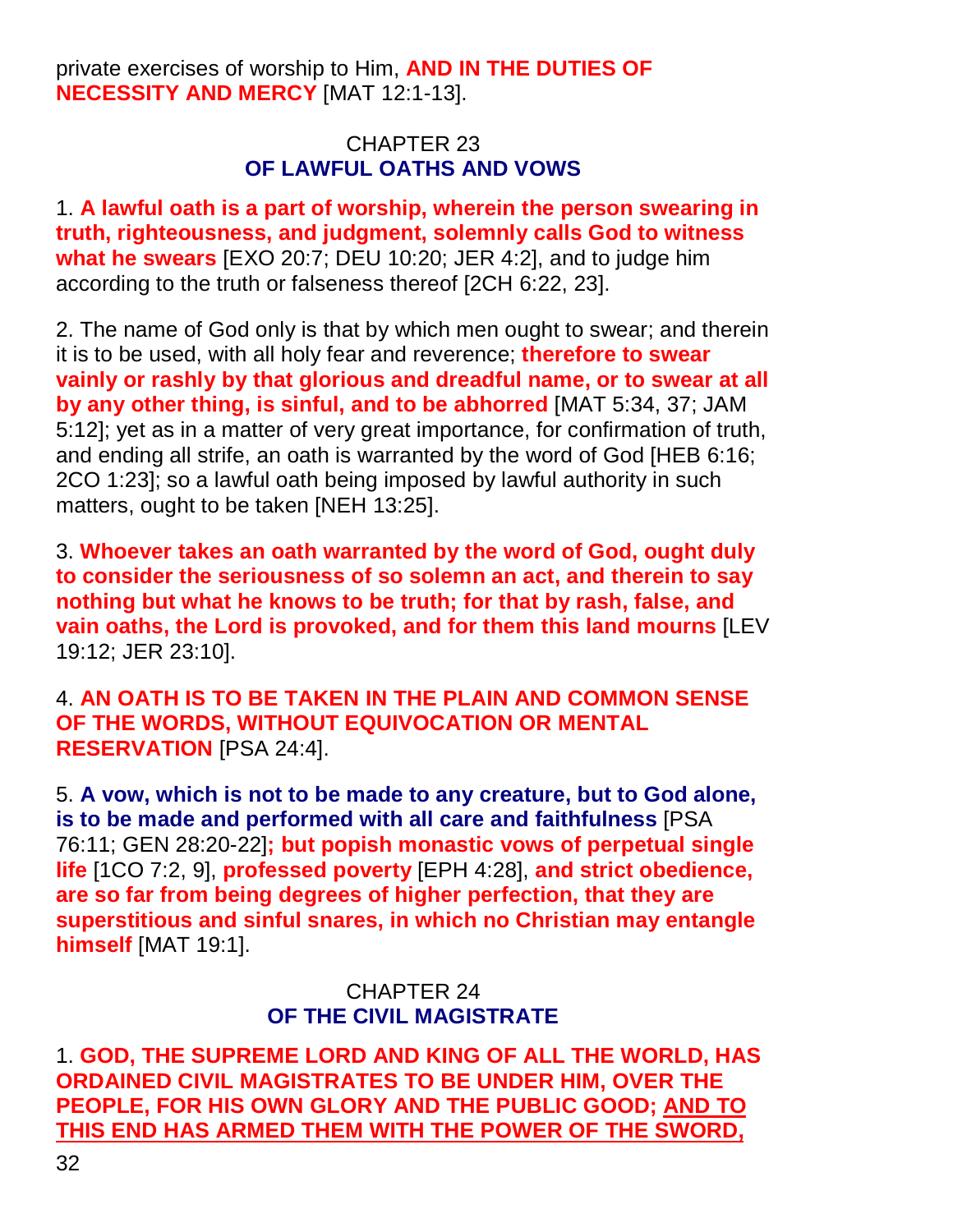# **FOR DEFENSE AND ENCOURAGEMENT OF THOSE WHO DO GOOD, AND FOR THE PUNISHMENT OF EVIL DOERS** [ROM 13:1-4].

2. It is lawful for Christians to accept and execute the office of a magistrate when called thereunto; in the management whereof, as they ought especially to maintain justice and peace [2SA 23:3; PSA 82:3, 4], according to the wholesome laws of each kingdom and commonwealth, so for that end they may lawfully now, under the New Testament, wage war upon just and necessary occasions [LUK 3:14].

3. Civil magistrates being set up by God for the ends aforesaid; **subjection, IN ALL LAWFUL THINGS** [**ONLY COMMANDS PROHIBITING OUR WORSHIP OF GOD AND WITNESSING FOR GOD (PUBLICLY AND PRIVATELY) ARE UNLAWFUL AND NOT TO BE OBEYED** - DAN 3:5, 6, 12-18; 6:4, 5, 10, 11; ACT 5:25-30; 40-42; Stephen ACT 6, 7 - aal] **commanded by them, ought to be yielded by us in the Lord**, not only for wrath, but for conscience' sake [ROM 13:5-7; 1PE 2:17]; and we ought to make supplications and prayers for kings and all who are in authority, that under them we may live a quiet and peaceable life, in all godliness and honesty [1TI 2:1, 2].

#### CHAPTER 25 **OF MARRIAGE**

1. **Marriage is to be between one man and one woman; neither is it lawful for any man to have more than one wife, nor for any woman to have more than one husband at the same time** [GEN 2:24; MAL 2:15; MAT 19:5, 6].

2. Marriage was ordained for the mutual help of husband and wife [GEN 2:18], for the increase of mankind with a legitimate issue [GEN 1:28], and the preventing of immoralities  $[\tau\alpha\zeta\pi\partial\rho\gamma\epsilon\iota\alpha\zeta\cdot\alpha\alpha]$  [1CO 7:2, 9].

3. It is lawful for all sorts of people to marry, who are able with judgment to give their consent [HEB 13:4; 1TI 4:3]; **YET IT IS THE DUTY OF CHRISTIANS TO MARRY IN THE LORD** [1CO 7:39]; **and therefore such as profess the true religion, should not marry with infidels, or idolaters; neither should such as are godly, be unequally yoked, by marrying with such as are wicked in their life, or maintain destructive heresy** [NEH 13:25-27; 2CO 6:14-18].

4. **Marriage ought not to be within the degrees of close blood or family relationship, forbidden in the Word** [LEV 18]; **nor can incestuous marriages ever be made lawful, by any law of man or**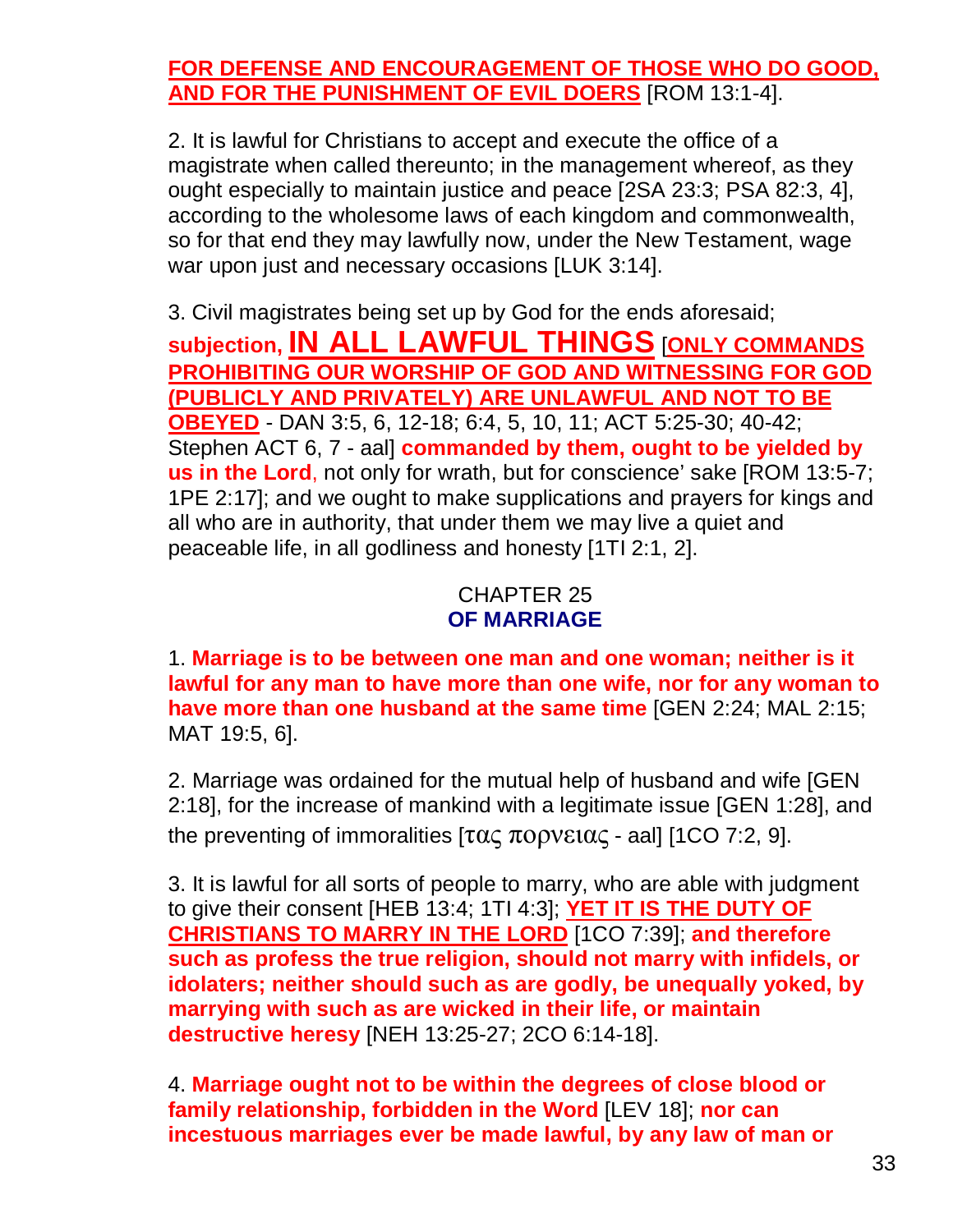**consent of parties, so as those persons may live together as man and wife** [MAR 6:18; 1CO 5:1].

#### CHAPTER 26 **OF THE CHURCH**

1. **The catholic or universal church**, which (with respect to the internal work of the Spirit and truth of grace) **may be called invisible, consists of the whole number of the elect, that have been, are, or shall be gathered into one, under Christ, the head thereof; and is the spouse, the body, the fullness of Him Who fills all in all** [HEB 12:23; COL 1:18; EPH 1:10, 22, 23; 5:23, 27, 32].

2. **All persons throughout the world, professing the faith of the gospel, and obedience unto God by Christ according unto it (not destroying their own profession by any errors over turning the foundation, or unholiness of conduct) are and may be called visible saints** [1CO 1:2; ACT 11:26]; **and of such ought all particular congregations to be constituted** [ROM 1:7; EPH 1:20-22].

3. **The purest churches under Heaven are subject to mixture and error** [1CO 5; REV 2, 3]; **AND SOME HAVE SO DEGENERATED AS TO BECOME NO CHURCHES OF CHRIST, BUT SYNAGOGUES OF SATAN** [REV 18:2; 2TH 2:11, 12]; **nevertheless Christ always has had, and ever shall have a Kingdom in this world, to the end thereof, of such as believe in Him, and make profession of His name** [MAT 16:18; PSA 72:17; 102:28; REV 12:17].

4. **The Lord Jesus Christ is the Head of the church, in Whom, by the appointment of the Father, all power for the calling, institution, order or government of the church, is invested in a supreme and sovereign manner** [COL 1:18; MAT 28:18-20; EPH 4:11, 12]; **NEITHER CAN THE POPE OF ROME IN ANY SENSE BE HEAD THEREOF, BUT IS AN ANTICHRIST, A MAN OF SIN, AND SON OF PERDITION, WHO EXALTS HIMSELF IN THE CHURCH AGAINST CHRIST, AND ALL THAT IS CALLED GOD; WHOM THE LORD SHALL DESTROY WITH THE BRIGHTNESS OF HIS COMING** [2TH 2:2-9; 1JO 2:18].

5. **In the execution of this power wherewith He is so entrusted, the Lord Jesus calls out of the world unto Himself, through the ministry of His Word, by His Spirit, those who are given unto Him by His Father** [JOH 10:16; 12:32], **that they may walk before Him in all the ways of obedience, which He prescribes to them in His Word** [MAT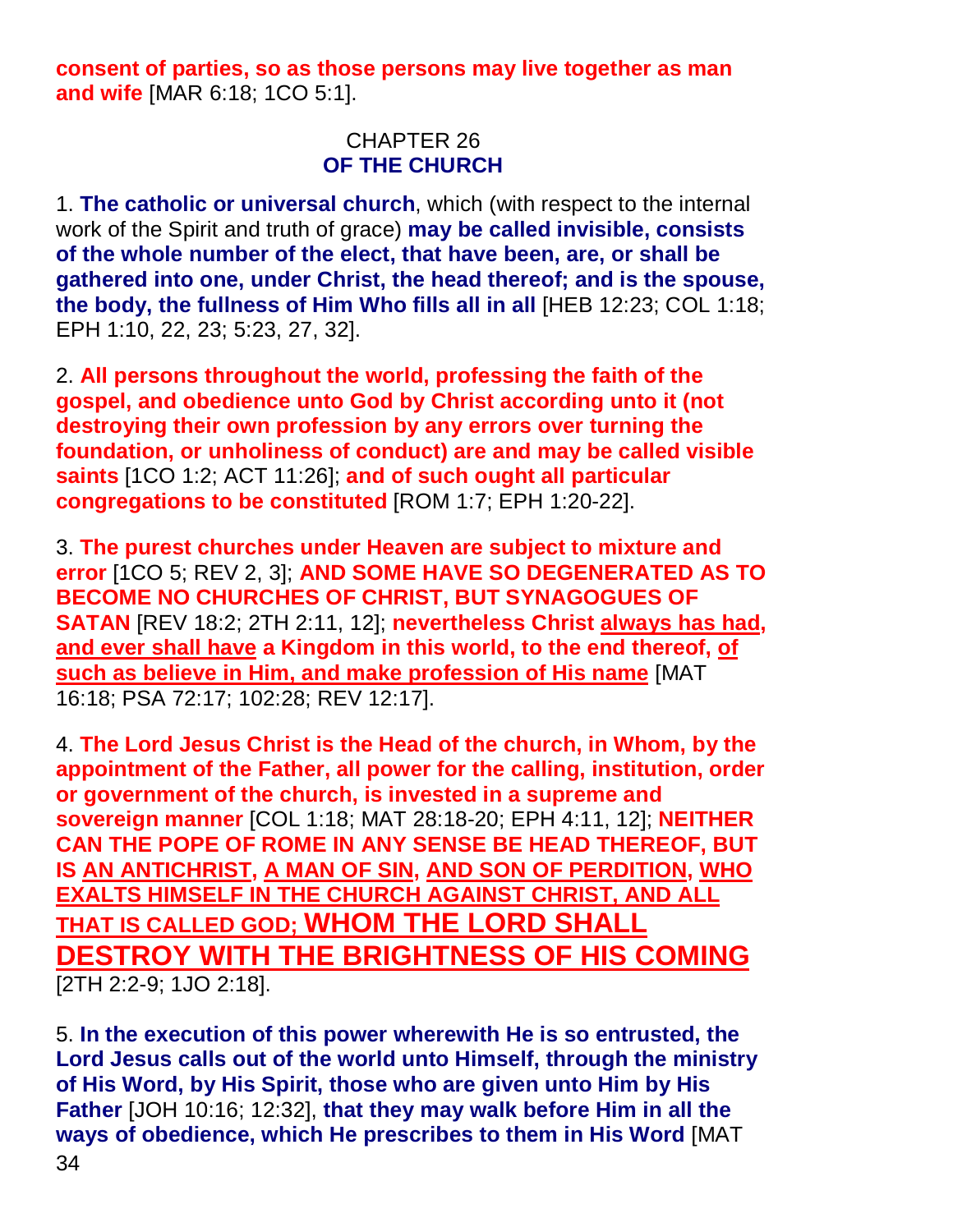28:20]. **Those thus called, He commands to walk together in particular societies, or local churches, for their mutual edification, and the due performance of worship, which He requires of them in the world** [MAT 18:15-20].

6. **The members of these churches are saints by calling, visibly manifesting and evidencing (in and by their profession and walking) their obedience unto that call of Christ** [ROM 1:7; 1CO 1:2]; **and do willingly consent to walk together, according to the appointment of Christ; giving up themselves to the Lord, and to one another, by the will of God, in professed subjection to the ordinances of the Gospel** [ACT 2:41, 42; 5:13, 14; 2CO 9:13].

7. **To each of these churches therefore gathered, according to His mind declared in His Word, He has given all that power and authority, which is in any way needful for their carrying on that order in worship and discipline, which He has instituted for them to observe; with commands and rules for the due and right exerting, and executing of that power** [MAT 18:17, 18; 1CO 5:4, 5; 5:13, 2CO 2:6-8].

8. **A particular church, gathered and completely organized according to the mind of Christ, consists of members and officers out of the members: and the officers appointed by Christ to be chosen and set apart by the church (so called and gathered for that purpose); for the administration of ordinances, carrying out of responsibilities with which He entrusts them or calls them to; to be continued to the end of the world, are bishops or elders** (πρεσβυτεροις), and deacons (διακονοις) [ACT 20:17, 28; PHI 1:1].

9. **The way appointed by Christ for the calling of any person, fitted and gifted by the Holy Spirit, unto the office of bishop or elder in a church, is, that he be chosen thereunto by the vote of the members of the church itself** [ACT 14:23]; **and solemnly set apart by prayer with fasting, with imposition of hands of the elders of the church, IF THERE BE ANY BEFORE CONSTITUTED THEREIN** [1TI 4:14]; **and of a deacon that he be chosen by the like voting, and set apart by prayer, and the like imposition of hands** [ACT 6:3, 5, 6].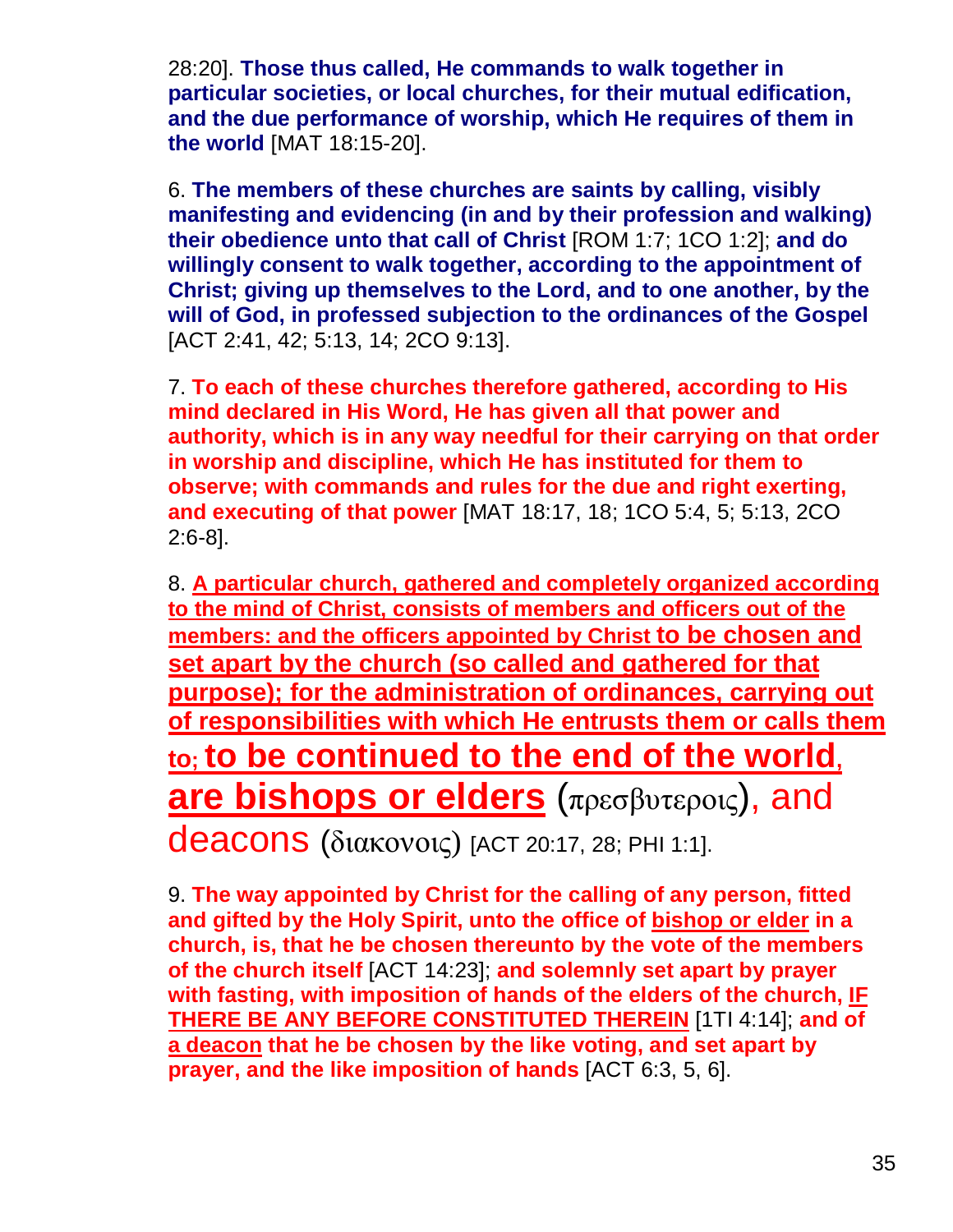10. **The work of pastors** [**a new word introduced for bishops or elders.** See section 8 above - aal] **being constantly to attend the service of Christ, in His churches, in the ministry of the word and prayer, with watching for their souls, as they that must give an account to Him** [ACT 6:4; HEB 13:17]; **it is incumbent on the churches to whom they minister, not only to give them all due respect, but also to provide to them of all their good things according to their ability** [1TI 5:17, 18; GAL 6:6, 7], **so as they may have a comfortable supply, without being themselves entangled in secular affairs** [1TI 2:4]; **and may also be capable of exercising hospitality towards others** [1TI 3:2]; **and this is required by the law of nature, and by the express order of our Lord Jesus, Who has ordained that those who preach the Gospel should live of the Gospel** [1CO 9:6-14].

11. **Although it be the duty of the bishops or pastors of the churches, to be instant in preaching the word, by way of office, yet the work of preaching the word is not so peculiarly confined to them but that others also gifted and fitted by the Holy Spirit for it, and approved and called by the church, may and ought to perform it** [ACT 11:19-21; 1PE 4:10, 11].

12. As all believers are bound to join themselves to particular churches, **when and where they have opportunity so to do**; so all that are admitted unto the privileges of a church, are also under the censures and government thereof, according to the rule of Christ [1TH 5:14; 2TH 3:6, 14, 15].

13. No church members, upon any offence taken by them, having performed their duty required of them towards the person they are offended at, ought to disturb any church-order, or absent themselves from the assemblies of the church, or administration of any ordinances, upon the account of such offence at any of their fellow members, but to wait upon Christ, in the further proceeding of the church [**how long and what if the congregation does nothing?** - aal] [MAT 18:15-17; EPH 4:2, 3].

14. As each church, and all the members of it, are bound to pray continually for the good and prosperity of all the churches of Christ [EPH 6:18; PSA 122:6], in all places, and upon all occasions to further every one within the bounds of their places and callings, in the exercise of their gifts and graces, **so the churches**, when planted by the providence of God, so as they may enjoy opportunity and advantage for it, ought to hold fellowship among themselves, for their peace, increase of love, and mutual edification [ROM 16:1, 2; 3JO 1:8-10].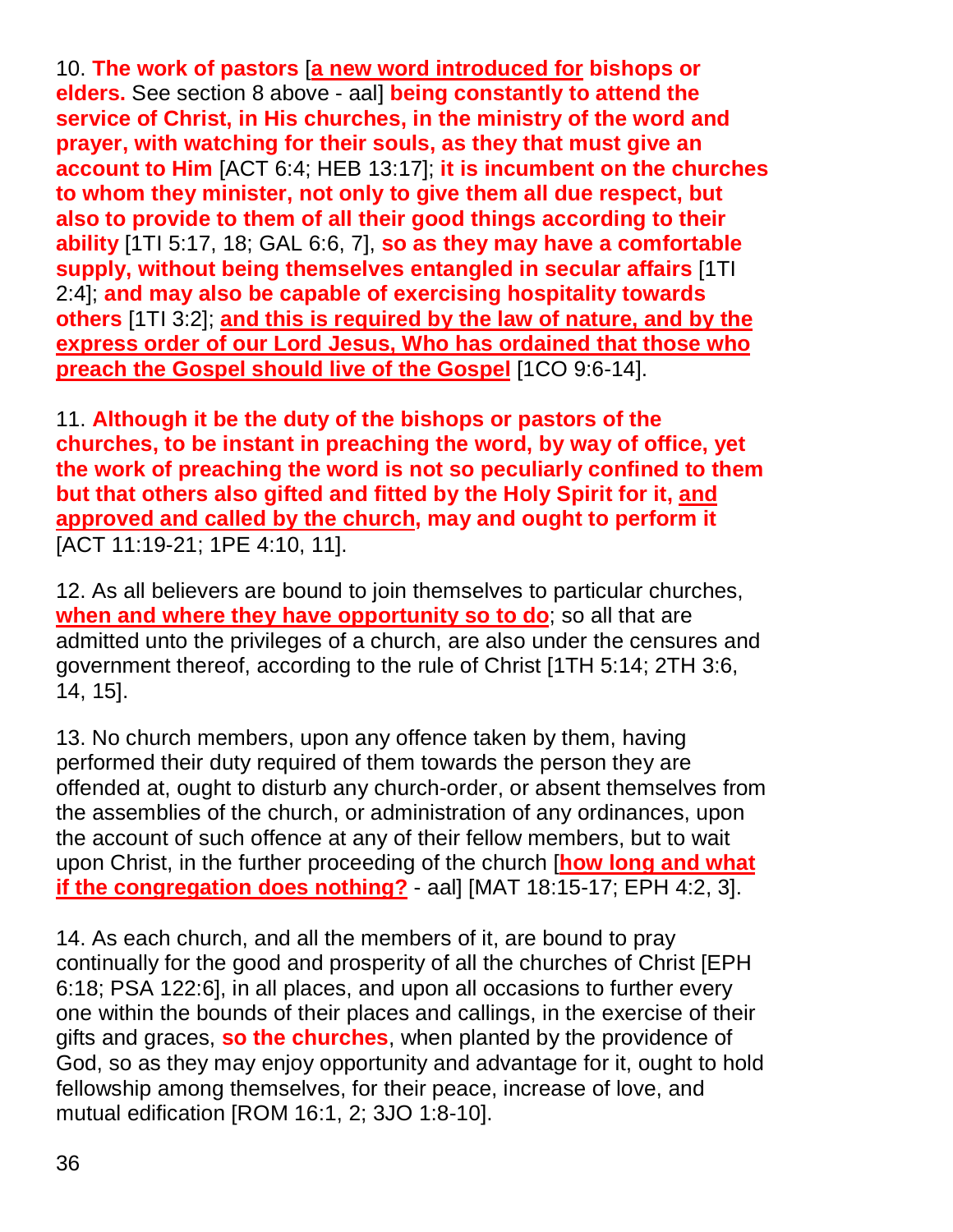15. In cases of difficulties or differences, either in point of doctrine or administration, wherein fellowshipping churches in general are concerned, or any one church, in their peace, union, and edification; or any member or members of any church are injured, in or by any proceedings in censures not agreeable to truth and order: it is according to the mind of Christ, that many churches holding communion together, do, by their messengers, meet to consider, and give their advice in or about that matter in difference, to be reported to all the churches concerned [ACT 15:2, 4, 6, 22, 23, 25]; **howbeit these messengers assembled, are not entrusted with any church-power properly so called; or with any jurisdiction over the churches themselves, to exercise any censures either over any churches or persons; or to impose their determination on the churches or officers** [2CO 1:24; 1JO 4:1].

#### CHAPTER 27 **OF THE FELLOWSHIP OF THE SAINTS**

1. All saints that are united to Jesus Christ, their head, by His Spirit, and faith, although they are not made thereby one person with Him, have fellowship in His graces, sufferings, death, resurrection, and glory [1JO 1:3; JOH 1:16; PHI 3:10; ROM 6:5, 6]; and, being united to one another in love, they have fellowship in each others gifts and graces [EPH 4:15, 16; 1CO 12:7; 3:21-23], and are obliged to the performance of such duties, public and private, in an orderly way, as to edify to their mutual good, both in the inward and outward man [1TH 5:11, 14; ROM 1:12; 1JO 3:17, 18; GAL 6:10].

2. Saints by profession are bound to maintain a holy fellowship in the worship of God, and in performing such other spiritual services as tend to their mutual edification [HEB 10:24, 25; 3:12, 13]; as also in relieving each other in outward things according to their several abilities, and necessities [ACT 11:29, 30]; which fellowship, according to the rule of the gospel, though especially to be exercised by them, in the relation wherein they stand, whether in families [EPH 6:4], or churches [1CO 12:14-27], **yet, as God offers opportunity, is to be extended to all the household of faith, even all those who in every place call upon the name of the Lord Jesus; nevertheless their fellowship one with another as saints, does not take away or infringe the title or propriety which each man has in his goods and possessions** [ACT 5:4; EPH 4:28].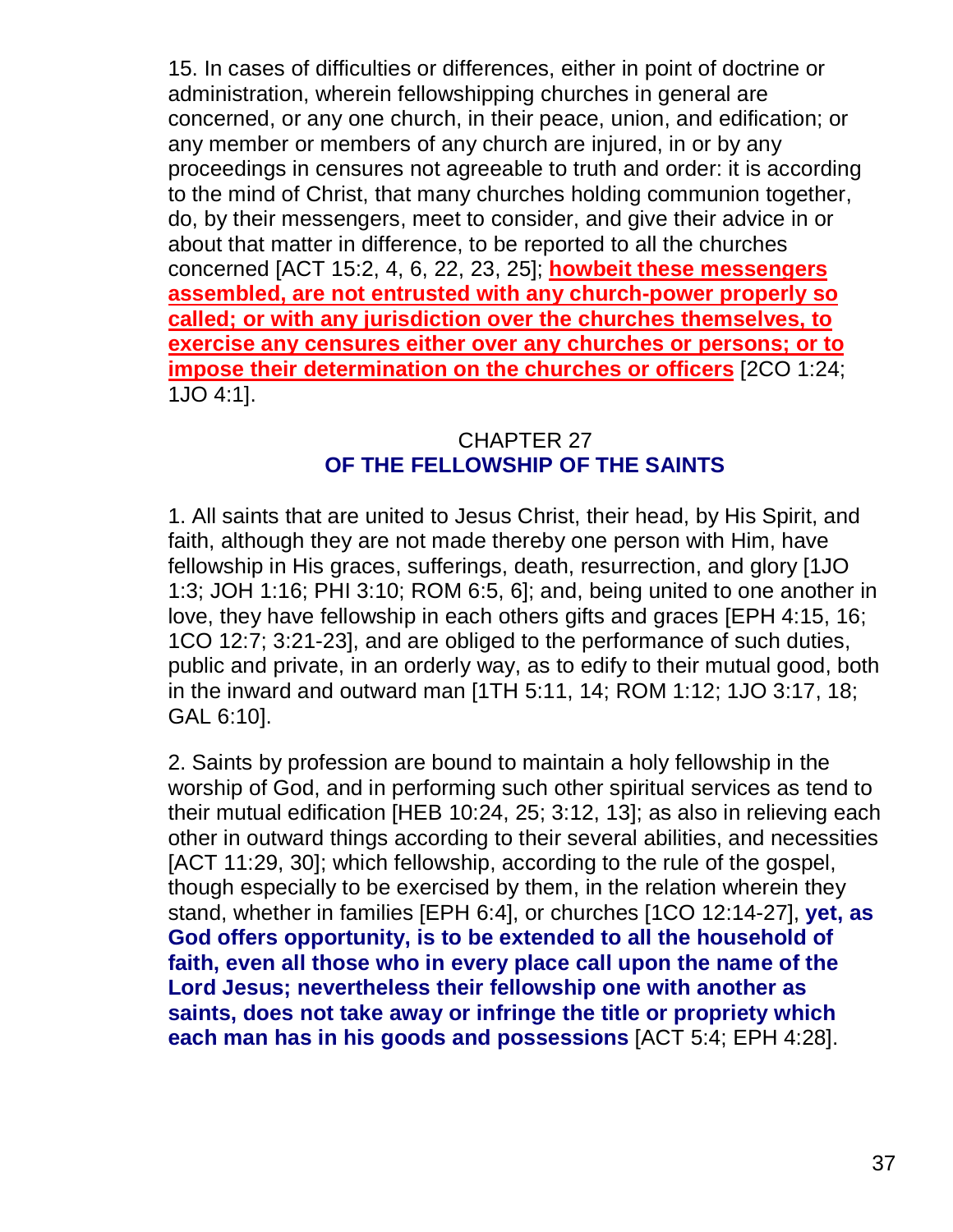#### CHAPTER 28 **OF BAPTISM AND THE LORD'S SUPPER**

1. **Baptism and the Lord's Supper are ordinances of positive and sovereign institution, appointed by the Lord Jesus, the only lawgiver, to be continued in His church to the end of the world** [MAT 28:19, 20; 1CO 11:26].

2. **These holy appointments are to be administered by those only who are qualified and thereunto called, according to the commission of Christ** [**! See Chapter 26, Sections 8, 9 There are obviously exceptions -** ACT 8:4; 26-40 - aal] [MAT 28:19; 1CO 4:1].

## CHAPTER 29 **OF BAPTISM**

1. **Baptism is an ordinance of the New Testament, ordained by Jesus Christ, to be unto the party baptized, A SIGN of his fellowship with Him, in His death and resurrection; of His being engrafted into Him** [ROM 6:3-5; COL 2:12; GAL 3:27]; **of remission of sins** [MAR 1:4; ACT 22:16]; **and of giving up into God, through Jesus Christ, to live and walk in newness of life** [ROM 6:4].

2. **Those who do actually profess repentance towards God, faith in, and obedience to, our Lord Jesus Christ, ARE THE ONLY PROPER SUBJECTS OF THIS ORDINANCE** [ACT 8:36, 37; 2:41; 8:12; 18:8].

3. **The outward element to be used in this ordinance is water, wherein the party is to be baptized** [immersed or dipped – aal], **in the name of the Father, and of the Son, and of the Holy Spirit** [MAT 28:19, 20; ACT 8:38].

4. **Immersion, or dipping of the person in water, is necessary to the due administration of this ordinance** [MAT 3:16; JOH 3:23].

# CHAPTER 30 **OF THE LORD'S SUPPER**

1. **The supper of the Lord Jesus was instituted by Him the same night wherein He was betrayed, to be observed in His churches, unto the end of the world, for the perpetual remembrance, and showing to all the world the sacrifice of Himself in His death** [1CO 11:23-26], confirmation of the faith of believers in all the benefits thereof, their spiritual nourishment, and growth in Him, their further engagement in, and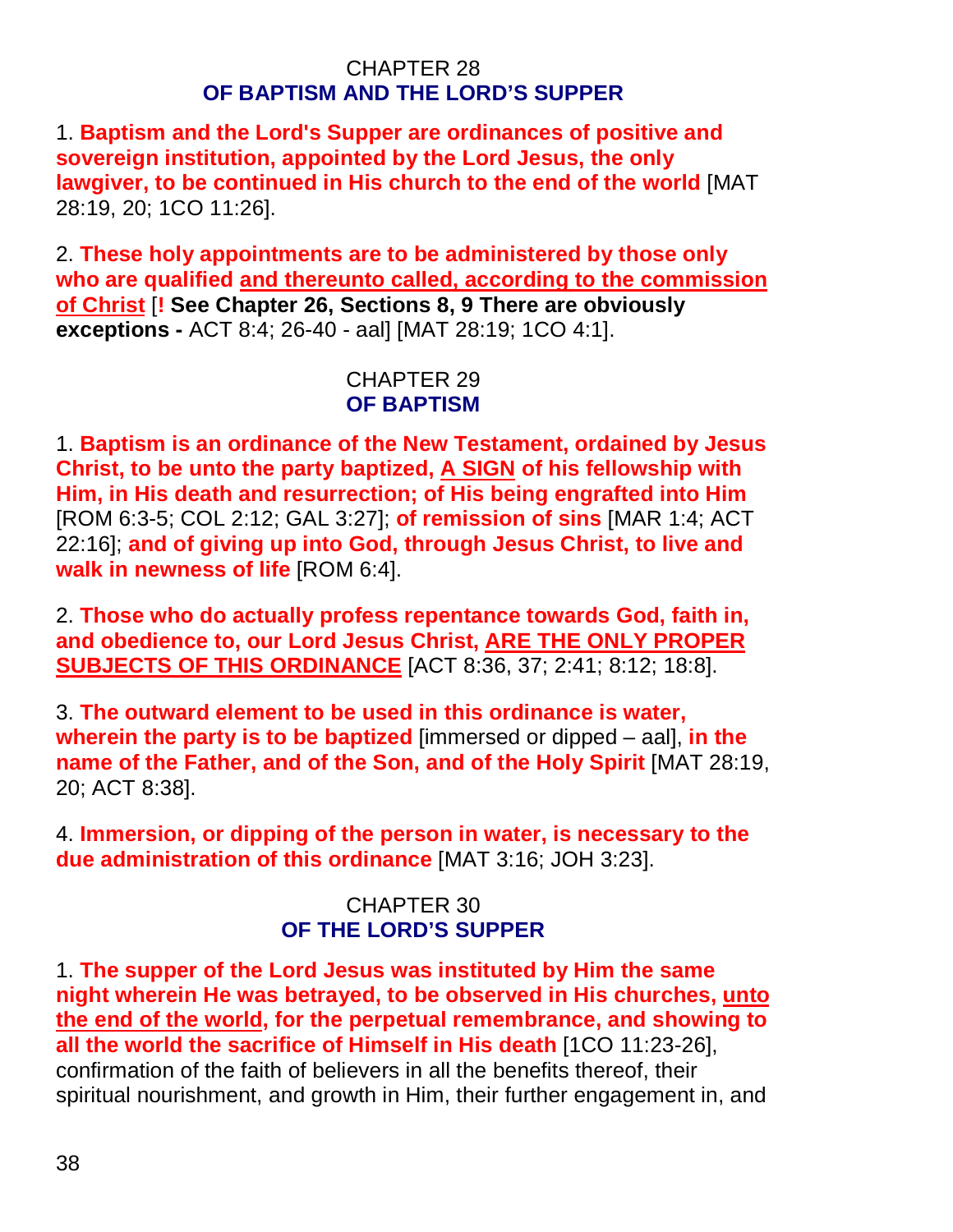to all duties which they owe to Him; and to be a bond and pledge of their fellowship with Him, and with each other [1CO 10:16, 17, 21].

2. **In this ordinance Christ is not offered up to His Father, nor any sacrifice made at all for remission of sin of the living or dead**, **BUT only a memorial of that one offering up of Himself by Himself upon the cross, once for all** [HEB 9:25, 26, 28]; and a spiritual offering of all possible praise unto God for the same [1CO 11:24; MAT 26:26, 27]. **So that the sacrifice of the mass, as they call it, is most abominable, injurious to Christ's own sacrifice — THE ONLY PROPITIATION FOR THE SINS OF THE WHOLE WORLD AND MADE EFFECTIVE ONLY TO THE ELECT** [1JO 2:2; MAT 1:21; JOH 6:35, 37-40, 44].

3. The Lord Jesus has, in this ordinance, appointed His ministers to pray, and bless the elements of bread and wine, and thereby to set them apart from a common to a holy use, and to take and break the bread; to take the cup, and, they taking them also themselves, **to give both to the rest of the believers** [1CO 11:23-26].

4. **The denial of the cup to the people, worshipping the elements, the lifting them up, or carrying them about for worship, and reserving them for any pretended religious use, are all contrary to the nature of this ordinance, and to the institution of Christ** [MAT 26:26-28; 15:9, EXO 20:4, 5].

5. The outward elements in this ordinance, duly set apart to the use ordained by Christ, have such relation to Him crucified, as that truly, **although in terms used figuratively, they are sometimes called by the names of the things they represent, in other words**, **the body and blood of Christ** [1CO 11:27], **EVEN THOUGH, IN SUBSTANCE AND NATURE, THEY STILL REMAIN TRULY AND ONLY BREAD AND WINE, AS THEY WERE BEFORE** [1CO 11:26-28].

6. **That doctrine which maintains a change of the substance of bread and wine, into the substance of Christ's body and blood, commonly called transubstantiation, by consecration of a priest, or by any other way, is repugnant not to Scripture alone** [ACT 3:21; LUK 14:6, 39], **but even to common sense and reason, overthrows the nature of the ordinance, and has been, and is, the cause of manifold superstitions, yes, of gross idolatries** [1CO 11:24, 25].

7. Worthy receivers, outwardly partaking of the visible elements in this ordinance, do then also inwardly by faith, really and indeed, yet not bodily, but spiritually receive, and feed upon Christ crucified, and all the benefits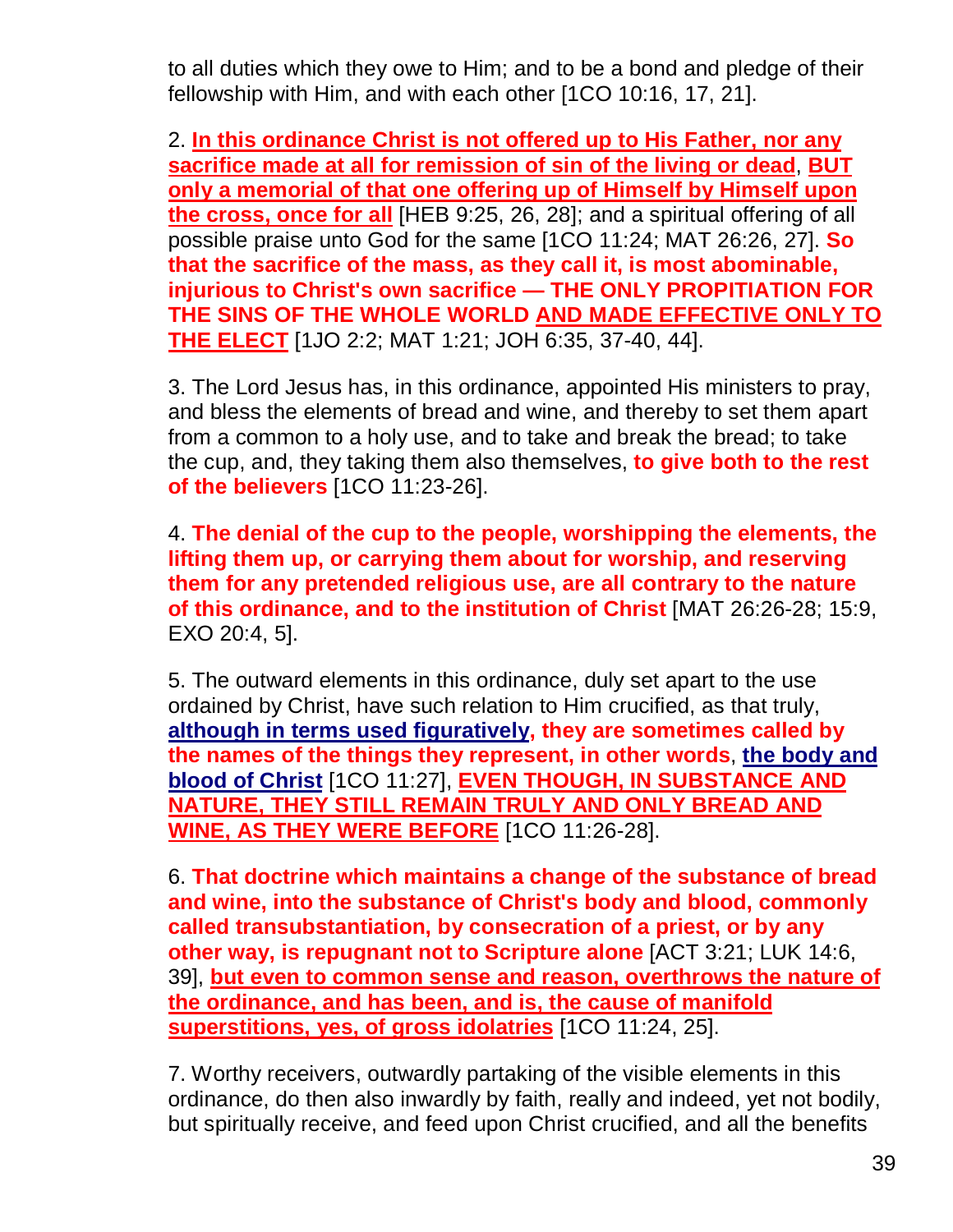of His death; the body and blood of Christ being then not bodily, but spiritually present to the faith of believers in that ordinance, as the elements themselves are to their outward senses [1CO 10:16; 11:23-26].

8. **All ignorant and ungodly persons, as they are unfit to enjoy fellowship with Christ, so are they unworthy of the Lord's table, and cannot, without great sin against Him, while they remain such, partake of these holy mysteries, or be admitted thereunto** [2CO 6:14, 15]; **YES, WHOEVER SHALL RECEIVE UNWORTHILY, IS GUILTY OF THE BODY AND BLOOD OF THE LORD, EATING AND DRINKING JUDGMENT TO THEMSELVES** [1CO 11:29; MAT 7:6].

## CHAPTER 31 **OF THE STATE OF MAN AFTER DEATH, AND OF THE RESURRECTION OF THE DEAD**

1. **The bodies of men after death return to dust, and see corruption** [GEN 3:19; ACT 13:36]; **but their souls, which neither die nor sleep, having an immortal subsistence**, **immediately return to God who gave them** [ECC 12:7]. **THE SOULS OF THE RIGHTEOUS BEING THEN MADE PERFECT IN HOLINESS, ARE RECEIVED INTO PARADISE, WHERE THEY ARE WITH CHRIST, AND BEHOLD THE FACE OF GOD IN LIGHT AND GLORY, WAITING FOR THE FULL REDEMPTION OF THEIR BODIES** [LUK 23:43; 2CO 5:1, 6, 8; PHI 1:23; HEB 12:23]; **and the souls of the wicked are cast into Hell; where they remain in torment and utter darkness, reserved to the judgment of the great day** [JUD 1:6, 7; 1PE 3:19; LUK 16:23, 24]; **BESIDES THESE TWO PLACES, FOR SOULS SEPARATED FROM THEIR BODIES, THE SCRIPTURE KNOWS OF NONE**.

2. **AT THE LAST DAY**, **such of the saints as are found alive, shall not die, but be changed** [1CO 15:51, 52; 1TH 4:17]; **and all the dead shall be raised up with the selfsame bodies, and none other** [JOB 19:26, 27]; **although with different qualities, which shall be united again to their souls forever** [1CO 15:42, 43].

3. **The bodies of the unjust shall, by the power of Christ, be raised to dishonor; THE BODIES OF THE JUST, BY HIS SPIRIT, UNTO HONOR, AND BE MADE**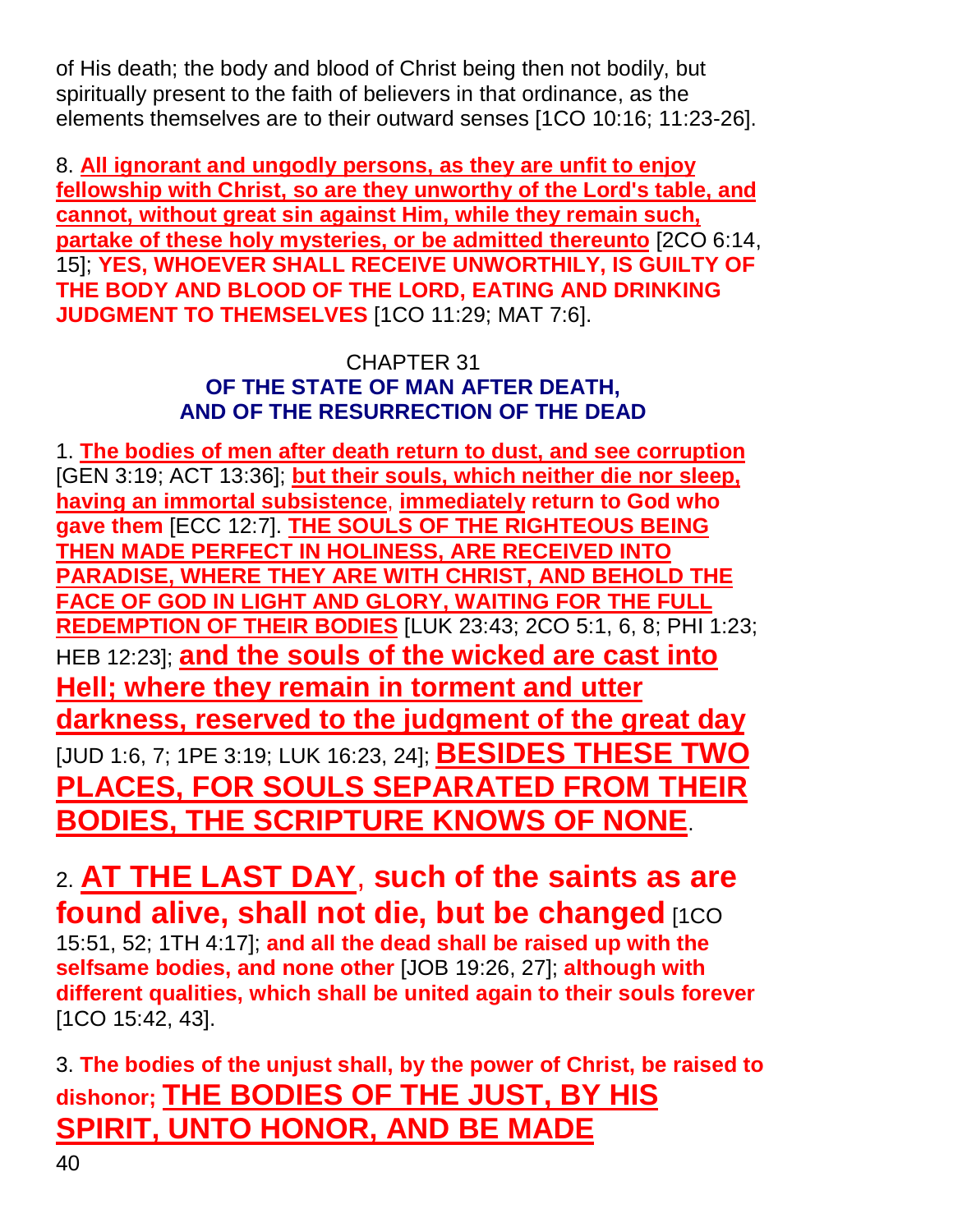**CONFORMABLE TO HIS OWN GLORIOUS BODY**

[ACT 24:15; JOH 5:28, 29; PHI 3:21].

CHAPTER 32 **OF THE LAST JUDGMENT**

# 1. **GOD HAS APPOINTED A DAY WHEREIN HE WILL JUDGE THE WORLD IN RIGHTEOUSNESS,**

**BY JESUS CHRIST**[ACT 17:31; JOH 5:22, 27]; **to whom all power and judgment is given of the Father; in which day, not only the apostate angels shall be judged** [1CO 6:3; JUD 1:6], **BUT LIKEWISE ALL PERSONS WHO HAVE LIGIBLE POINT THE EARTH SH BEFORE THE TRIBUNAL OF CHRIST, TO GIVE AN ACCOUNT OF THEIR THOUGHTS, WORDS, AND DEEDS, AND TO RECEIVE ACCORDING TO WHAT THEY HAVE DONE IN THE BODY, WHETHER GOOD OR EVIL** [2CO 5:10; ECC 12:14; MAT 12:36; 25:32-46; ROM 14:10, 12].

2. **The end of God's appointing this day, is for the manifestation of the glory of His mercy, in the eternal salvation of the elect; AND of His justice, in the eternal damnation of the REPROBATE, who are wicked and disobedient** [ROM 9:22, 23]; **for then shall the righteous go into everlasting life, and receive that fullness of joy and glory with everlasting rewards, in the presence of the Lord; BUT the wicked, who do not know God, and do not obey the gospel of Jesus Christ, shall be cast into everlasting torments** [MAT 25:21, 34; 1TI 4:8], **and punished with everlasting destruction [NOTE:** Chapter 31, Section 1 - **but their souls, which neither die nor sleep, having an immortal subsistence** (MAT 18:8, 9 - εις το πυρ το αιωνιον **and** εχοντα βληθηναι εις την γεενναν του πυρος) ; MAR 9:43-48)], from the presence of the Lord, and from the glory of His power [MAT 25:46; MAR 9:48; 2TH 1:7-10].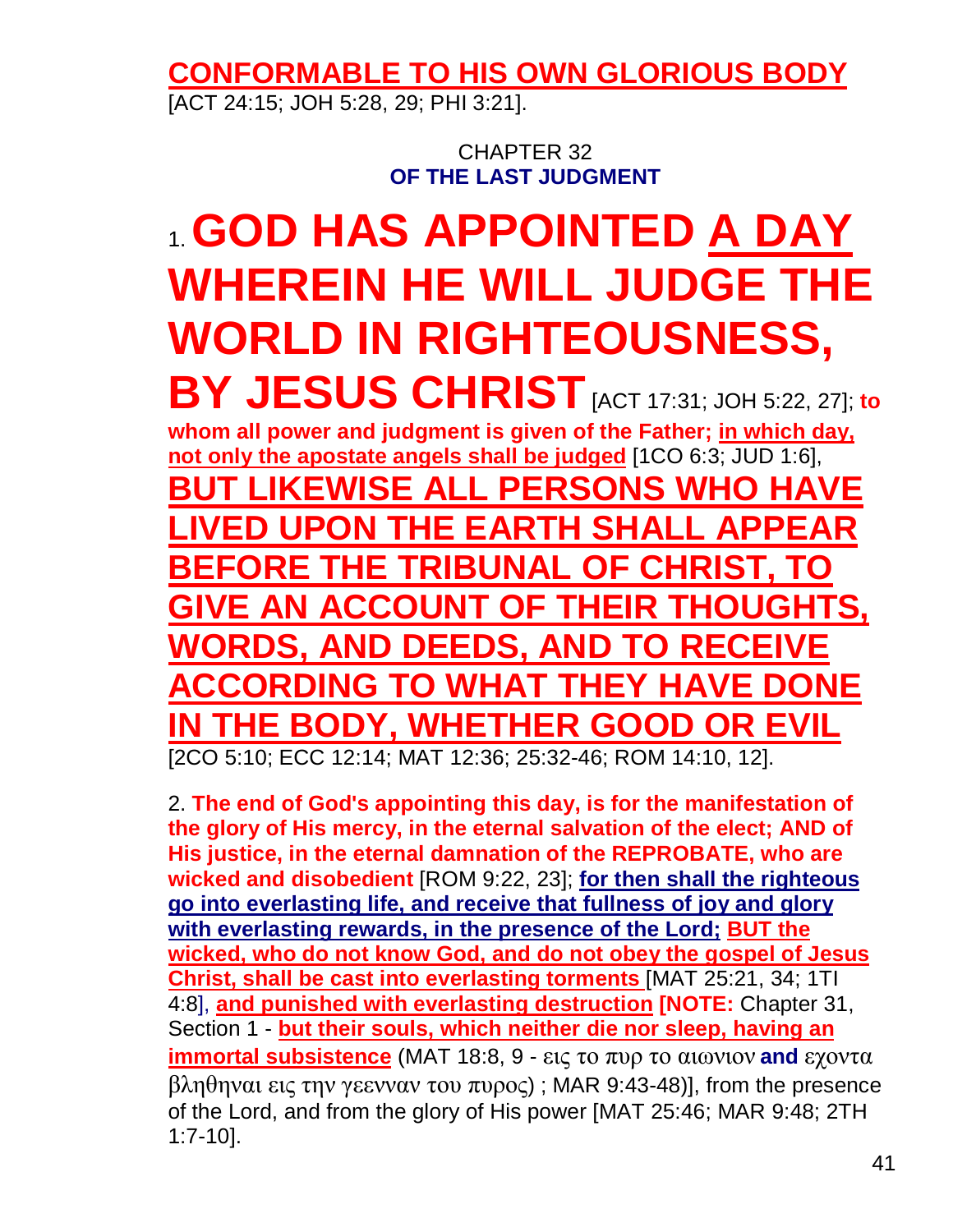3. **As Christ would have us to be certainly persuaded that there shall be a day of judgment, both to deter all men from sin** [2CO 5:10, 11], **and for the greater consolation of the godly in their adversity** [2TH 1:5-7], **SO WILL HE HAVE THE DAY UNKNOWN TO MEN, THAT THEY MAY AND BE ALWAYS WATCHFUL, BECAUSE THEY KNOW NOT AT WHAT HOUR THE LORD WILL COME** [MAR 13:35-37; LUK 12:35-40], **AND MAY EVER BE PREPARED TO SAY,** *COME LORD JESUS; COME QUICKLY* [REV 22:20]. Amen.

**ENDING STATEMENT AND LIST OF THOSE WHO SIGNED We the ministers, and messengers of, and concerned for upwards of, one hundred Baptist congregations, in England and Wales (denying Arminianism), being met together in London, from** [**July 3rd to July 11th**], **1689**, to consider of some things that might be for the glory of God, and the good of these congregations, have thought it proper (for the satisfaction of all other Christians who differ from us in the point of Baptism) to recommend to their perusal the confession of our faith, which confession we own, as containing the doctrine of our faith and practice, and do desire that the members of our churches respectively do furnish themselves therewith.

Hansard Knollys, Pastor Broken Wharf, London [**NOTE:** He was pastor in NH, USA for about 5 years - aal] William Kiffin, Pastor Devonshire-square, London John Harris, Pastor, Joiner's Hall, London William Collins, Pastor, Petty France, London Hurcules Collins, Pastor, Wapping, London Robert Steed, Pastor, Broken Wharf, London Leonard Harrison, Pastor, Limehouse, London George Barret, Pastor, Mile End Green, London Isaac Lamb, Pastor, Pennington Street, London Richard Adams, Minister, Shad Thames, Southwark Benjamin Keach, Pastor, Horse-lie-down, Southwark Andrew Gifford, Pastor, Bristol, Fryars, Somerset & Gloucester Thomas Vaux, Pastor, Broadmead, Somerset & Gloucester Thomas Winnel, Pastor, Taunton, Somerset & Gloucester James Hitt, Preacher, Dalwood, Dorset Richard Tidmarsh, Minister, Oxford City, Oxon William Facey, Pastor, Reading, Berks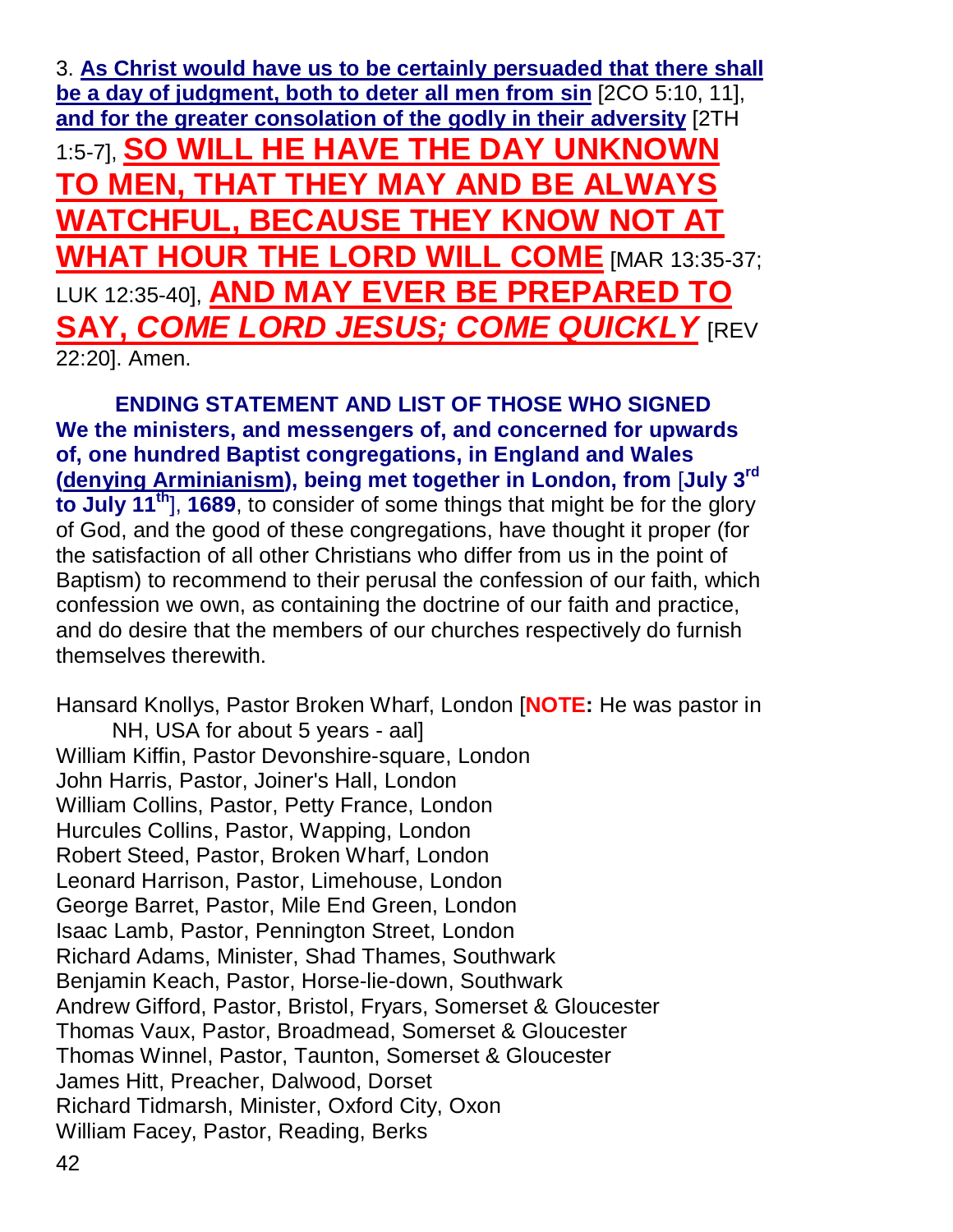Samuel Buttall, Minister, Plymouth, Devon Christopher Price, Minister, Abergayenny, Monmouth Daniel Finch, Minister, Kingsworth, Herts John Ball, Minister, Tiverton, Devon Edmond White, Pastor, Evershall, Bedford William Prichard, Pastor, Blaenau, Monmouth Paul Fruin, Minister, Warwick, Warwick Richard Ring, Pastor, Southhampton, Hants John Tomkins, Minister, Abingdon, Berks Toby Willes, Pastor, Bridgewater, Somerset John Carter, Pastor, Steventon, Bedford James Webb, Pastor, Devizes, Wilts Richard Sutton, Pastor, Tring, Herts Robert Knight, Pastor, Stukeley, Bucks Edward Price, Pastor, Hereford City, Hereford William Phipps, Pastor, Exon, Devon William Hawkins, Pastor, Dimmock, Gloucester Samuel Ewer, Pastor, Hemstead, Herts Edward Man, Pastor, Houndsditch, London Charles Archer, Pastor, Hock-Norton, Oxon

**In the name of and on the behalf of the whole assembly.**

# **APPENDICES**

# **APPENDIX 1 — Declaratory Statement** [**of** *The WESTMINSTER CONFESSION OF FAITH* - aal]

The Declaratory Statement was adopted as a part of the Confession of Faith in 1903, and is the authoritative interpretation of Chapter III and Chapter X, Section 3 - 1903, p. 124 [page 34 footnote has "1903, p. **125**"]. [**From the minutes of the General Assembly** - aal].

While the ordination vow of ministers, ruling elders, and deacons, as set forth in the Form of Government, requires the reception and adoption of the Confession of Faith only as containing the system of doctrine taught in the Holy Scriptures, nevertheless, seeing that the desire has been formally expressed for a disavowal by the Church of certain inferences drawn from statements in the Confession of Faith, and also for a declaration of certain aspects of revealed truth which appear at the present time to call for more explicit statement, therefore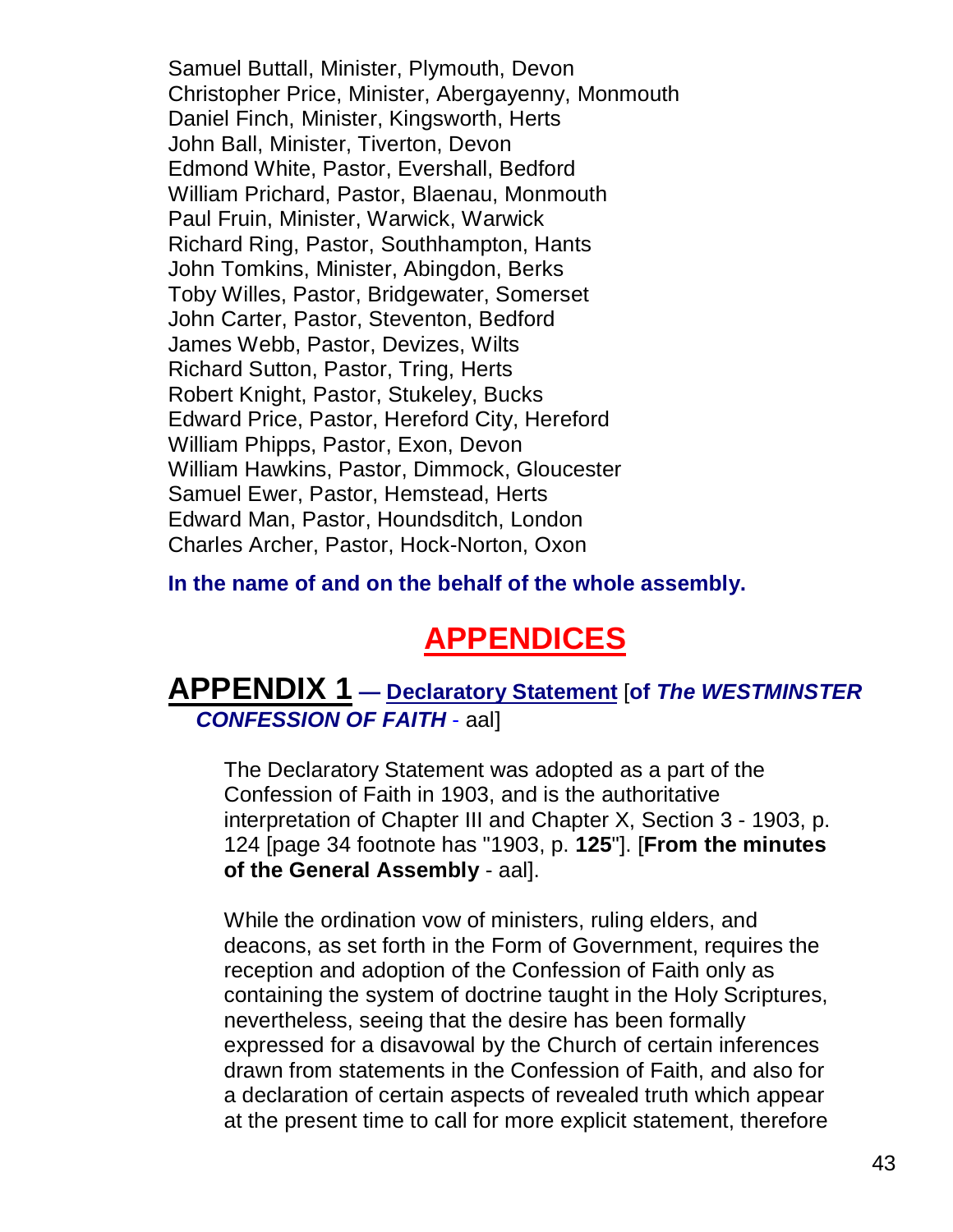the Presbyterian Church in the United States of America does authoritatively declare as follows:

**First***,* **With reference to Chapter III** of the Confession of Faith: that concerning those who are saved in Christ, the doctrine of God's eternal decree is held in harmony with the doctrine of his love to all mankind, his gift of his Son to be the propitiation for the sins of the whole world, and his readiness to bestow his saving grace on all who seek it; that concerning those who perish, the doctrine of God's eternal decree is held in harmony with the doctrine that God desires not the death of any sinner, but has provided in Christ a salvation sufficient for all, adapted to all, and freely offered in the gospel to all; that men are fully responsible for their treatment of God's gracious offer; **that His decree hinders no man from accepting that offer**; and that no man is condemned except on the ground of his sin.

**Second***,* **With reference to Chapter X, Section 3**, of the Confession of Faith, that **it is not to be regarded as teaching that any who die in infancy are lost**. We believe that all dying in infancy are included in the election of grace, and are regenerated and saved by Christ through the Spirit, who works when and where and how he pleases.

[*THE CONSTITUTION OF THE PRESBYTERIAN CHURCH IN THE UNITED STATES OF AMERICA*. 1788 [**and frequently amended** aal] 1955, Philadelphia: PA, The Board of Christian Education of the Presbyterian Church in the United States of America].

[**THE PRESBYTERIANS KNEW VERY WELL WHAT THE ORIGINAL FRAMERS OF THE WESTMINSTER CONFESSION MEANT AND THEY NO LONGER BELIEVED IT** - aal].

# **APPENDIX 2** - **Infants and Salvation**.

[**THERE IS NO SCRIPTURE TO SUPPORT THE SALVATION OF INFANTS. All the references given, support no such idea. AND THE IDEA PLAINLY CONTRADICTS MATTHEW 7:13, 14; and ROMANS 9:27. See the following discussion relating to infants, salvation and baptism** by A. Allison Lewis - aal]**.**

# **A. INFANT BAPTISM**

Bible baptism requires belief in the Gospel BEFORE the baptism is performed. Baptism FOLLOWS becoming a Christian. Infants have not heard and believed the Gospel and therefore are not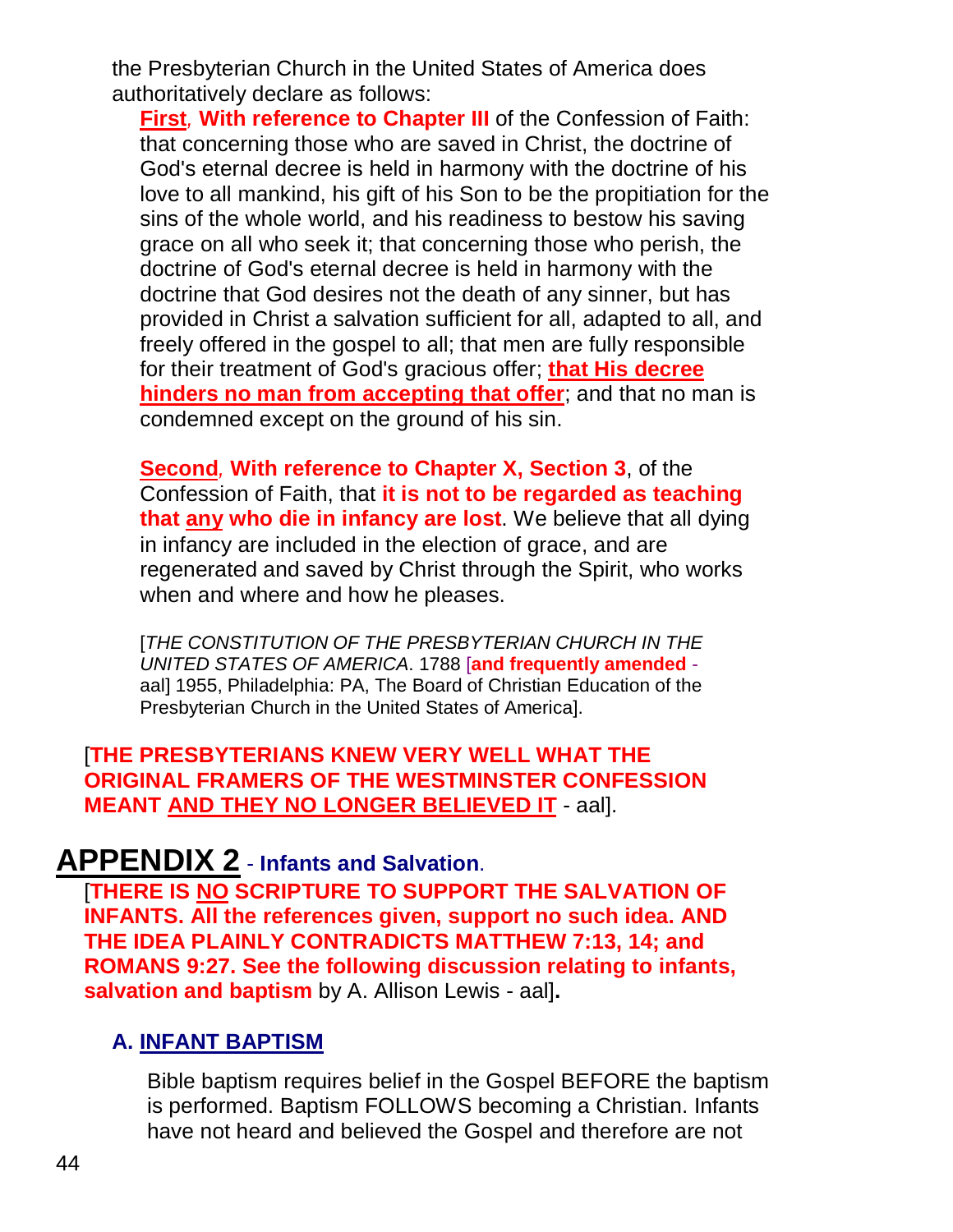proper subjects for baptism. ALWAYS in the New Testament believing precedes baptism.

#### **There are two major arguments given for infant baptism**:

(1). The claim that baptism takes the place of Old Testament circumcision. This argument rests entirely on a false inference. There is not one phrase in the whole New Testament saying or suggesting such a thing. Also those who use this argument usually teach that "baptism" has some saving grace for the infant. They apparently forget or are unaware that Old Testament circumcision itself was only a symbol or sign. Romans 4:11 states: *And he received the SIGN of circumcision.* This fact destroys their major reason for connecting the two SYMBOLS. The Jews claimed Abraham as their father through the Law but Abraham is only *the father of all those who believe* and *not to Abraham, or to his decendants, through the Law* [ROM 4:11, 13]. Neither circumcision nor baptism can make one a child of God.

(2) Our Lord's discussion of children, especially in Matthew 18:1-6 and Luke 18:15-17. This argument, because it rests on the words of the Scripture, deserves to be looked at more closely. The KJV translates the Greek word βρεφος (*brefos*) in the text of Luke 18:15 as *INFANTS*. Most also use the often quoted words of our Lord in verse 16 which says, *Suffer LITTLE children to come unto Me, and forbid them not: for of such is the Kingdom of God*. One very serious error is made by those who teach infant baptism using these passages for support. The error is in ASSUMING that these LITTLE children or INFANTS βρεφος (*brefos*) spoken of are, in fact, infants unable to understand and believe the Gospel. Both of these passages make it VERY clear that this assumption is false. In Luke 18:17 our Lord plainly says, *RECEIVE the Kingdom of God as a little child*. In Matthew 18:6 He says, *one of these little ones who BELIEVE in Me*. Plainer language could not be used. These little ones *RECEIVE* **and** *BELIEVE in* **Him**. Some will still object that our translation says *INFANTS* and some of those who know a "little Greek" will say that the word βρεφος (*brefos*) can **only** mean INFANT and not an older child. First one needs to be reminded that **Jesus said plainly that these little children** *RECEIVE* **and** *BELIEVE* **in Him**. Second, how IS the Greek word βρεφος (*brefos*)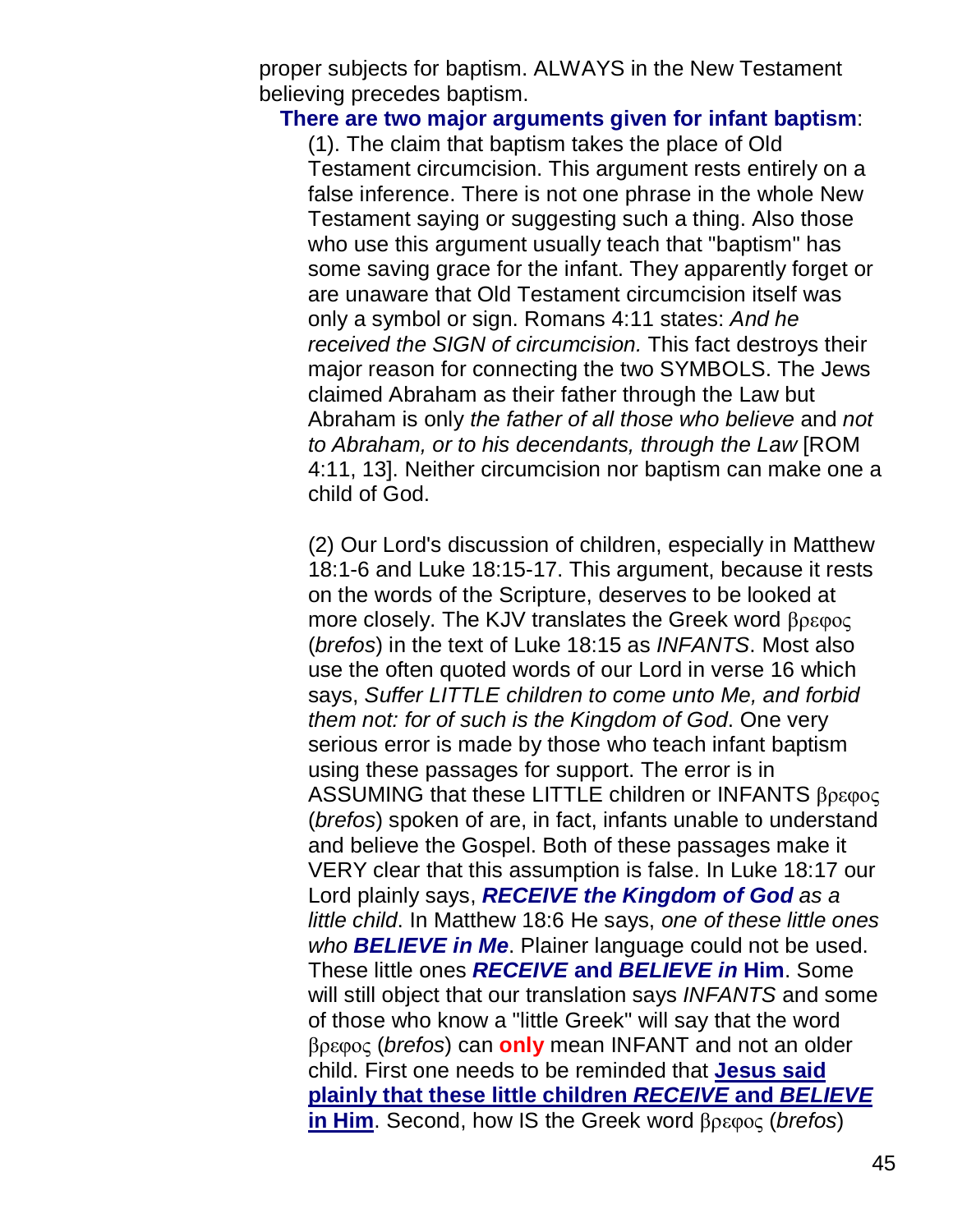actually used in the New Testament **AND** in the Greek of New Testament times? The word occurs only in Luke 1:41, 44; 2:12, 16; 18:15; Acts 7:19;  $2^{nd}$  Timothy 3:15 and 1<sup>st</sup> Peter 2:2. It is used:

- (a) OF THE UNBORN CHILD *the CHILD* (βρεφος  *brefos*) *leaped in her womb* [LUK 1];
- (b) OF THE NEWBORN CHILD *You shall find the BABY* (βρεφος *- brefos*) *wrapped in clothes* [LUK 2] and
- (c) OF THE LITTLE CHILD OF TEACHABLE AGE *And that from a CHILD* (βρεφος *- brefos*) *you have known the Holy Scriptures, which are able to make you wise unto salvation through faith which is in Christ Jesus* [2TI 3]. The word (βρεφος *- brefos*) is used in this last passage to emphasize the young age at which Timothy began learning the Scriptures. **It is here used of the young child WHO CAN UNDERSTAND and RECEIVE the Gospel**. **Little ones can AND need to be saved**.

A check of the secular writings of New Testament times shows that the word (βρεφος *- brefos*) was used in the same ways as in the New Testament. The standard authority for classical, Old and New Testament Greek by Liddell and Scott, under (βρεφος  *brefos*) says, "**add III. Child,** εξατεους βρεφος **. . . ii AD . . .**" [Liddell, Henry George and Robert Scott. *Greek-English Lexicon. Supplement* by E. A. Barber. c.1968, Oxford, UK: The Clarendon Press.]. **What we have here is an early Greek inscription which speaks of a "six-year old child" — a six-year old βρεφος -** *brefos*.

Hebrew has a word used in a similar way, though even broader in meaning:

GEN 8:20 *Noah built an altar to Jehovah; and took of every clean livestock, and of every clean bird, and offered burnt offerings on the altar*. GEN 8:21 *And Jehovah smelled a sweet smell; and Jehovah said in His heart, I will not again curse the ground any more for man's sake; for the imagination of man's heart is evil from his youth* ["youth", depending on the context can mean: infancy, childhood, youth, young man or even an as yet un-conceived child (Judges 13:8). See also 2SA 14:21; 18:5. It is used in the feminine form as well. This Hebrew word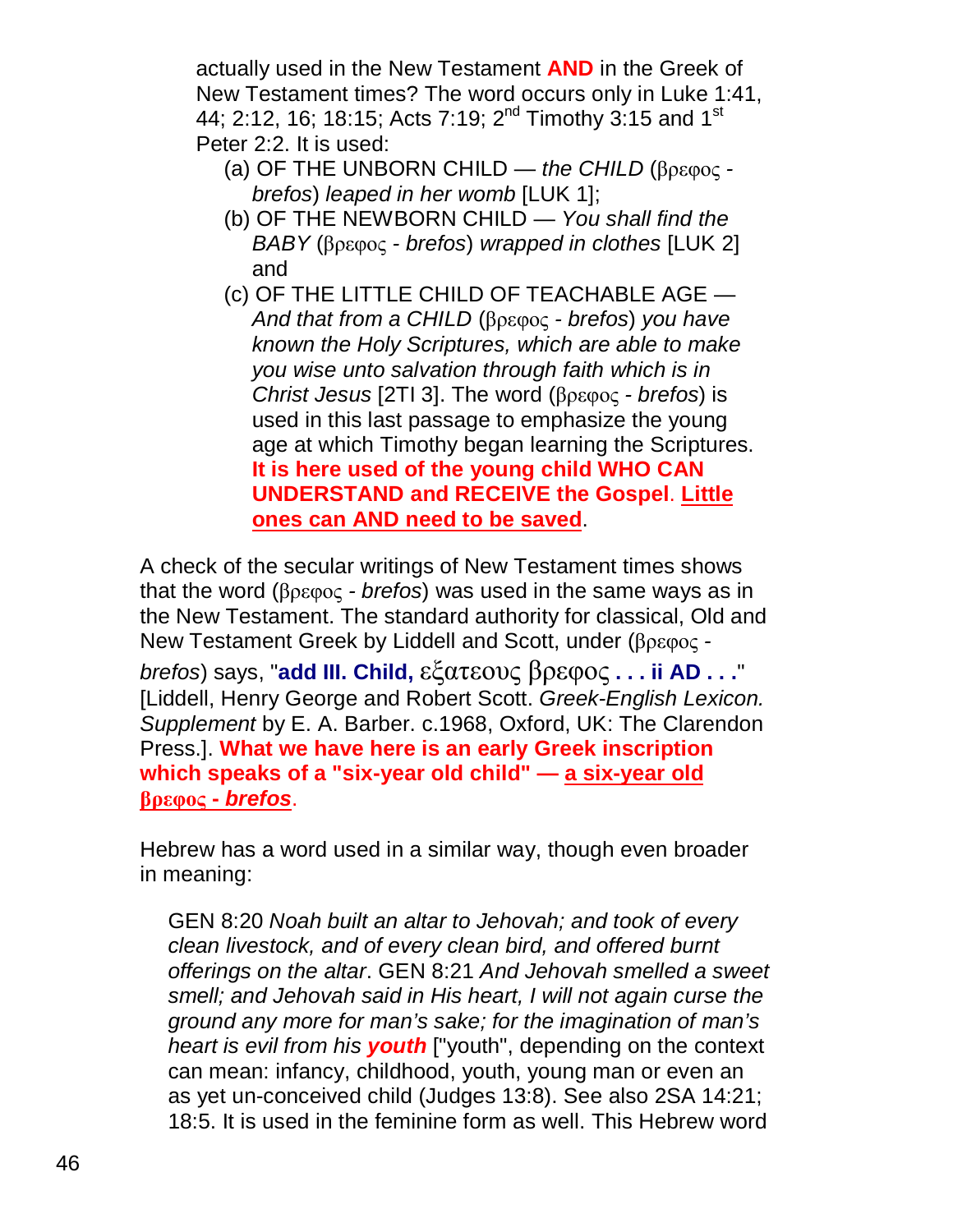has more meanings than the Greek word βρεφος - *brefos*]; *neither will I again kill any more every living thing, as I have done*. GEN 8:22 *While the Earth remains seedtime and harvest, cold and heat, summer and winter and day and night will never cease*.

**These little children, who our Lord called to Himself had true saving faith**. They were children of God because they BELIEVED on Him Whom to know is life eternal. Children do need to be saved. And yes, the Bible teaches BELIEVERS' baptism and not infant baptism.

#### **B. BELIEVERS BAPTISM**

The practice of baptism in water is a plain command of the Lord Jesus Christ for His followers. Shortly before His ascension into Heaven He said, *Going therefore disciple* [evangelize] *all nations, baptizing them in the name of the Father, of the Son and of the Holy Spirit; teaching them to observe all things whatever I have commanded you; and behold I am with you always, even to the end of the age* [MAT 28:19, 20]. These are the last two verses of the Gospel written by Matthew. These are the words of the Lord Jesus Christ given to His followers after His death, burial, and resurrection and shortly before His departure to Heaven. These are His marching orders. **This is the Great Commission**. Modern churches tell us that the mission of the church is to feed the hungry and improve mans environment. This has nothing to do with the Great Commission. These things will surely follow as individuals are converted from the depths of sin and become new creatures in Christ Jesus through the new birth and they then put into practice the Lord's command: *You shall love your neighbor as yourself* [MAT 22:39]. First things must be put first. The command of the Great Commission is threefold:

**(1). TO MAKE DISCIPLES**. μαθητευσατε- disciple. **This is the work of evangelism — preaching the Gospel and winning the lost**. **NOTE**: the word in this passage which is translated *teach* in the King James Version means *to make disciples*. The word translated *teaching* in the third point does mean *to teach*. The Greek words used by our Lord are different.

**(2) TO BAPTIZE**. βαπτιζοντες - baptizing. It does not say to baptize in order to make disciples but rather to baptize the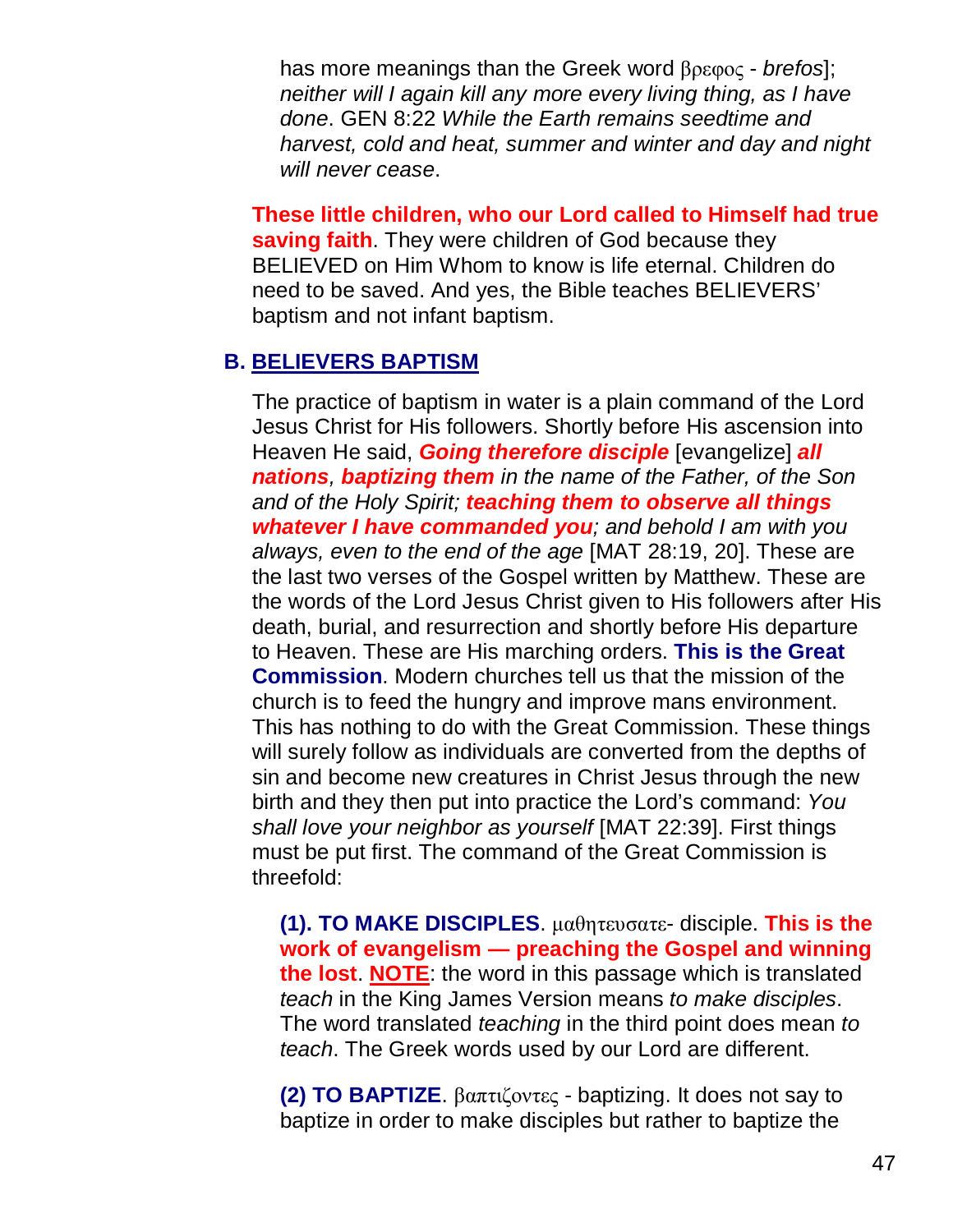ones who have become disciples. **Many "put the cart before the horse"! Then there are a few who, in the face of the plain command of the Lord, take their little "pen-knives" and cut this command from their Bibles. It is really incredible, in view of the plainness of the command, that any Christian teacher could do such a thing and teach others the same**. **How long is the Great Commission to be in force? Our Lord says,** *EVEN UNTO THE END OF THE AGE*.

**(3) TO TEACH**. διδασκοντες - teaching. **Many try to educate lost sinners into the Kingdom of Heaven. They teach them how a Christian ought to live and then attempt to drill these principles or rules into their lives**. This is utter folly. The order as given in the Bible is, to make disciples, baptize them, and **THEN** teach them. **Without the new birth the baptism and the instruction is worthless. The baptism will give some a false hope and the teaching will produce some moral living "demons."** What are the baptized disciples to be taught? The answer in our text is, *all things whatever I have commanded you*. Where do we find the things which God has commanded? In the Bible. We do not find it in some preacher or some church. We find God's instructions in His Book. **RETURN TO THE WORD OF GOD**.

Baptism DOES NOT make one a child of God. Baptism is only a figure or symbol of what has taken place in the believer's life. Peter wrote, *The like figure* (speaking of Noah's Ark) *whereunto baptism does also now save us* (*NOT the putting away of the filth of the flesh, but the answer of a good conscience toward God*) [1PE 3:21]. The Apostle Paul showed what baptism pictures when he wrote: *Know you not, that so many of us as were baptized into Jesus Christ were baptized into His death? Therefore we are buried with Him by baptism into death: that like as Christ was raised up from the dead by the glory of the Father, even so we also should walk in newness of life. For if we have been planted together in the likeness of His death, we shall be also in the likeness of His resurrection* [ROM 6:3-5]. In these two passages we have the meaning and purpose of baptism very plainly stated. It cannot be emphasized too much two of the things of which Peter wrote. First, baptism is a FIGURE. Yes, it is only a picture, whereby the believer testifies that he is a follower of Jesus Christ. Second, to avoid any misunderstanding whatever, Peter says that baptism DOES NOT take away sin —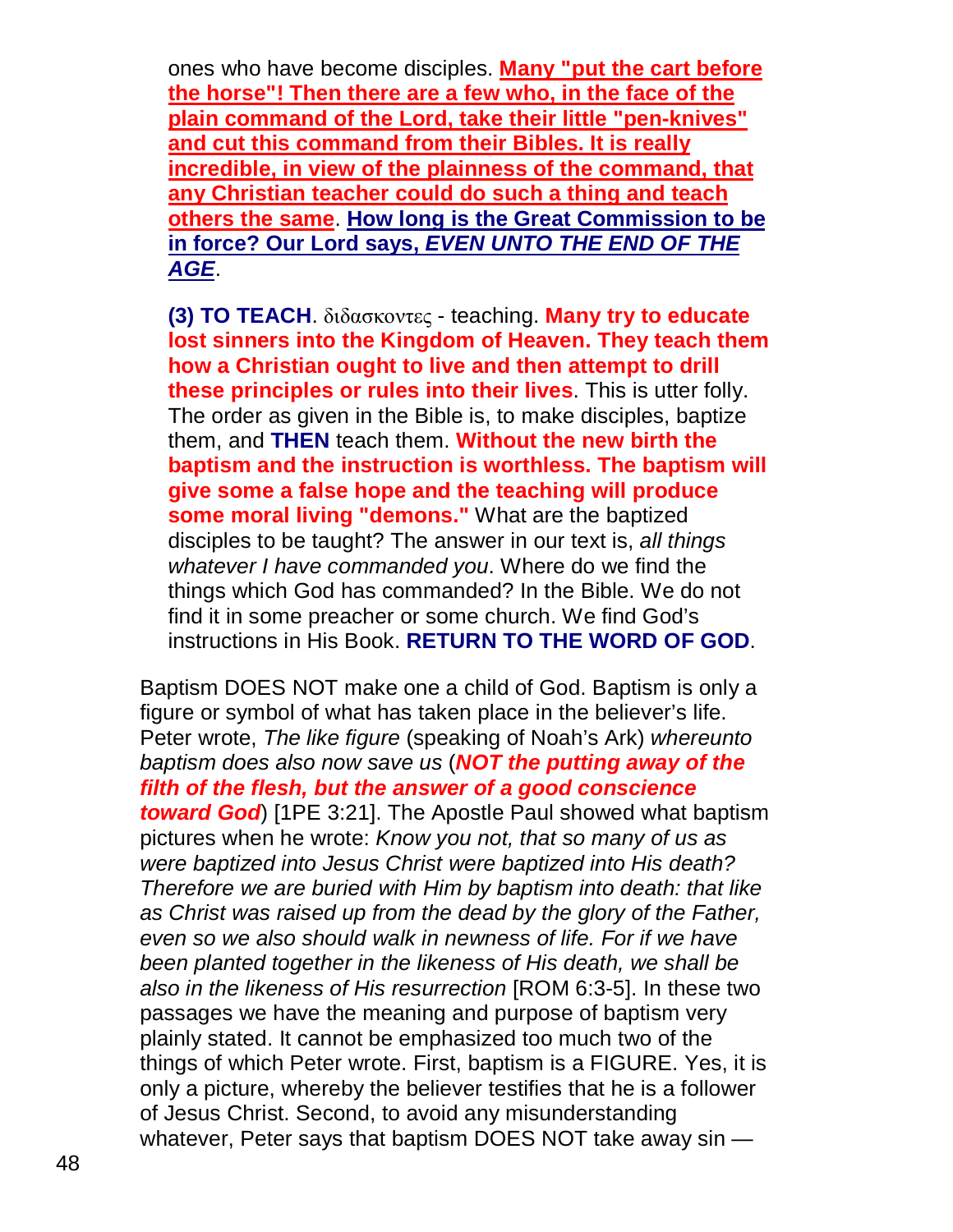*it does not put away the filth of the flesh*. It has no saving merit or grace. It simply shows or gives *the answer of a good conscience toward God*. It is a testimony to the individual believers conversion — his death to sin and resurrection to life in Christ Jesus. By his baptism the believer testifies that he has become a Christian and identifies himself with the people of God in the local church.

Baptism is the immersion of a believer in water *in the name of the Father, of the Son and of the Holy Spirit*. Are Baptists wrong to INSIST that baptism in the New Testament means ONLY immersion of the believer in water or are Bible "scholars" well aware that it means immersion?

The two **Anglicans, Conybeare and Howson**, **in a note on Romans 6 stated that, "This passage cannot be understood unless it be borne in mind that the primitive baptism was by immersion"** [Conybeare, W. J. and J. S. Howson. *The Life and Epistles of Saint Paul.* n.d. New York, NY: George H. Doran Company. p. 557]. **In another place they wrote:**

**It is needless to add that baptism was . . . administered by immersion, the convert being plunged beneath the surface of the water to represent his death to the life of sin, and then raised from this momentary burial to represent his resurrection to the life of righteousness. It must be a subject of regret that the general discontinuance of this original form of baptism has occurred . . . and has rendered obscure to popular apprehension some very important passages of Scripture** [*Ibid*. p. 384].

No one is about to question the scholarship and knowledge of the New Testament of **two more Anglicans, B. F. Westcott and J. B. Lightfoot**. They both taught that the baptism of the New Testament was immersion. **Westcott wrote**: **"The few drops of holy water with which the unconscious infant is sprinkled bear little resemblance to the stream into which in the first age the full-grown convert descended that he might rise from beneath its waters to a new life.** But if the form be changed, the reality still remains" [Westcott, Brooke Foss. *Village Sermons.* 1906, London, GB: Macmillan and Co., Limited. p. 272].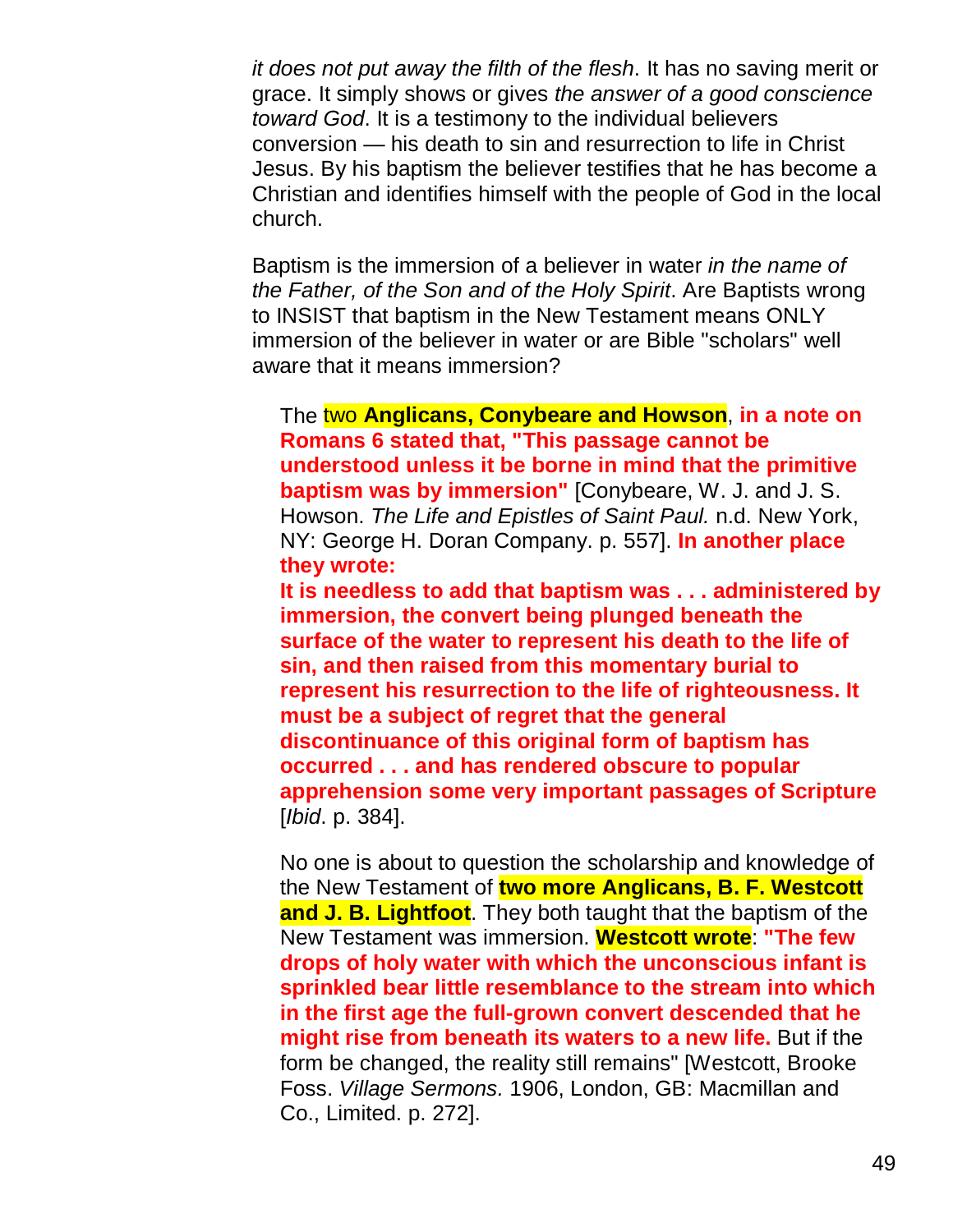**Lightfoot wrote**: **"As he sinks beneath the baptismal waters, the believer buries there all his corrupt affections and past sins as he emerges thence . . . to new hopes and a new life. . . . Thus baptism is an image of his participation both in the death and in the resurrection of Christ"** [Lightfoot, J. B. *Saint Paul's Epistles to the Colossians and to Philemon.* 1879 (1968), Grand Rapids, MI: Zondervan Publishing House. p. 184].

Even the **Church of England** *Book of Common Prayer* **recommends first dipping the infant in the font,** saying: And then naming it after them (if they shall certify him that the Child may well endure it) he shall dip it in the water discreetly and warily, saying, I baptize thee in the Name of the Father, and of the Son, and of the Holy Ghost. Amen [*Book of Common Prayer.* 1571, Cambridge, GB: C. J. Clay, M. A. At The University Press. No page numbering given].

**Martin Luther wrote**: Baptism (*Die Taufe*) is baptismos in Greek, and *mersio* in Latin, and means to plunge something completely into the water, so that the water covers it. Although in many places it is no longer customary to thrust and dip infants into the font, but only with the hand to pour the baptismal water upon them out of the font, nevertheless the former is what should be done. **It would be proper, according to the meaning of the word** *Taufe***, that the infant, or whoever is to be baptized, should be put in and sunk completely into the water and then drawn out again. For even in the German tongue the word** *Taufe* **comes undoubtedly from the word** *tief* **[deep] and means that what is baptized is sunk deeply into the water. This usage is also demanded by the significance of baptism itself. For baptism, as we shall hear, signifies that the old man and the sinful birth of flesh and blood are to be wholly drowned by the grace of God. We should therefore do justice to its meaning and make baptism a true and complete sign of the thing it signifies.**

Baptism is an external sign or token, which so separates us from all men not baptized that we are thereby known as a people of Christ, . . . In this holy sacrament we must therefore pay attention to three things: the sign, the significance of it, and the faith.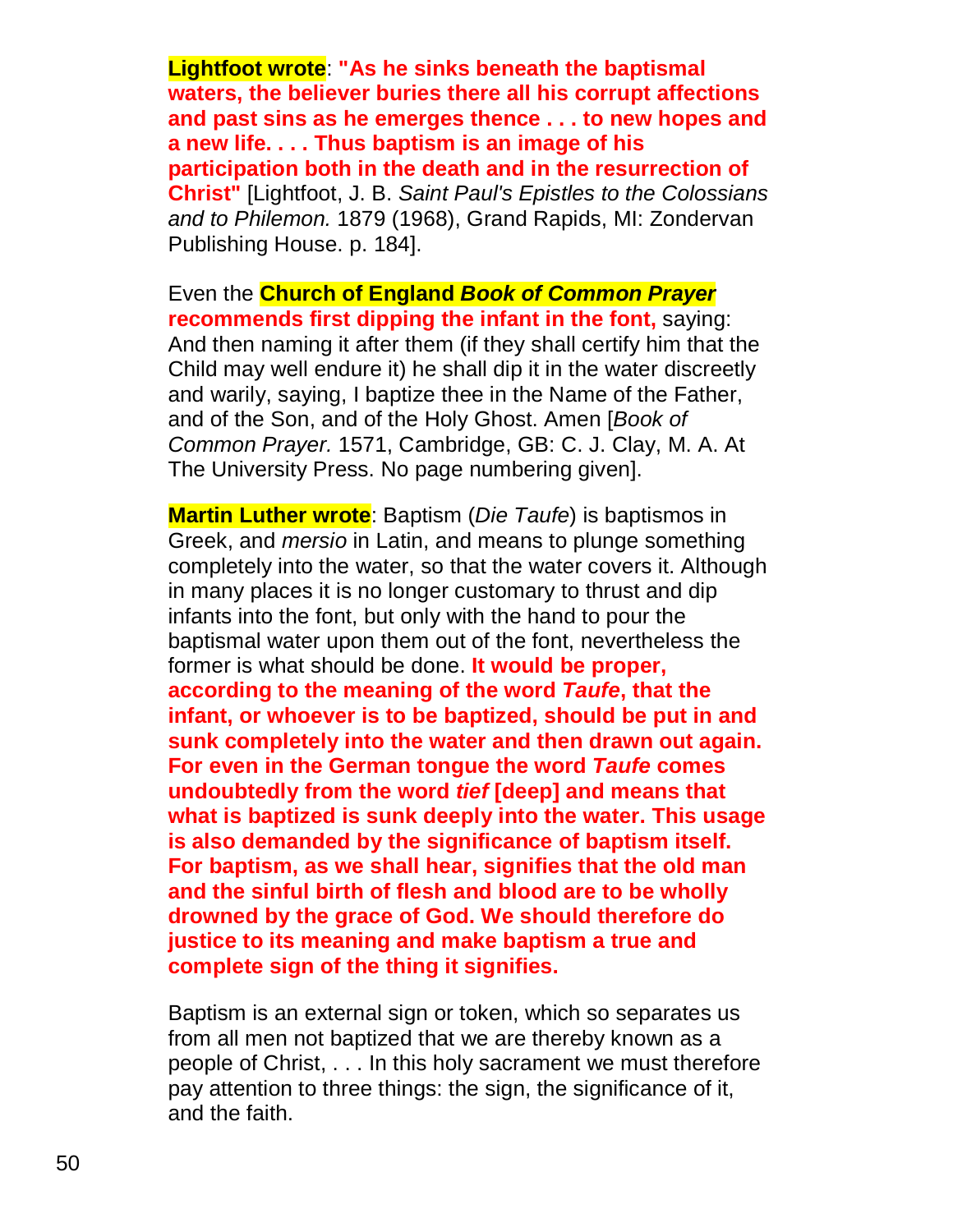The sign consists in this, that we are thrust into the water in the name of the Father and of the Son and of the Holy Spirit; however, we are not left there but are drawn out again. This accounts for the expression: *aus der Taufe gehoben*. **The sign must thus have both its parts, the putting in and the drawing out**.

The **significance** of baptism is a blessed dying unto sin and a resurrection in the grace of God, so that the old man, conceived and born in sin, is there drowned, and a new man, born in grace, comes forth and rises [Luther, Martin. Luther's Works, Volume 35: Word and Sacrament I. Edited by E. Theodore Bachmann. 1960, Philadelphia, PA: Muhlenberg Press. pp. 29, 30].

**Concerning Luther's third point FAITH, he wrote, "we owe everything to faith alone and nothing to rituals"** [*Op. Cit. Volume 36: Word and Sacrament II.* Edited by Abdel Ross Wentz. 1959. p. 64**]. Again he wrote, "Thus it is not baptism that justifies or benefits anyone, but it is faith in that word of promise to which baptism is added. This faith justifies, and fulfills that which baptism signifies"** [*Ibid*. p. 66].

**John Calvin in his discussion of baptism stated, "it is evident that the term** *baptize* **means to immerse, and that this was the form used by the primitive Church"** [Calvin, John. *Calvin's Institutes.* Book Four, Chapter xv. n.d., Grand Rapids, MI: Associated Publishers and Authors Inc. p. 701]. In the same chapter, with reference to Ephesians 5:25, 26; Titus 3:5 and  $1^{st}$  Peter 3:21 he wrote: For he did not mean to intimate that our ablution and salvation are perfected by water, or that water possesses in itself the virtue of purifying, regenerating, and renewing; nor does he mean that it is the cause of salvation, but only that the knowledge and certainty of such gifts are perceived in this sacrament. This the words themselves evidently show. For Paul connects together the word of life and baptism of water, as if he had said, by the gospel the message of our ablution and sanctification is announced; by baptism this message is sealed. And Peter immediately subjoins, that that baptism is not the putting away of the filth of the flesh, but the answer of a good conscience toward God, which is of faith. Nay, the only purification which baptism promises is by means of the sprinkling of the blood of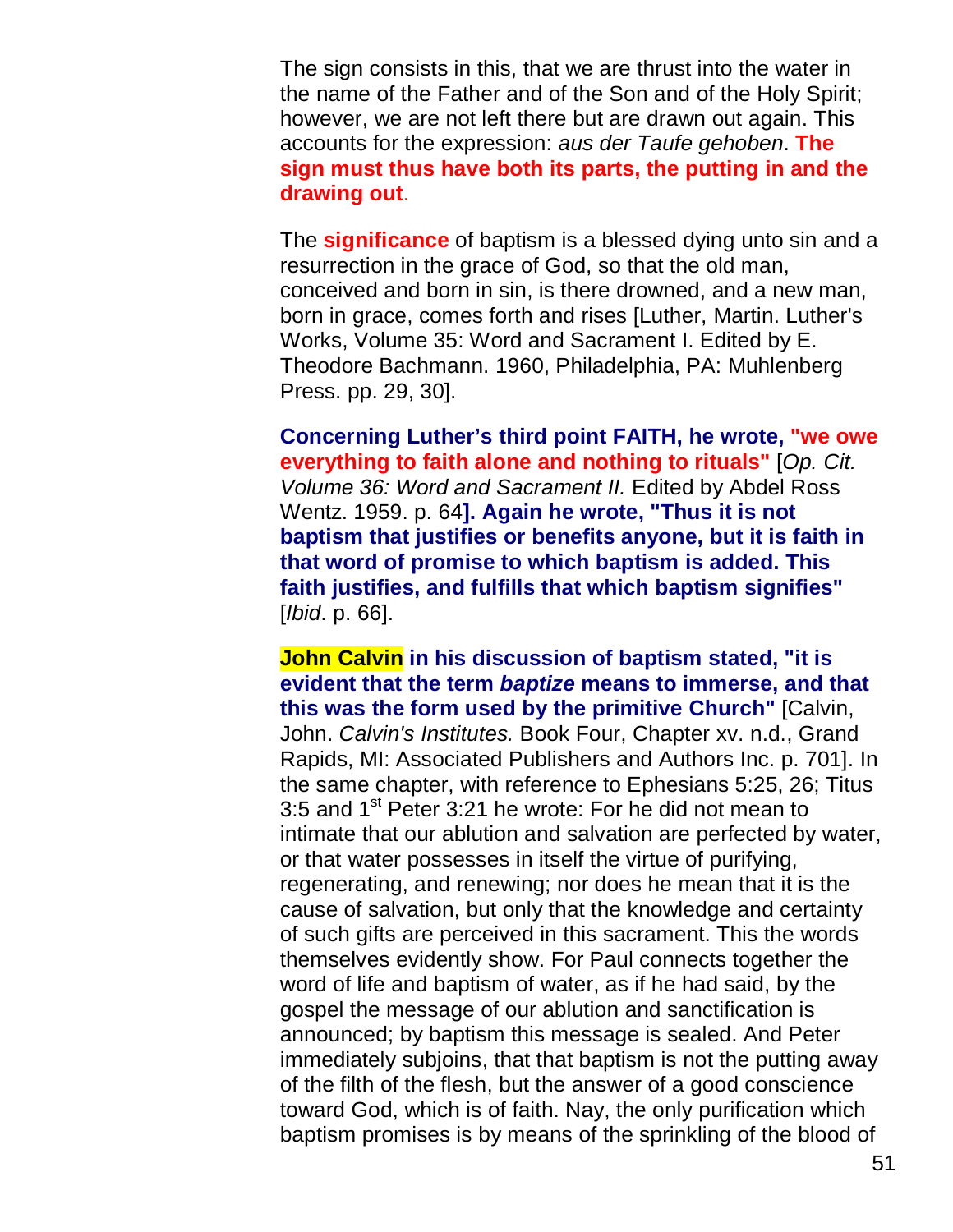Christ, who is figured by water from the resemblance to cleansing and washing. Who, then, can say that we are cleansed by that water which certainly attests that the blood of Christ is our true and only laver [*Ibid*. p. 694].

## Even the **1992** *Catechism of the Catholic Church* clearly

affirms the true meaning of the word *to baptize*:

#### **Article 1**

## **The Sacrament of Baptism**

1213 Holy Baptism is the basis of the whole Christian life, the gateway to life in the Spirit (*vitae spiritualis ianua*), and the door which gives access to the other sacraments. Through Baptism we are freed from sin and reborn as sons of God; we become members of Christ, are incorporated into the Church and made sharers in her mission: "Baptism is the sacrament of regeneration through water in the word."

# **I. What is this Sacrament Called?**

1214 This sacrament is called Baptism, after the central rite by which it is carried out: **to baptize (Greek baptizein) means to "plunge" or "immerse"; the "plunge" into the water symbolizes the catechumen's burial into Christ's Death, from which he rises up by resurrection with him**, as "a new creature [Emphasis added - aal]."

1215 This sacrament is also called "the washing of regeneration and renewal by the Holy Spirit," for it signifies and actually brings about the birth of water and the Spirit without which no one "can enter the kingdom of God" [*Catechism of the Catholic Church*. 1992, Concacn Inc. - LIBRERIA EDITRICE VATICANA, 1994, Ottawa, ON: Publications Service, Canadian Conference of Catholic Bishops. p. 266].

Only those who have consciously and willingly made a profession of their faith in the Lord Jesus Christ are proper subjects for baptism. This is very carefully shown in the book of Acts where it is written: *Then those who gladly RECEIVED HIS WORD* **[that is, believed]** *were baptized* [ACT 2:41]. Again in the record about the **Ethiopian eunuch we read**: *And as they*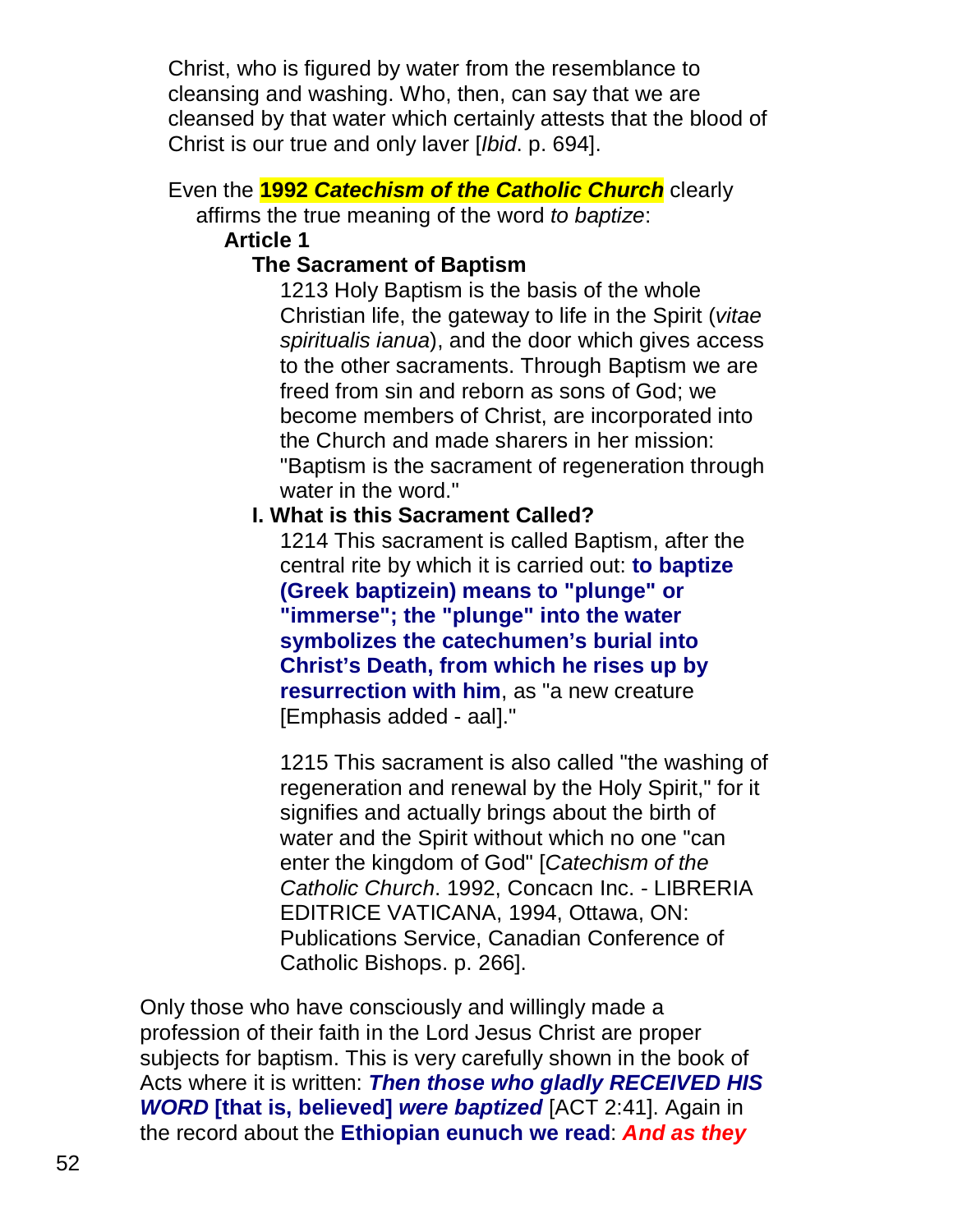*went on their way they came to a certain water: and the eunuch said, 'See, here is water: what hinders me to be baptized?' And Philip said, 'If you BELIEVE with all your heart, you may.' And he answered and said, 'I BELIEVE that Jesus is the Son of God' . . . and he baptized him* [ACT 8:36- 38]. **According to the Bible, only the one who truly believes in Jesus Christ as his Savior is a proper subject for baptism**.

#### **C. PROMISES OF DEATH ARE BY NO MEANS PROMISES OF HEAVEN!**

#### **David to his comforters**

2SA 12:23 But now he [David's child] is dead, wherefore should I fast? **Can I bring him back again? I will go to him** [I indeed will die], **but he will not return to me** [come back to life where I am now].

#### **Samuel of Saul and his sons**

1SA 28:18, 19: Because you did not obey the voice of Jehovah, and did not carry out His fierce wrath against Amalek, **for this** Jehovah did this to you this day. And Jehovah will give both Israel **with you** into the hand of the Philistines. And **tomorrow you and your** [**wicked** - aal] **sons will be with me** [*i*.*e*. will be dead like Samuel who was already dead - BUT two destinations: one in Heaven and the other two in Hell]. Jehovah will give the army of Israel into the hand of the Philistines.

#### **JACOB and his son Joseph**

GEN 37:35 And all his [Jacob's] sons and daughters came to comfort him; but he refused to be comforted; and he said, "**For I will go down to my son mourning to the grave** [Sheol]." So his father wept for him [believing that Joseph was already dead].

#### **JESUS to the Jews**

JOH 8:21 Therefore He said again to them, *I am going, and you will seek Me, and in your sins you will die. Where I am going, you are not able to come*.

ειπεν ουν παλιν αυτοις εγω υπαγω και ζητησετε με και εν τη αμαρτια υμων αποθανεισθε οπου εγω υπαγω υμεις ου δυνασθε ελθειν

[Die indeed they would, **BUT dying in their sins they would NOT be going where Jesus did**].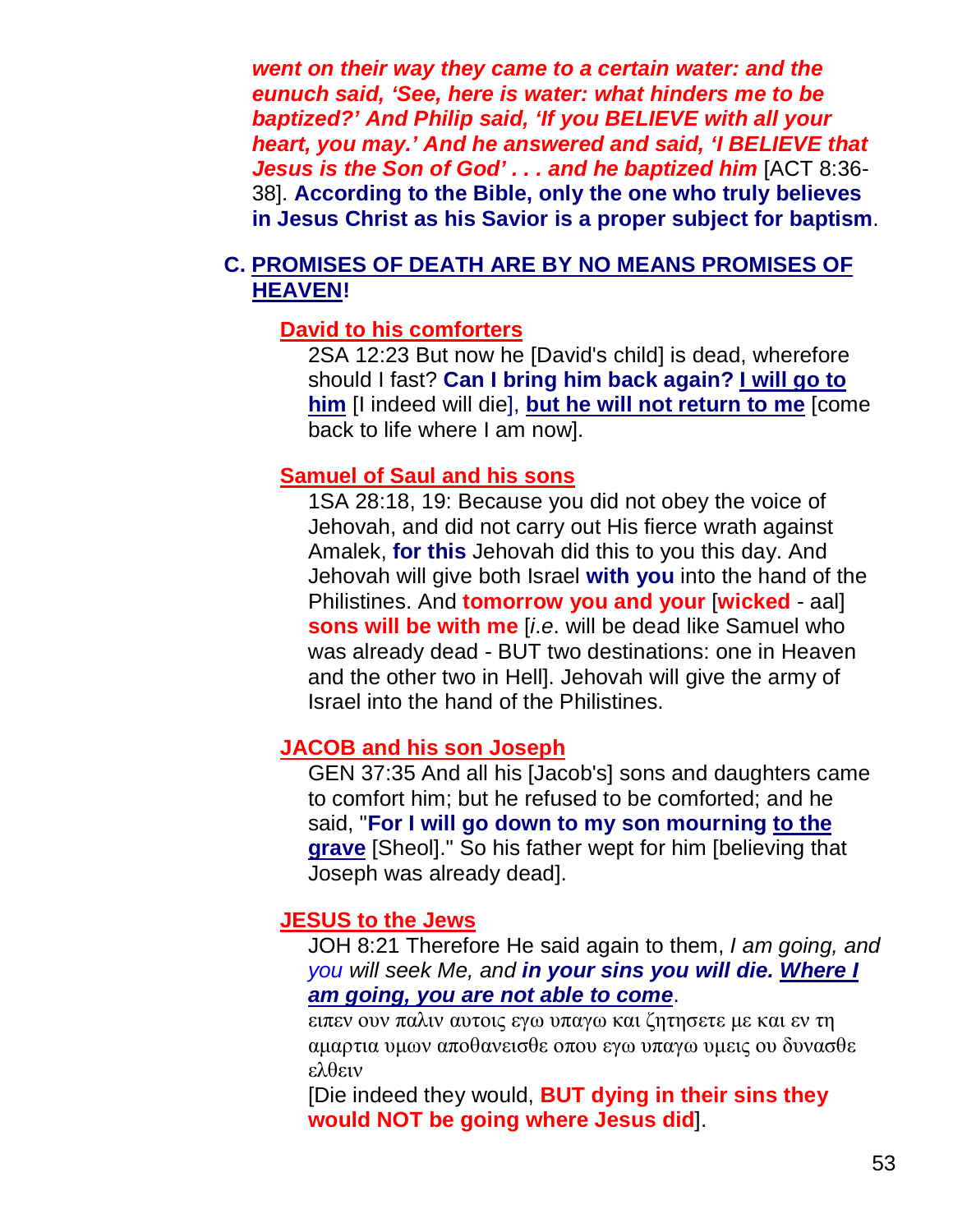**Neither the argument from David and his child, nor any other passage of Scripture teachs salvation of any of Adam's fallen race EXCEPT by the new birth accomplished through the finished work of Christ as the Holy Spirit applies, savingly, the Word of God in the lives of His elect.**

# **APPENDIX 3** - **JOHN 3:1-10 EXPLAINED**

JOH 3:1 *There was a man of the Pharisees, named Nicodemus, a ruler of the Jews.* JOH 3:2 *The same came to Jesus by night and said to Him, Rabbi, we know that You are a teacher come from God for no man is able to do these signs that You do unless God is with him.*

JOH 3:3 *Jesus answered and said to him, Truly, truly, I say to you, Except one is born again* ["from above" does not fit the context–see verse 4. The phrase born again simply means born of the Spirit. Verse 5 explains verse 3] *he is not able to see the Kingdom of God* [JOH 18:36; LUK 16:16;18:17f.].

JOH 3:4 *Nicodemus said to Him, How can a man be born when he is old? Can he enter the second time into his mother's womb and be born?*

JOH 3:5 *Jesus answered, Truly, truly, I say to you, Except one is born of water* [**1st birth**] *and of the Spirit* [**2nd birth** – **VERSE 6 EXPLAINS VERSE 5**] *he is not able to enter into the Kingdom of God.* JOH 3:6 *That which is born of the flesh is flesh* [**1st birth** = **physical birth**] a*nd that which is born of the Spirit is spirit* [**2nd birth** = **spiritual birth**. One DOES NOT become a child of God by physical birth, one's own works, or the works of others BUT by God [JOH 1:13; ROM 9:15, 16]]. **Baptism, which is not even alluded to in this passage, is only a testimony to one's profession that he has been born again by trusting in the promise of God** — Peter plainly calls it simply a *figure* [of speech - 1PE 3:21] and Paul calls it a *sign* [ROM 4:9-11]]. JOH 3:7 *Marvel not that I said to you, 'You must be born again.'* JOH 3:8 *The wind blows where it wishes and you hear its sound but do not know from where it comes and where it goes; so is everyone who is born of the Spirit.*

JOH 3:9 *Nicodemus answered and said to Him, How can these things be?*

JOH 3:10 *Jesus answered and said to him, Are you the teacher of Israel, and know not these things?*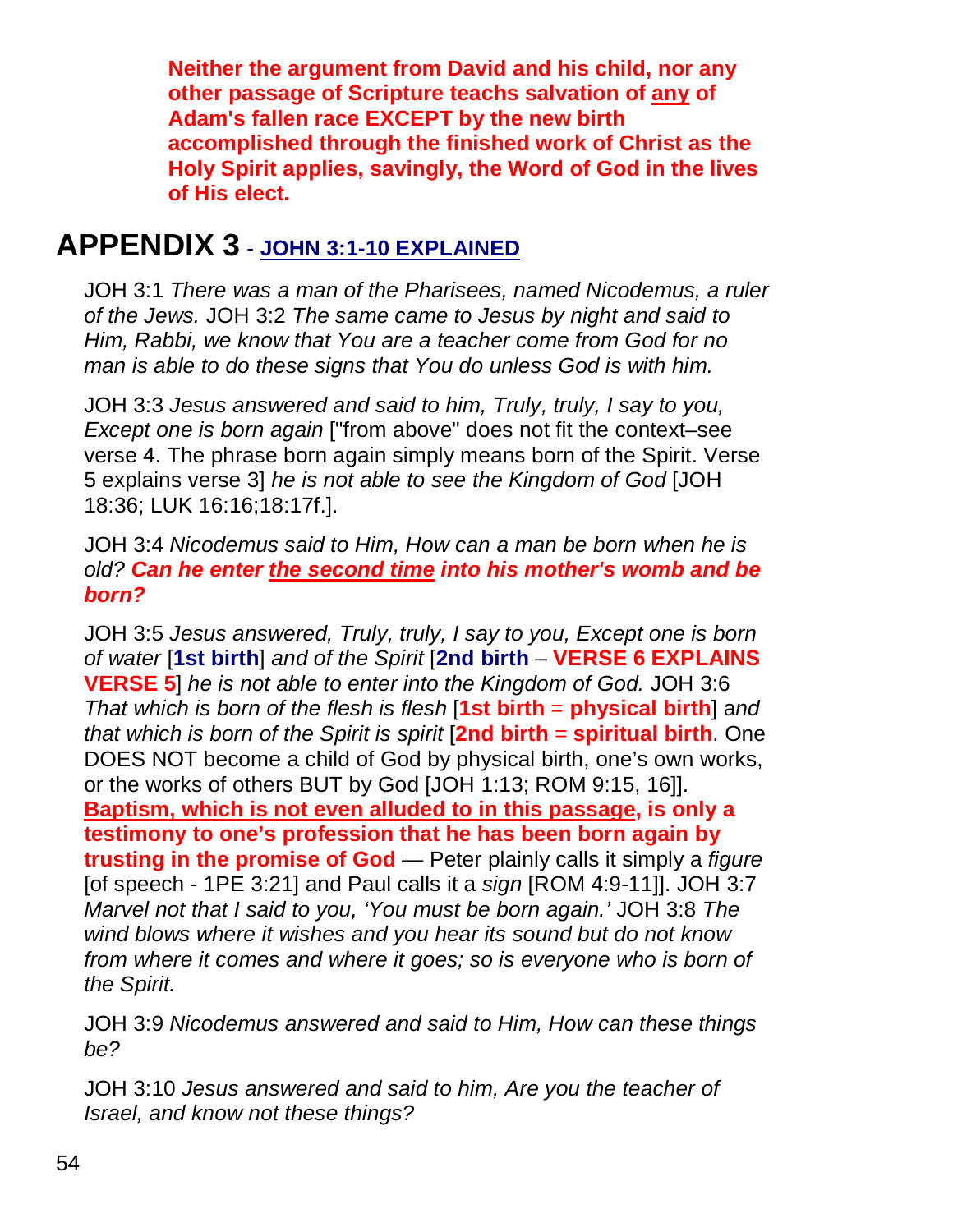# **APPENDIX 4** - *THIS IS MY BODY* **according to the Bible.**

LUK 22:19 And He [Jesus] took bread, and gave thanks, and broke it, and gave to them, saying*, This is My body which is given for you: this do in remembrance of Me.* LUK 22:20 Likewise also the cup after supper, saying*, This cup is the new testament* [διαθηκη] *in My blood, which is shed for you*.

JOH 6:26 Jesus answered them and said, *Truly, truly, I say to you, You seek Me, not because you saw the miracles, but because you did eat of the loaves and were filled.* JOH 6:27 *Labor not for the food which perishes but for that food which endures to everlasting life* [MAT 6:33], *which the Son of man shall give to you; for Him has God the Father sealed*.

JOH 6:28 Then said they to Him, *What shall we do, that we might work the works of God?*

JOH 6:29 Jesus answered and said to them, *This is the work of God, that you believe in the One Whom He sent*.

JOH 6:30 They said therefore to Him, *What sign do You show then, that we may see and believe You? What do You work?* JOH 6:31 *Our fathers did eat manna in the desert. As it is written, 'He gave them bread from Heaven to eat* [EXO 16:4; NEH 9:15; PSA 78:24].'

JOH 6:32 Then Jesus said to them, *Truly, truly, I say to you, Moses gave you not that bread from Heaven; but My Father gives you the true bread from Heaven*. JOH 6:33 *For the bread of God* [Bread of Life see JOH 6:35] *is He Who comes down from Heaven and gives life to the world.'*

JOH 6:34 Then said they to Him, *Lord, evermore give us this bread*.

JOH 6:35 And Jesus said to them, *I am the Bread of Life. He who comes to Me shall never hunger, and he who believes on Me shall never thirst* [*He who comes* **and** *he who believes* **are used interchangeably** - see also JOH 6:29 - **to believe is to** *eat the flesh* **and** *drink His blood*]. JOH 6:36 But I said to you*, That you also have seen Me and believe not.* JOH 6:37 *All whom the Father gives Me shall come to Me, and he who comes to Me I will in no wise cast out*. JOH 6:38 *For I came down from Heaven, not to do My own will but the will of Him Who sent Me*. JOH 6:39 *This is the Father's will Who has sent Me, that of all whom He has given Me I should lose*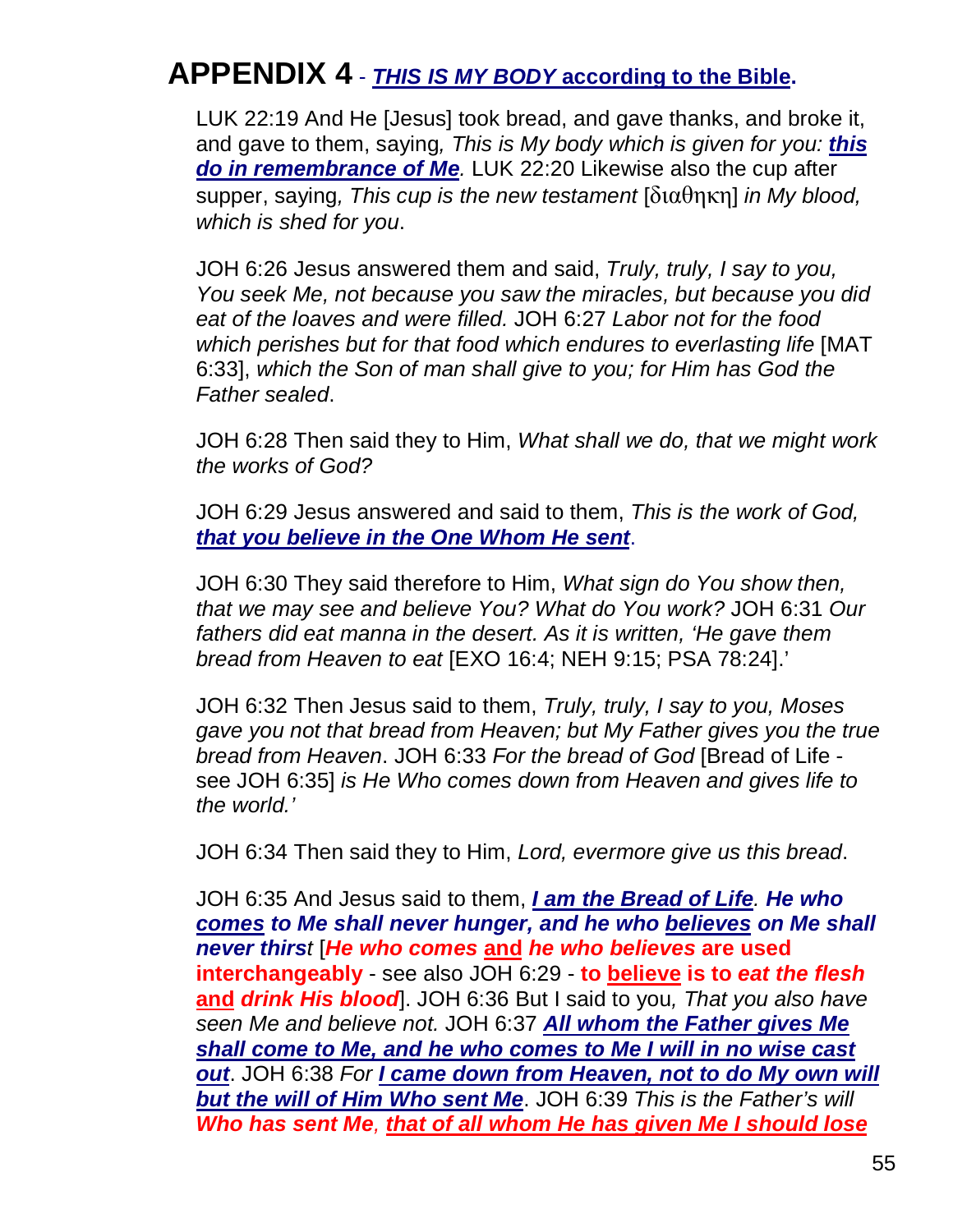*no one, but should raise them up again at the last day*. JOH 6:40 *This is the will of Him Who sent Me, that every one who sees the Son and believes on Him, may have everlasting life; and I will raise him up at the last day*.

JOH 6:41 The Jews then murmured [showing unbelief] at Him because He said*, 'I am the Bread which came down from Heaven.'* JOH 6:42 And they said, *Is not this Jesus, the son of Joseph, Whose father and mother we know? How is it then that He said, 'I came down from Heaven?* '

JOH 6:43 Jesus therefore answered and said to them, *Murmur not among yourselves*. JOH 6:44 *No man can come to Me, except the Father Who has sent Me draw him and I will raise him up at the last day* [From a human standpoint they had the very best opportunity: the preacher - Jesus; the evidence - miracles and signs; **BUT except** …]. JOH 6:45 *It is written in the prophets, 'And they shall all be taught by God* [ISA 54:13. See also 1CO 2:14, 15 - the natural man].' *Everyone hearing from the Father and learning comes to Me* [See also ROM 10:17]. JOH 6:46 *Not that anyone has seen the Father, except the One Who is from God, He has seen the Father*. JOH 6:47 *Truly, truly, I say to you, 'He who believes on Me has everlasting life.'* JOH 6:48 *I am that Bread of Life*. JOH 6:49 *Your fathers did eat manna in the wilderness and are dead*. JOH 6:50 *This is the Bread which comes down from Heaven, that a man may eat thereof and not die*. JOH 6:51 *I am the Living Bread which came down from Heaven. If any man eat of this Bread he shall live for ever*. *The Bread that I will give is My flesh which I will give for the life of the world* [JOH 1:29; 3:16].

JOH 6:52 The Jews therefore argued among themselves saying, *How can this Man give us His flesh to eat?*

JOH 6:53 Then Jesus said to them, *Truly, truly, I say to you, Except you eat the flesh of the Son of man and drink His blood* [see JOH 6:29, 35 [**to believe is to eat His flesh and drink His blood**], 47, 51; HEB 9:25-28. "That the Roman Church has within it much of truth is not to be denied. It teaches the inspiration of the Scriptures, the deity of Christ, the virgin birth, the miracles, the resurrection of the body, a future judgment, Heaven and Hell, and many other Scripture truths. **In every instance, however, it nullifies these truths to a considerable extent by adding to or subtracting from what the Bible teaches**" [Boettner, *Roman Catholicism*, p. 455]. **IN FACT** they do not believe these or other doctrines ("truths") **as taught in the Bible**. Therefore,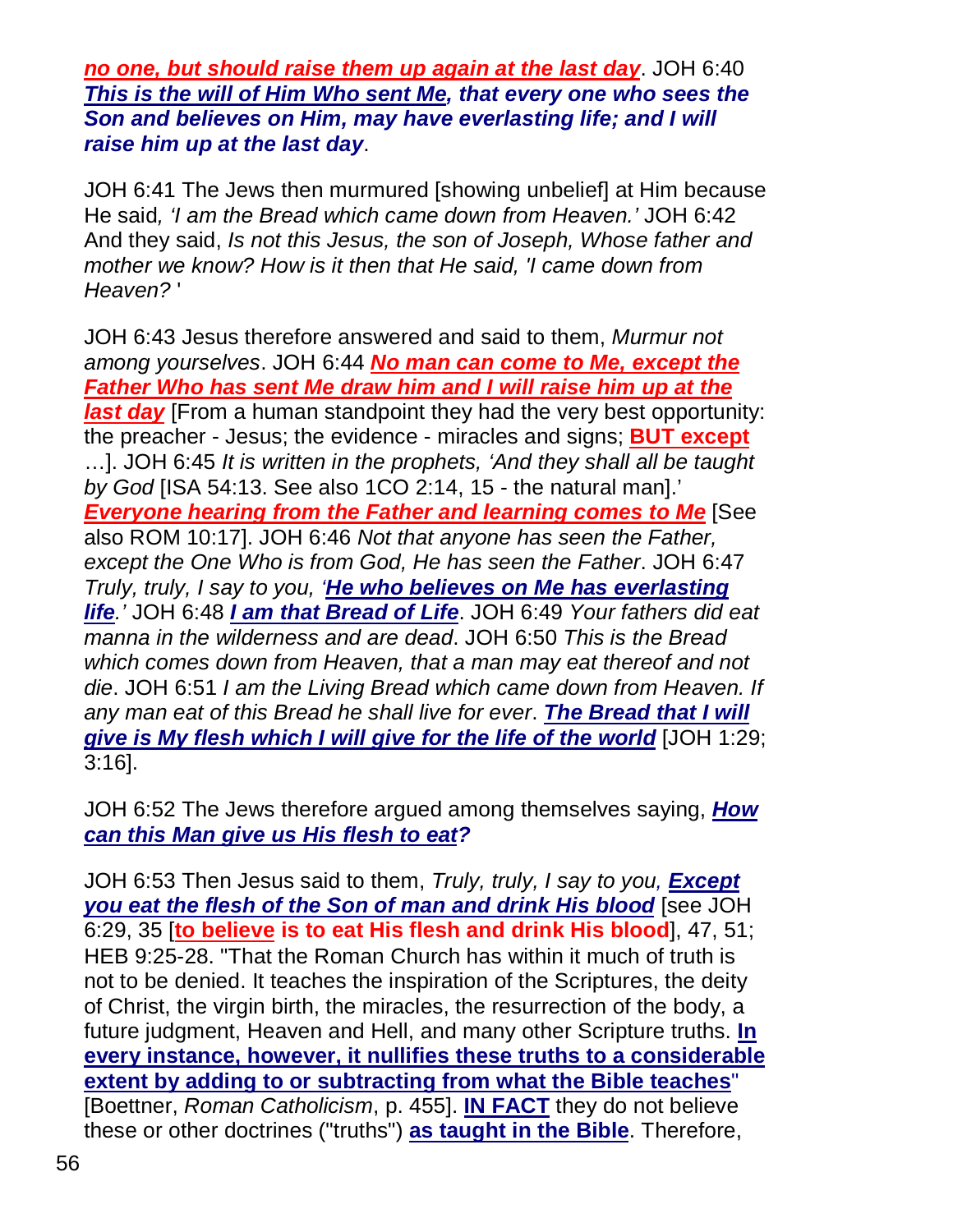they do not teach the truth regarding these doctrines at all. They are as much a false religion as the Quakers, Mormons, Jehovah's Witnesses, Liberals, Modernists, Neo-Orthodoxy, Judaism, Baalism, Islam, Hinduism, Branhamism, or Buddhism], *you have no life in you*. JOH 6:54 *He who eats My flesh and drinks My blood has eternal life* [JOH 6:47] *and I will raise him up at the last day*. JOH 6:55 *For My flesh is food indeed and My blood is drink indeed*. JOH 6:56 *He who eats My flesh and drinks My blood, dwells in Me and I in him*. JOH 6:57 *As the Living Father has sent Me and I live by the Father, so he who eats Me, even he shall live by Me*. JOH 6:58 *This is that Bread which came down from Heaven. Not as your fathers did eat manna and are dead. He who eats of this Bread shall live for ever*.

# **APPENDIX 5** - **Imputation OR our Connection to Adam**

Is the word IMPUTE used correctly? When we speak of the IMPUTATION of Adam's sin to his posterity we are dealing with the connection between Adam's sin and the resultant depravity, guilt and condemnation of the human race. **IS IT PROPER TO SAY THAT ADAM'S SIN IS IMPUTED TO HIS OFFSPRING?** We do not believe that it is in keeping with the meaning of the word and the teaching of the Bible.

**First** there are those who deny any connection whatever between Adam's sin and that of his descendants.

**Second**, there are those who teach that the connection rests solely in an **assumed COVENANT** made with Adam as the REPRESENTATIVE of all men.

**Third**, there are those who believe that the connection is a NATURAL one, whereby all men partook of that original sin — *all sinned in Adam* [ROM 5:12].

**Finally**, there are various mixtures and/or variations of the above.

The basic question is: 'How can we be responsible for the sinful nature which is so very evident in every man and yet have a nature which we did not consciously and separately originate?' To put it another way, 'How can God righteously hold responsible for the sin of Adam every person born of Adam, the father of the human race?'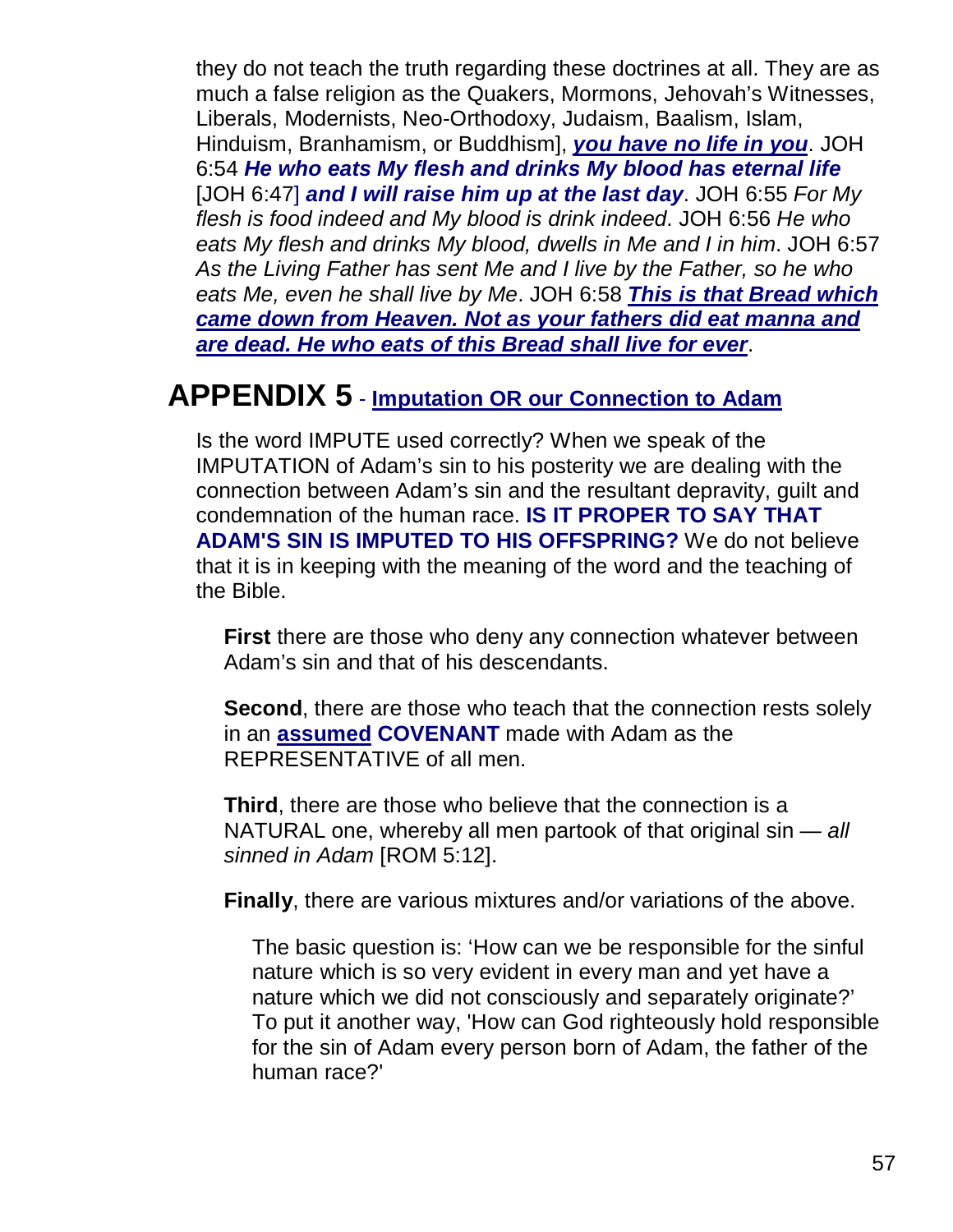The answer is contained in the fact that **Adam and his posterity are ONE**, and, by virtue of their unity, the sin of Adam is the sin of the race. The name applied to this teaching is TRADUCIANISM. It is not a new or novel idea, though few now believe it. This is the third position listed above. We find an analogy in Hebrews 7:9, 10 — Levi paying the tenth in Abraham who was long before dead. **MAN HAS THE NATURE OF ADAM JUST AS NATURALLY AS THE LITTLE OAK SHOOT HAS THE NATURE OF THE GREAT OAK TREE FROM WHICH IT CAME.** Man receives by his natural or REAL connection to Adam his sin nature. It is properly his own and he properly bears responsibility for its consequences. Individual acts merely add to a person's sin. Man sins because he is a sinner by nature from his very conception [PSA 5:51; 14:1-3; ROM 3:10-12].

Much is said about ORIGINAL SIN — that is Adam and Eve's first sin in the Garden of Eden. Liberals and Modernists believe that the Genesis account is just an ancient myth. HERE our concern is with that original sin and our connection with that sin. If we wish to use the term IMPUTATION with reference to God's accounting us sinners we should be VERY careful not to permit our use of that term to be hindered or prejudiced by the fact that certain schools of theology, notably the popular FEDERAL school, have attached to it an arbitrary, external, and mechanical meaning — **holding that God imputes sin to Adams descendents, not because they are sinners, but on the ground of an assumed COVENANT whereby Adam, without their consent, was made their REPRESENTATIVE. This is the ESSENCE of COVENANT Theology**. Other elements often associated with Covenant Theology, whether necessary or unnecessary, are simply a filling out of their system and are totally irrelevant as to whether one believes in Covenant theology or not. Even such a contentious doctrine as infant baptism is an unnecessary element of Covenant Theology.

#### **IMPORTANT TO OUR DISCUSSION IS THE ORIGIN OF**

**SOULS**. Most teach that the soul of each person is immediately CREATED by God at conception (or birth). Few, if any, believe this concerning the body. The body is produced by natural generation. Those who hold the TRADUCIAN position believe that both the soul and body are created mediately. In other words **creation was finished with Adam**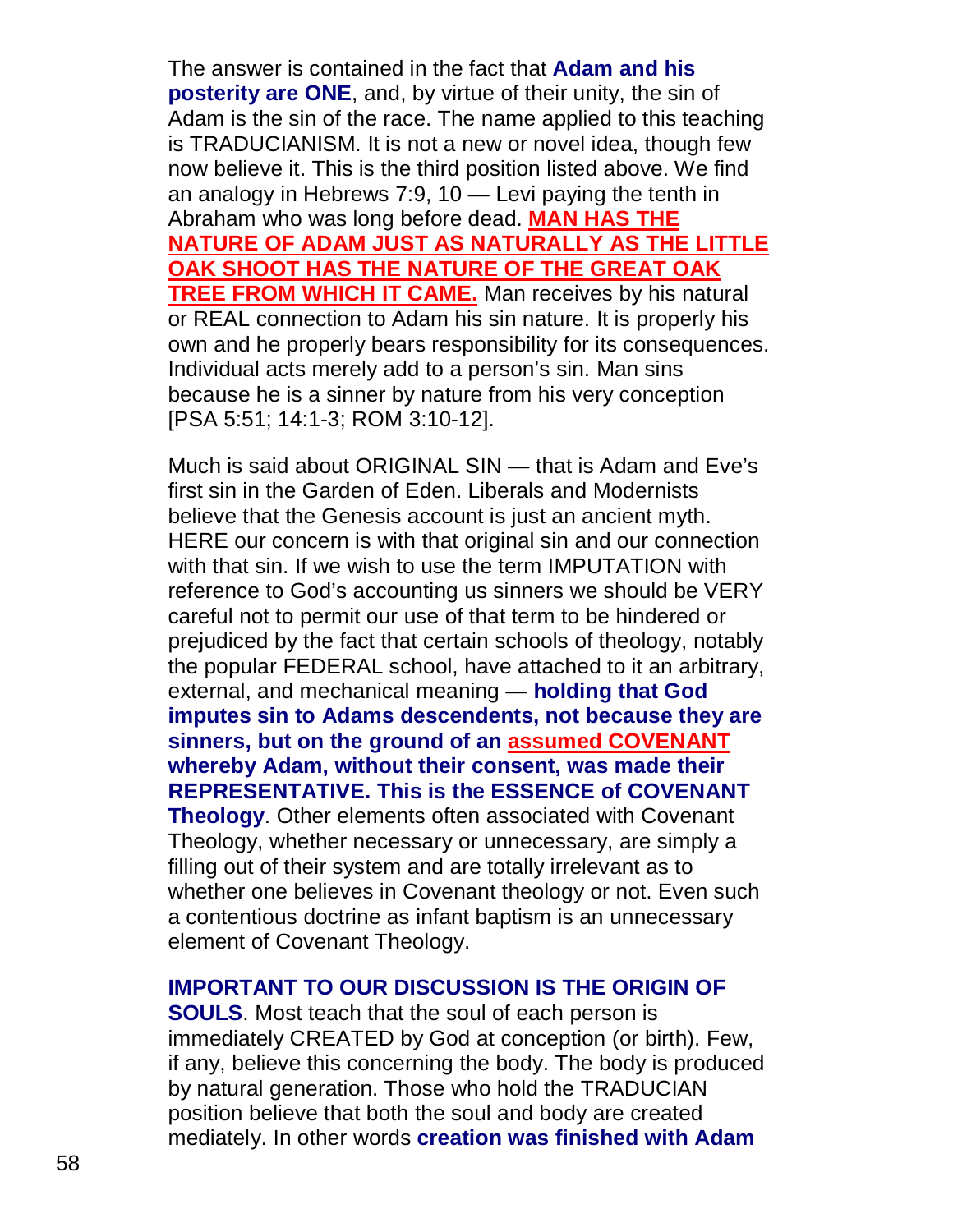#### **and Eve so that both body AND soul are produced through the process ordained by God to populate the Earth**.

The term IMPUTATION is commonly applied to:

- 1. Adam's sin being imputed to his posterity.
- 2. The sinners individual sins being imputed to him.
- 3. Believers sins being imputed to Christ.
- 4. The righteousness of Christ being imputed to the believer.

If IMPUTATION is used simply to mean to ascribe, account or reckon to a person some quality, act or possession it is then possible to use it in these four ways. **However**, the teaching of the Bible with respect to sin would be far less confusing if we restricted its use to numbers three and four. In numbers one and two it is not a quality or deeds being GIVEN. It is merely a statement of the fact of one's natural condition as a member of the human race. In number three the believers sins (not only "original sin") are **GIVEN** — laid on Jesus Christ. Again in number four something is **GIVEN** to the believer which he did not previously possess *i.e*. Christ's righteousness.

Modern dictionaries certainly do not determine Christian theology but they can sometimes be useful and certainly are necessary to meaningful communication. Of IMPUTE the dictionary of my college days says: "3. Theol. To ascribe vicariously" [*Webster's New Collegiate Dictionary*, 1953]. My current dictionary says: "2. Theol. to ascribe (goodness or guilt) to a person as coming from another" [*Webster's New World Dictionary of the American Language*, Second College Edition, 1982]. The wording varies slightly but the meaning is the same. The believers righteousness may be ascribed vicariously or our sins can be vicariously laid on Christ *i.e*. "as coming from another" in both cases. BUT OUR sin and sin nature certainly cannot be so described. Men are sinners on their own account. It is therefore confusing to use "impute" simply to mean "to consider," "count" or "reckon" WITHOUT any implication of doing so "vicariously" or "as coming from another."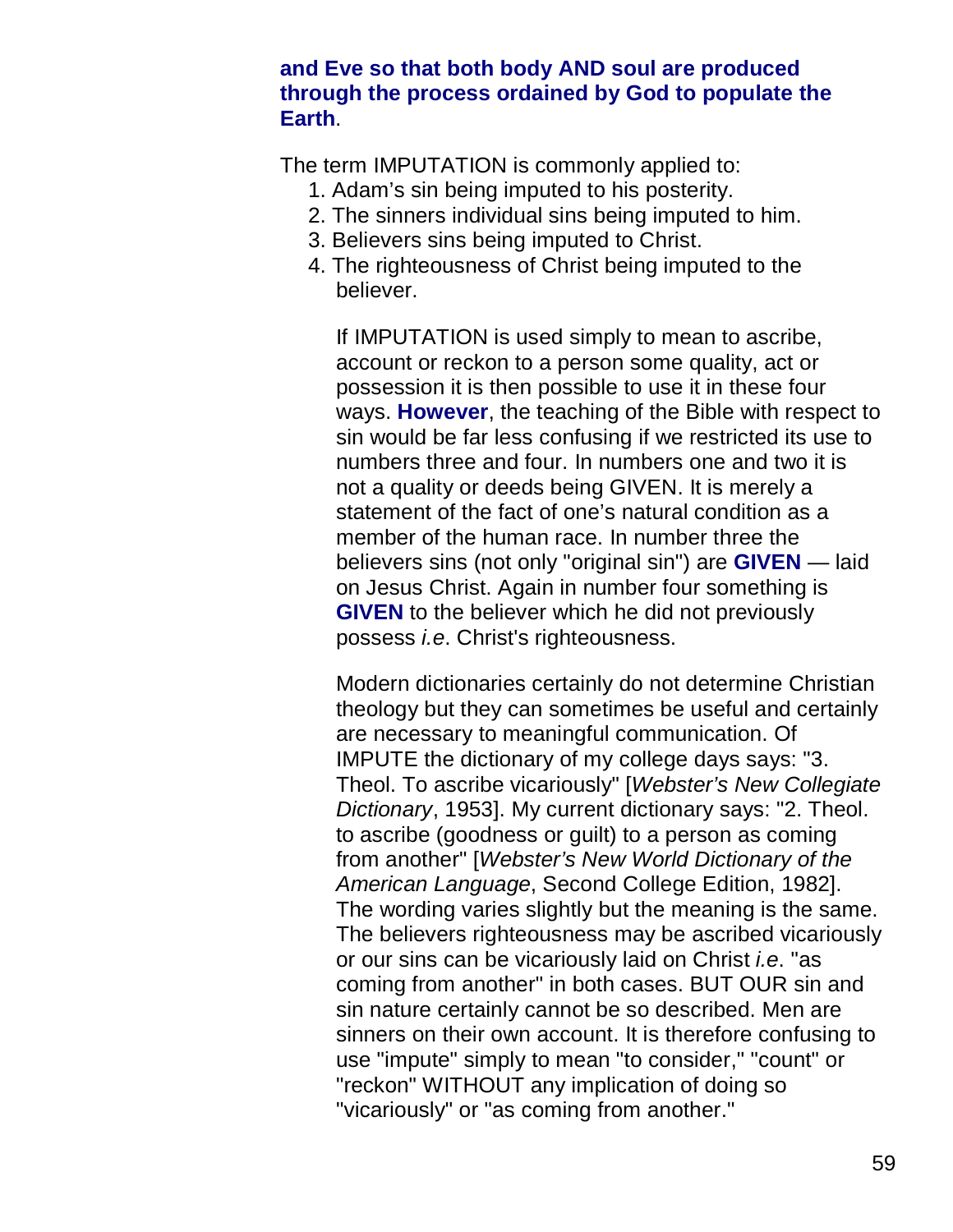Some of the various views discussed in the theology books are as follows:

#### **THE PELAGIAN THEORY**

Every human soul is immediately created by God, and created as innocent, as free from depraved tendencies, and as perfectly able to obey God, as Adam was at his creation. The only effect of Adam's sin upon his posterity is the effect of evil example: it has in no way corrupted human nature: the only corruption of human nature is that habit of sinning which each individual gains by persistent transgression of known law.

Adam's sin injured only himself. The sin of Adam is charged only to Adam. It is imputed in no sense to his descendants. God charges to each of Adam's descendants only those acts of sin which he has personally and consciously committed. Men can be saved by the Law as well as by the Gospel and some have actually obeyed God perfectly, and have been saved thereby. Physical death is therefore not the penalty of sin, but an original law of nature. Adam would have died whether he had sinned or not. This teaching is named after Pelagius, a British monk, in the early 400's. The Unitarians and Universalists would represent this position, IF concerned with sin at all!

#### **ARMINIANISM**

All men, as a divinely appointed result of Adam's transgression, are naturally destitute of original righteousness, and are exposed to misery and death. By virtue of the infirmity propagated from Adam to all his descendants, mankind is wholly unable without divine help perfectly to obey God or to attain eternal life. This inability, however, is physical and intellectual, but not voluntary. **As a matter of justice, therefore, God bestows upon each individual from his first being a special influence of the Holy Spirit, which is sufficient to counteract the effect of the inherited depravity and to make obedience possible, provided the human will cooperates, which it**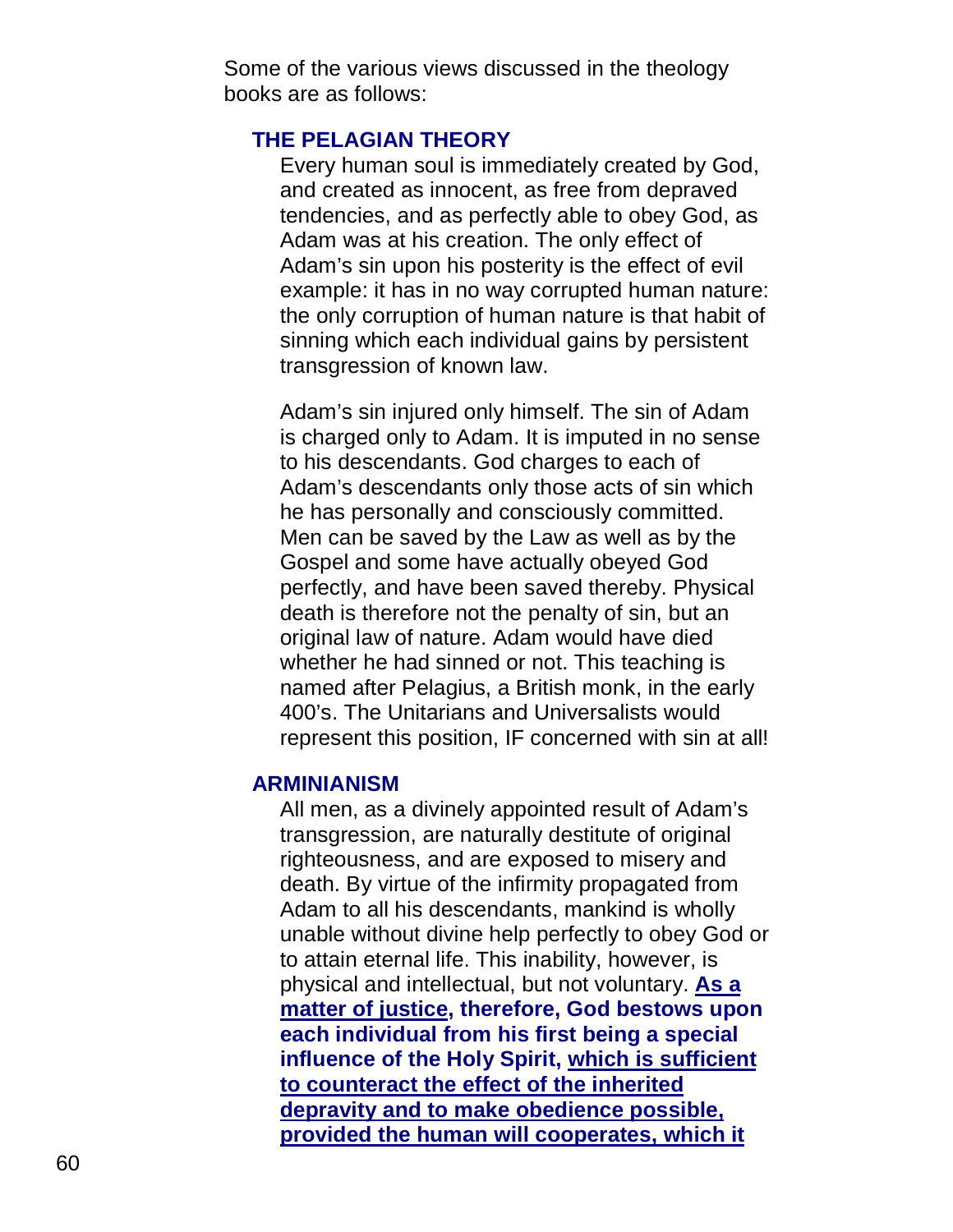**still has the power to do**. The evil tendency and state may be called sin but they do not in themselves involve guilt or punishment. Mankind is not accounted guilty of Adam's sin. God imputes to each man his inborn tendencies to evil, only when he consciously and voluntarily appropriates and ratifies these in spite of the ability to the contrary, which, in justice to man, God has specially communicated. The soul is immediately created at conception.

John Wesley is a representative but was far more moderate than most of his followers became.

#### **NEW SCHOOL**

The NEW SCHOOL teaching was a reaction to the strict Puritan teaching. All men, they teach, are born with a physical and moral constitution which predisposes them to sin, and all men do actually sin so soon as they come to moral consciousness. This moral weakness of nature may be called sinful, because it uniformly leads to sin but it is not itself sin, since nothing is to be properly denominated sin but the voluntary act of transgressing known law. God accounts to men only their own acts of transgression. He does not hold them accountable for Adam's sin. Original moral weakness or physical death are simply consequences which God has in His sovereignty ordained to mark His displeasure at Adam's transgression. God immediately creates each human soul at conception.

Modernist Charles G. Finney is a representative of this position.

#### **FEDERAL THEORY OR COVENANT THEOLOGY**

Adam was constituted by God's sovereign appointment the REPRESENTATIVE of the whole human race. With Adam as their REPRESENTATIVE, God entered into an **assumed COVENANT**, agreeing to bestow upon his posterity eternal life on condition of his obedience, but making the penalty of his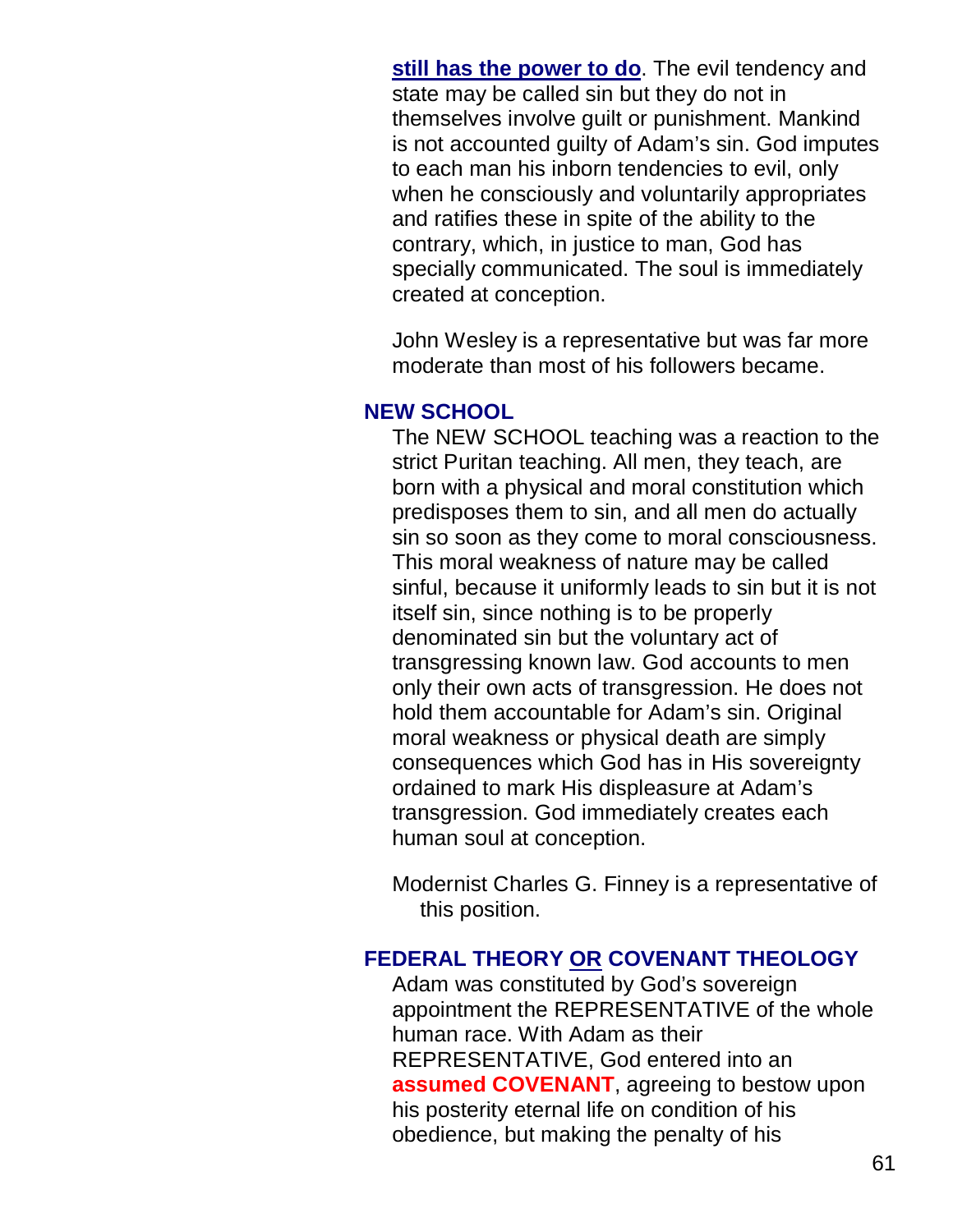disobedience to be the corruption and death of all his posterity. In accordance with the terms of this covenant, since Adam sinned, God accounts all his descendants as sinners, and condemns them because of Adam's transgression.

In execution of this sentence of condemnation, God immediately creates each soul of Adam's posterity with a corrupt and depraved nature, which infallibly leads to sin, and which is itself sin. The theory is therefore a theory of the immediate charge of Adam's sin to his posterity, their corruption of nature however is not the cause of that charge, but the result of it.

It would appear from the preaching and writing of today, that **most** Fundamentalists, conservatives, evangelicals and New Evangelicals hold to this position. The Federal Theory, or Theory of Condemnation by Covenant had its origin with Cocceius [1603-1669]. It was further developed by Turretin [1623-1687]. It is the position held by Charles Hodge and generally by the Reformed churches. (**Covenant Theology is the BASIS of the teaching of most Baptists and independents, even though they may attack the term "Covenant Theology" with a passion! NOTE how many doctrinal statements make use of the term REPRESENTATIVE to describe their theology!**)

#### **THEORY OF MEDIATE IMPUTATION**

This idea was developed by Placeus [1606-1655]. He taught that all men are born physically and morally depraved, that this native depravity is the source of all actual sin, and is itself sin. So far as man's physical nature is concerned, this inborn sinfulness has descended by natural laws of propagation from Adam to all his posterity. The soul is immediately created by God, but it becomes actively corrupt so soon as it is united to the body at conception!